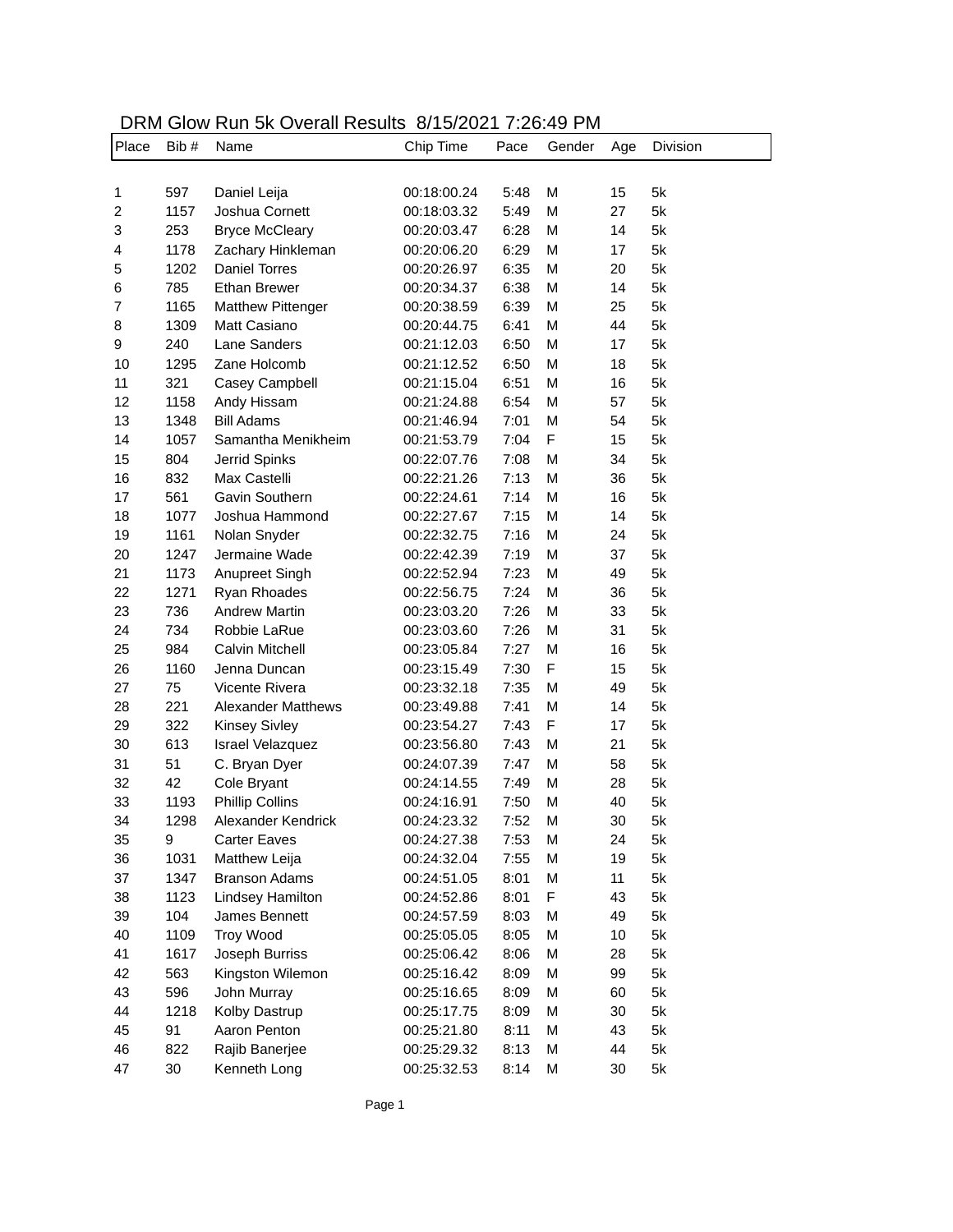| DRM Glow Run 5k Overall Results 8/15/2021 7:26:51 PM |  |
|------------------------------------------------------|--|
|------------------------------------------------------|--|

| Place | Bib# | <u>SION TAGIT OIN OVOIGIT INOUGHO</u><br>Name | Chip Time   | Pace | Gender      | Age | Division |
|-------|------|-----------------------------------------------|-------------|------|-------------|-----|----------|
| 48    | 243  | <b>Rocky Dorsett</b>                          | 00:25:39.56 | 8:16 | M           | 14  | 5k       |
| 49    | 1510 | Liz Lopez                                     | 00:25:39.89 | 8:16 | F           | 37  | 5k       |
| 50    | 1614 | Sebastian Aponte                              | 00:25:40.20 | 8:17 | M           | 10  | 5k       |
| 51    | 343  | <b>Matthew Bower</b>                          | 00:25:44.70 | 8:18 | M           | 26  | 5k       |
| 52    | 875  | <b>Isaac Macias</b>                           | 00:25:54.41 | 8:21 | M           | 34  | 5k       |
| 53    | 1538 | <b>Andrew Sterns</b>                          | 00:25:55.43 | 8:22 | M           | 23  | 5k       |
| 54    | 945  | Sarah Pitts                                   | 00:26:01.32 | 8:24 | F           | 34  | 5k       |
| 55    | 857  | Sam Hawkins                                   | 00:26:11.31 | 8:27 | M           | 55  | 5k       |
| 56    | 428  | Frans van Wagenberg                           | 00:26:11.48 | 8:27 | M           | 36  | 5k       |
| 57    | 575  | Laura torres                                  | 00:26:21.10 | 8:30 | F           | 34  | 5k       |
| 58    | 1045 | Debra Joyce                                   | 00:26:22.93 | 8:30 | F           | 55  | 5k       |
| 59    | 941  | Luke Bogardus                                 | 00:26:23.48 | 8:31 | M           | 12  | 5k       |
| 60    | 1646 | <b>Brooks Garrison</b>                        | 00:26:24.27 | 8:31 | M           | 36  | 5k       |
| 61    | 1004 | Zachry McCumber                               | 00:26:24.31 | 8:31 | M           | 37  | 5k       |
| 62    | 940  | <b>Brooke Bogardus</b>                        | 00:26:25.60 | 8:31 | F           | 14  | 5k       |
| 63    | 730  | Sunil Ramegowda                               | 00:26:28.46 | 8:32 | M           | 47  | 5k       |
| 64    | 660  | Taylor Wilkerson                              | 00:26:30.98 | 8:33 | $\mathsf F$ | 27  | 5k       |
| 65    | 103  | Abigail Bennett                               | 00:26:31.11 | 8:33 | F           | 14  | 5k       |
| 66    | 775  | Rebekah Brunton                               | 00:26:31.99 | 8:33 | F           | 32  | 5k       |
| 67    | 830  | Dustin Spane                                  | 00:26:32.05 | 8:34 | M           | 35  | 5k       |
| 68    | 1519 | Amos Johnson                                  | 00:26:34.64 | 8:34 | M           | 17  | 5k       |
| 69    | 258  | Bobby Lane                                    | 00:26:35.61 | 8:35 | M           | 28  | 5k       |
| 70    | 1307 | Levi Smith                                    | 00:26:37.42 | 8:35 | M           | 14  | 5k       |
| 71    | 257  | Anna McKinnon                                 | 00:26:37.66 | 8:35 | F           | 32  | 5k       |
| 72    | 82   | <b>Matthew Jones</b>                          | 00:26:41.20 | 8:36 | M           | 31  | 5k       |
| 73    | 1522 | Corey Vaghn                                   | 00:26:44.31 | 8:37 | M           | 15  | 5k       |
| 74    | 1249 | Nate Haskovec                                 | 00:26:46.58 | 8:38 | M           | 41  | 5k       |
| 75    | 1220 | Evan Curl                                     | 00:27:00.13 | 8:43 | M           | 14  | 5k       |
| 76    | 239  | Jordan Skipworth                              | 00:27:04.70 | 8:44 | M           | 14  | 5k       |
| 77    | 272  | Jason Lee Bosworth                            | 00:27:04.71 | 8:44 | M           | 35  | 5k       |
| 78    | 241  | Kenlee Williams                               | 00:27:05.73 | 8:44 | F           | 14  | 5k       |
| 79    | 1285 | <b>Matthew Hiles</b>                          | 00:27:09.84 | 8:45 | M           | 15  | 5k       |
| 80    | 84   | <b>Emily Calce</b>                            | 00:27:10.64 | 8:46 | F           | 29  | 5k       |
| 81    | 1683 | Lisa English                                  | 00:27:14.63 | 8:47 | F           | 36  | 5k       |
| 82    | 837  | Alfredo Lopez                                 | 00:27:16.95 | 8:48 | M           | 29  | 5k       |
| 83    | 1066 | Luke Hobbs                                    | 00:27:17.75 | 8:48 | M           | 28  | 5k       |
| 84    | 20   | Mike Parton                                   | 00:27:19.59 | 8:49 | M           | 37  | 5k       |
| 85    | 74   | Perla Nunez                                   | 00:27:21.43 | 8:49 | F           | 39  | 5k       |
| 86    | 222  | <b>Rachael Matthews</b>                       | 00:27:23.10 | 8:50 | F           | 14  | 5k       |
| 87    | 581  | <b>Esther Stokes</b>                          | 00:27:23.29 | 8:50 | F           | 17  | 5k       |
| 88    | 863  | Josh Babcock                                  | 00:27:27.43 | 8:51 | M           | 32  | 5k       |
| 89    | 1644 | Derek Jones                                   | 00:27:35.05 | 8:54 | M           | 27  | 5k       |
| 90    | 717  | Joshua Makin                                  | 00:27:38.98 | 8:55 | M           | 40  | 5k       |
| 91    | 1444 | Jordan Wood                                   | 00:27:39.97 | 8:55 | M           | 30  | 5k       |
| 92    | 968  | Frank Keith Janek                             | 00:27:40.42 | 8:55 | M           | 34  | 5k       |
| 93    | 1180 | Cedric Turk                                   | 00:27:41.96 | 8:56 | M           | 44  | 5k       |
| 94    | 805  | Jakarta Robinson                              | 00:27:44.63 | 8:57 | F           | 37  | 5k       |
| 95    | 924  | Will Stevenson                                | 00:27:47.83 | 8:58 | M           | 34  | 5k       |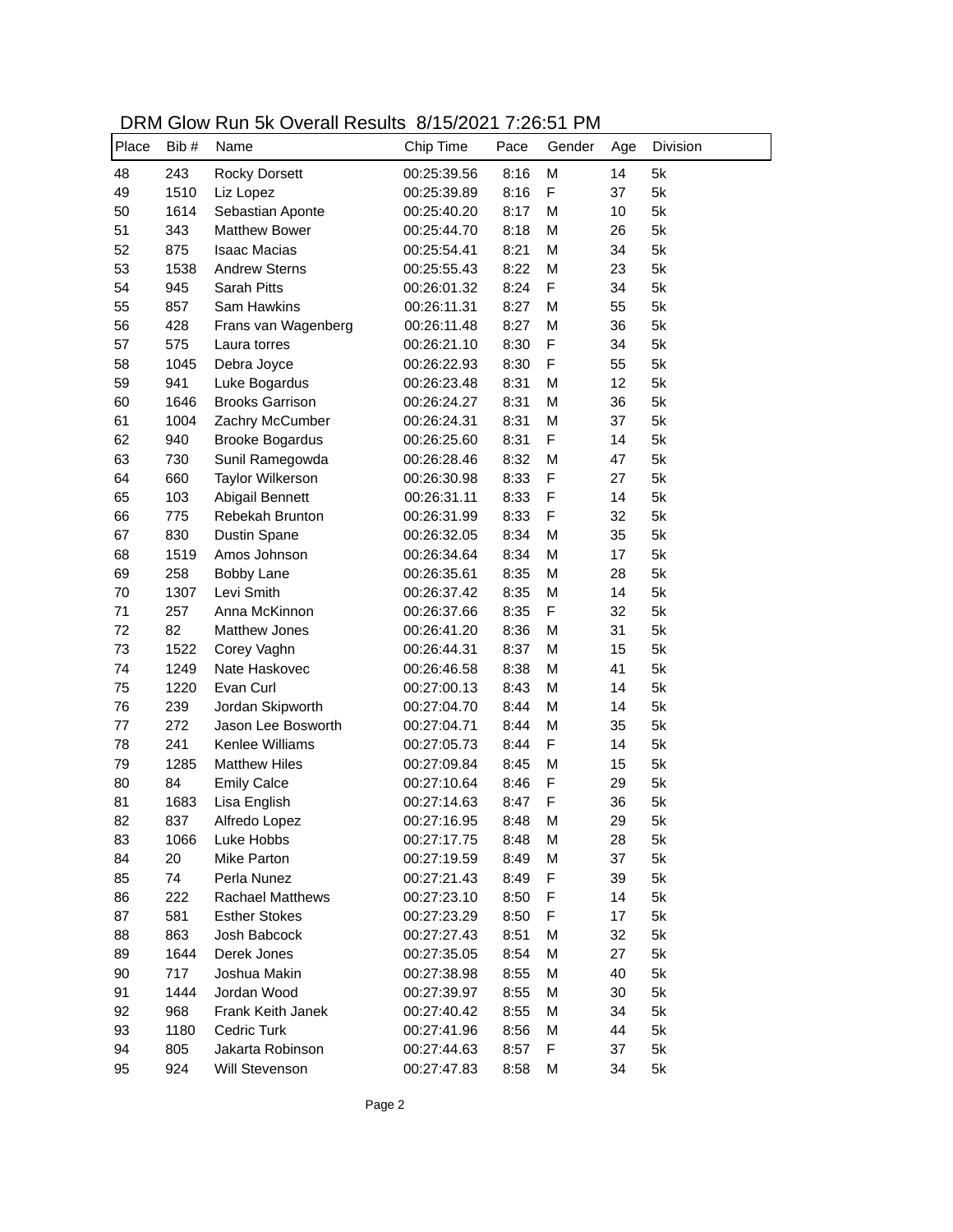| DRM Glow Run 5k Overall Results 8/15/2021 7:26:52 PM |  |
|------------------------------------------------------|--|
|------------------------------------------------------|--|

| Place | Bib # | Name                     | Chip Time   | Pace | Gender | Age | Division |
|-------|-------|--------------------------|-------------|------|--------|-----|----------|
| 96    | 997   | Michael J Wallis         | 00:27:50.25 | 8:59 | M      | 47  | 5k       |
| 97    | 993   | Colton Zimmerman         | 00:27:50.48 | 8:59 | M      | 11  | 5k       |
| 98    | 1046  | <b>Stacy Gagne</b>       | 00:27:51.47 | 8:59 | F      | 45  | 5k       |
| 99    | 1299  | <b>Isabel Jones</b>      | 00:27:52.40 | 8:59 | F      | 15  | 5k       |
| 100   | 665   | Erick Laitinen           | 00:27:52.98 | 8:59 | M      | 33  | 5k       |
| 101   | 946   | Dana May                 | 00:27:53.18 | 9:00 | F      | 34  | 5k       |
| 102   | 716   | Caleb Makin              | 00:27:54.81 | 9:00 | M      | 13  | 5k       |
| 103   | 1379  | Francisco Domingo        | 00:28:05.40 | 9:04 | M      | 30  | 5k       |
| 104   | 858   | Adam Donovan             | 00:28:07.92 | 9:04 | M      | 28  | 5k       |
| 105   | 818   | Brayden Mooney           | 00:28:10.74 | 9:05 | M      | 13  | 5k       |
| 106   | 1216  | <b>KJ Aubut</b>          | 00:28:11.52 | 9:05 | M      | 50  | 5k       |
| 107   | 735   | Paige Martin             | 00:28:12.02 | 9:06 | F      | 32  | 5k       |
| 108   | 733   | <b>Emily LaRue</b>       | 00:28:12.79 | 9:06 | F      | 31  | 5k       |
| 109   | 533   | <b>Brent Simmons</b>     | 00:28:15.94 | 9:07 | M      | 50  | 5k       |
| 110   | 1353  | <b>Britt Blankenship</b> | 00:28:18.77 | 9:08 | M      | 50  | 5k       |
| 111   | 985   | Cooper Mitchell          | 00:28:21.55 | 9:09 | M      | 13  | 5k       |
| 112   | 809   | Carter Allen             | 00:28:21.64 | 9:09 | M      | 11  | 5k       |
| 113   | 1654  | Lance Hill               | 00:28:23.23 | 9:09 | M      | 38  | 5k       |
| 114   | 1229  | Tim Cummings             | 00:28:25.31 | 9:10 | M      | 61  | 5k       |
| 115   | 567   | Daniel Wrenn             | 00:28:31.78 | 9:12 | M      | 48  | 5k       |
| 116   | 1233  | <b>Blake Autin</b>       | 00:28:34.54 | 9:13 | M      | 40  | 5k       |
| 117   | 1153  | Nic Hillman              | 00:28:38.98 | 9:14 | M      | 25  | 5k       |
| 118   | 1658  | Hunter Pankey            | 00:28:39.09 | 9:15 | M      | 22  | 5k       |
| 119   | 1188  | Joy White                | 00:28:39.30 | 9:15 | F      | 39  | 5k       |
| 120   | 1591  | Pam Taylor               | 00:28:42.86 | 9:15 | F      | 67  | 5k       |
| 121   | 289   | April Ledbetter          | 00:28:43.71 | 9:16 | F      | 36  | 5k       |
| 122   | 1495  | Hannah Hobbs             | 00:28:44.03 | 9:16 | F      | 27  | 5k       |
| 123   | 1241  | Mike Morgan              | 00:28:44.90 | 9:16 | M      | 46  | 5k       |
| 124   | 1184  | <b>Brandon Leach</b>     | 00:28:46.18 | 9:17 | M      | 26  | 5k       |
| 125   | 1678  | <b>Tiffany McCauley</b>  | 00:28:54.42 | 9:19 | F      | 45  | 5k       |
| 126   | 1159  | Kevin Wade               | 00:28:54.73 | 9:19 | M      | 40  | 5k       |
| 127   | 1217  | James Dubuisson          | 00:28:56.15 | 9:20 | M      | 27  | 5k       |
| 128   | 498   | <b>Gavin Steely</b>      | 00:28:57.00 | 9:20 | M      | 14  | 5k       |
| 129   | 1174  | Hiroshi Noda             | 00:29:00.55 | 9:21 | M      | 38  | 5k       |
| 130   | 385   | <b>Gabriel Reeves</b>    | 00:29:01.69 | 9:22 | M      | 27  | 5k       |
| 131   | 1539  | Tim Wang                 | 00:29:04.05 | 9:23 | M      | 28  | 5k       |
| 132   | 1603  | Erik Oderman             | 00:29:04.10 | 9:23 | M      | 10  | 5k       |
| 133   | 710   | Shannon Green            | 00:29:07.40 | 9:24 | F      | 35  | 5k       |
| 134   | 711   | Kevin Green              | 00:29:07.44 | 9:24 | M      | 36  | 5k       |
| 135   | 326   | A.J. Stark               | 00:29:09.30 | 9:24 | M      | 38  | 5k       |
| 136   | 869   | <b>Troy Thomas</b>       | 00:29:11.27 | 9:25 | M      | 46  | 5k       |
| 137   | 1128  | Morgan Chamberlin        | 00:29:11.53 | 9:25 | F      | 27  | 5k       |
| 138   | 273   | <b>Chasidy Oswell</b>    | 00:29:12.38 | 9:25 | F      | 32  | 5k       |
| 139   | 431   | Kelley Whalen            | 00:29:13.57 | 9:25 | M      | 53  | 5k       |
| 140   | 1029  | Jon Caden Moon           | 00:29:20.95 | 9:28 | M      | 14  | 5k       |
| 141   | 500   | Rodséy Smith             | 00:29:21.90 | 9:28 | M      | 35  | 5k       |
| 142   | 714   | <b>Tay Cavett</b>        | 00:29:24.73 | 9:29 | F      | 23  | 5k       |
| 143   | 315   | Hitesh Ghera             | 00:29:25.10 | 9:29 | M      | 22  | 5k       |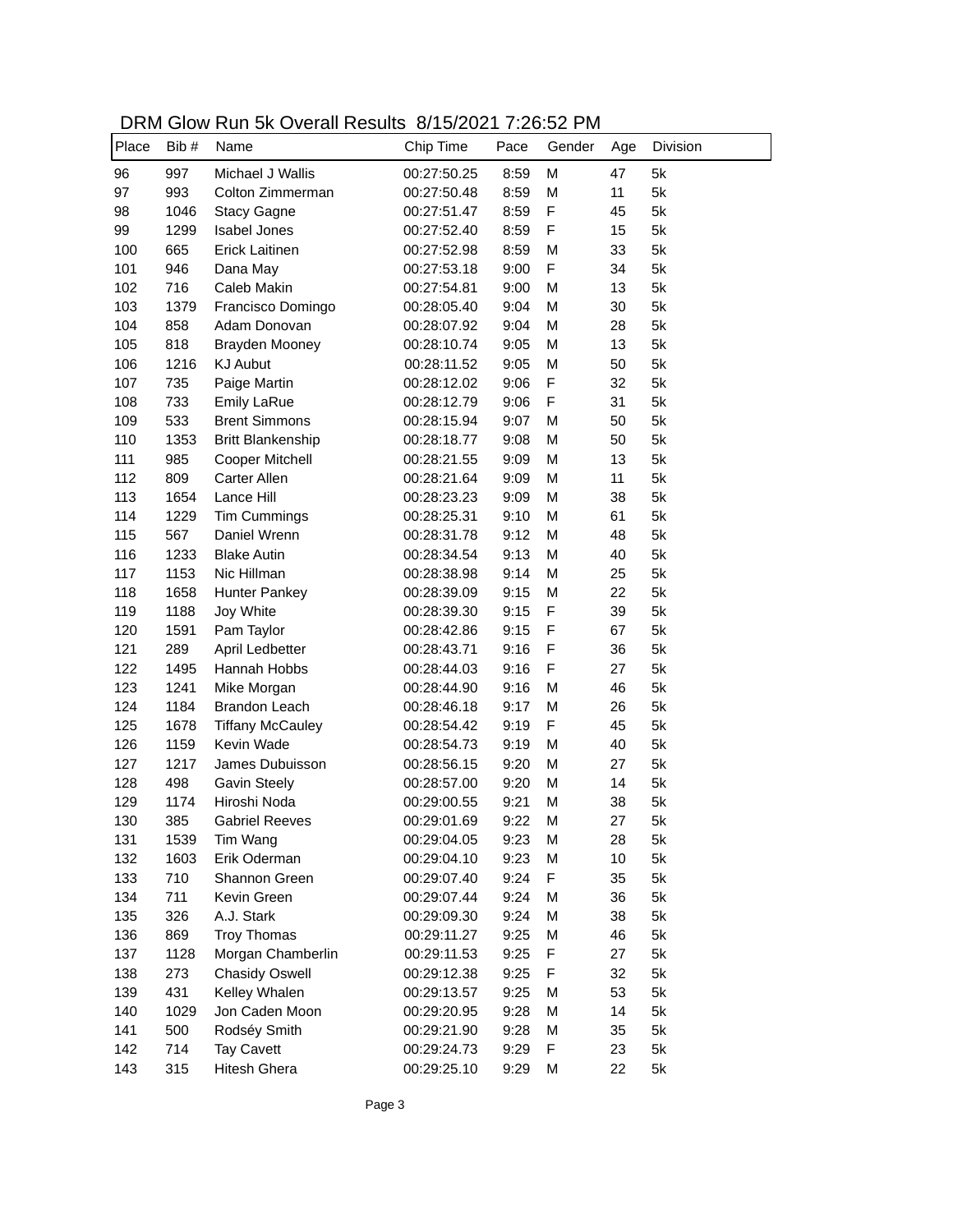DRM Glow Run 5k Overall Results 8/15/2021 7:26:54 PM

| Place | Bib# | Name                       | 0, 10, 20 2 1 . 20. 0 1 1 1 1 1 .<br>Chip Time | Pace  | Gender | Age | Division |
|-------|------|----------------------------|------------------------------------------------|-------|--------|-----|----------|
| 144   | 719  | Aprle Hudson               | 00:29:27.37                                    | 9:30  | F      | 47  | 5k       |
| 145   | 360  | Lauren Mitchell            | 00:29:27.47                                    | 9:30  | F      | 32  | 5k       |
| 146   | 1108 | Logan Wood                 | 00:29:28.54                                    | 9:30  | M      | 99  | 5k       |
| 147   | 937  | <b>Tyler Morring</b>       | 00:29:29.05                                    | 9:31  | M      | 12  | 5k       |
| 148   | 1110 | <b>Brittany Wood</b>       | 00:29:29.68                                    | 9:31  | F      | 36  | 5k       |
| 149   | 1253 | Michael Gerbasi            | 00:29:34.96                                    | 9:32  | M      | 37  | 5k       |
| 150   | 1289 | Morgan Bell                | 00:29:38.60                                    | 9:34  | F      | 21  | 5k       |
| 151   | 1626 | Nikeesha Collier           | 00:29:43.93                                    | 9:35  | F      | 36  | 5k       |
| 152   | 1155 | Alexis Hill                | 00:29:44.95                                    | 9:35  | F      | 24  | 5k       |
| 153   | 1154 | Hunter Hill                | 00:29:45.65                                    | 9:36  | M      | 27  | 5k       |
| 154   | 1034 | Lisa Hall                  | 00:29:47.27                                    | 9:36  | F      | 59  | 5k       |
| 155   | 138  | Cooper Jacob               | 00:29:50.10                                    | 9:37  | F      | 23  | 5k       |
| 156   | 1638 | John Nord                  | 00:29:50.38                                    | 9:37  | M      | 49  | 5k       |
| 157   | 1162 | <b>Emily Centamore</b>     | 00:29:51.23                                    | 9:38  | F      | 16  | 5k       |
| 158   | 160  | <b>Heather Wadsworth</b>   | 00:29:51.34                                    | 9:38  | F      | 39  | 5k       |
| 159   | 1496 | Kelli Smith                | 00:29:55.98                                    | 9:39  | F      | 52  | 5k       |
| 160   | 293  | Sara Baugh                 | 00:30:03.04                                    | 9:42  | F      | 24  | 5k       |
| 161   | 1343 | Jd Sims                    | 00:30:06.68                                    | 9:43  | M      | 24  | 5k       |
| 162   | 854  | Alexis Inman               | 00:30:07.52                                    | 9:43  | F      | 24  | 5k       |
| 163   | 1246 | <b>Brittany Bosworth</b>   | 00:30:13.20                                    | 9:45  | F      | 35  | 5k       |
| 164   | 1325 | Whitney Harmon             | 00:30:17.78                                    | 9:46  | F      | 36  | 5k       |
| 165   | 1067 | <b>Richard Kirkpatrick</b> | 00:30:20.94                                    | 9:47  | M      | 34  | 5k       |
| 166   | 955  | Abel Romero                | 00:30:21.04                                    | 9:47  | M      | 33  | 5k       |
| 167   | 1002 | <b>Alex Shivers</b>        | 00:30:22.84                                    | 9:48  | M      | 15  | 5k       |
| 168   | 732  | David Glass                | 00:30:26.77                                    | 9:49  | M      | 38  | 5k       |
| 169   | 1633 | Lucas Altman               | 00:30:30.16                                    | 9:50  | M      | 23  | 5k       |
| 170   | 1634 | <b>Taylor Gill</b>         | 00:30:30.39                                    | 9:50  | F      | 24  | 5k       |
| 171   | 392  | Jackson Uptain             | 00:30:35.78                                    | 9:52  | M      | 13  | 5k       |
| 172   | 1206 | Cassie Christopher         | 00:30:35.92                                    | 9:52  | F      | 34  | 5k       |
| 173   | 123  | Rachel W McDaniel          | 00:30:37.40                                    | 9:53  | F      | 40  | 5k       |
| 174   | 877  | Eugenio Macias             | 00:30:42.32                                    | 9:54  | M      | 12  | 5k       |
| 175   | 874  | <b>Omar Macias</b>         | 00:30:43.07                                    | 9:55  | M      | 38  | 5k       |
| 176   | 1627 | Michael Jamar              | 00:30:48.42                                    | 9:56  | M      | 37  | 5k       |
| 177   | 1587 | <b>Courtney Folderauer</b> | 00:30:50.03                                    | 9:57  | F      | 38  | 5k       |
| 178   | 1167 | Christopher Thompson       | 00:30:51.39                                    | 9:57  | М      | 25  | 5k       |
| 179   | 722  | Samantha Chan              | 00:30:53.24                                    | 9:58  | F      | 14  | 5k       |
| 180   | 1069 | Kimberly Matson            | 00:30:56.01                                    | 9:59  | F      | 44  | 5k       |
| 181   | 1350 | Karen Fagan                | 00:30:58.47                                    | 9:59  | F      | 54  | 5k       |
| 182   | 765  | David Howell               | 00:30:58.59                                    | 9:59  | М      | 65  | 5k       |
| 183   | 143  | Molly Kiel                 | 00:31:02.52                                    | 10:01 | F      | 23  | 5k       |
| 184   | 1566 | Will Muncher               | 00:31:05.75                                    | 10:02 | M      | 27  | 5k       |
| 185   | 986  | Andres Chavez              | 00:31:08.61                                    | 10:03 | М      | 34  | 5k       |
| 186   | 926  | Lyla MacKrell              | 00:31:10.15                                    | 10:03 | F      | 11  | 5k       |
| 187   | 197  | Cady Riddle                | 00:31:10.36                                    | 10:03 | F      | 10  | 5k       |
| 188   | 430  | Tabitha Whalen             | 00:31:14.21                                    | 10:05 | F      | 50  | 5k       |
| 189   | 120  | Ty Paro                    | 00:31:16.12                                    | 10:05 | М      | 19  | 5k       |
| 190   | 927  | Kyle MacKrell              | 00:31:18.07                                    | 10:06 | M      | 12  | 5k       |
| 191   | 1534 | Kent Thompson              | 00:31:19.21                                    | 10:06 | М      | 31  | 5k       |
|       |      |                            |                                                |       |        |     |          |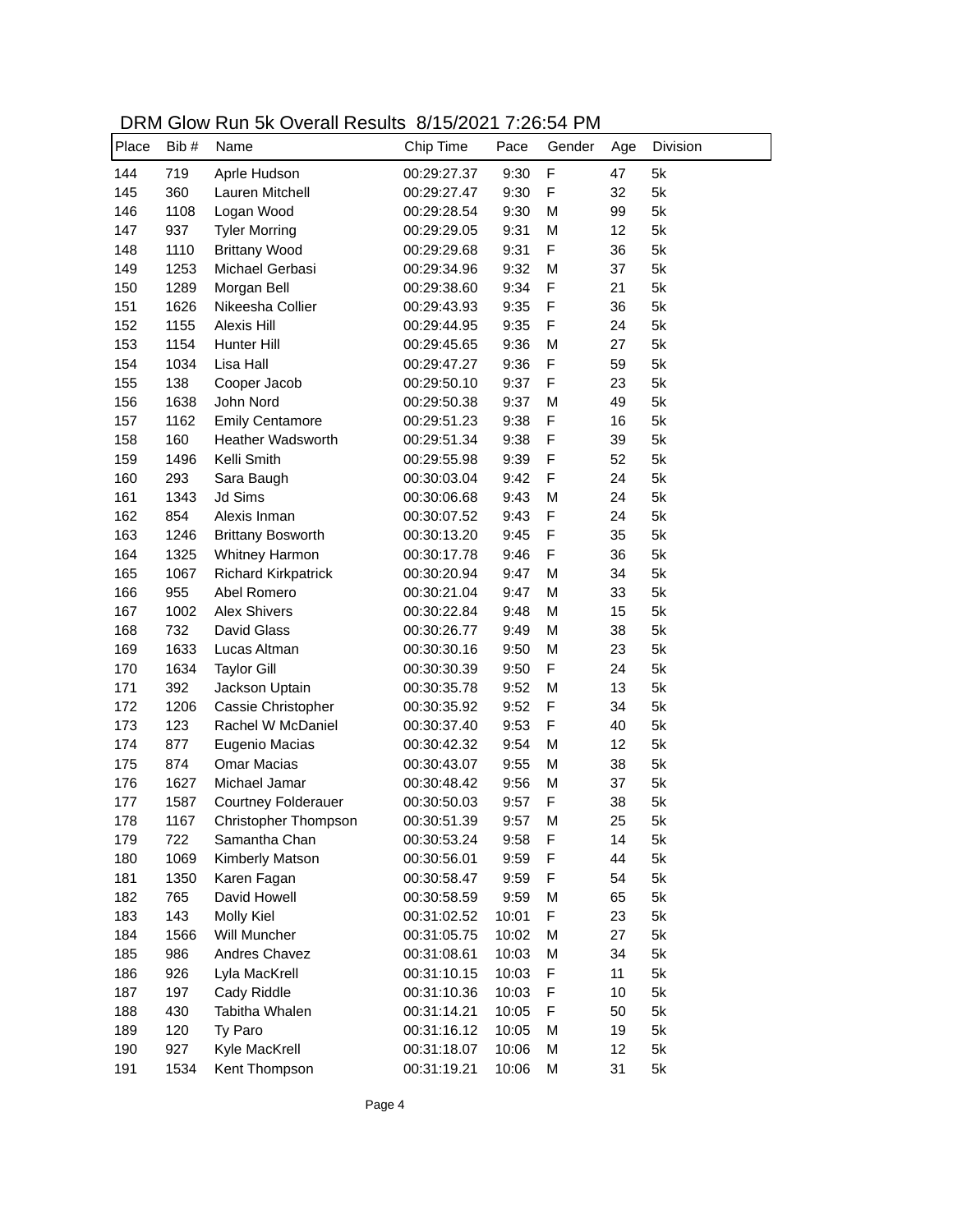| DRM Glow Run 5k Overall Results 8/15/2021 7:26:56 PM |  |
|------------------------------------------------------|--|
|------------------------------------------------------|--|

| Place | Bib #          | 310 W TWIT ON OVOIGHT NOOGHO OF TO/EUET TIEU.OU<br>Name | Chip Time   | Pace  | Gender | Age | Division |
|-------|----------------|---------------------------------------------------------|-------------|-------|--------|-----|----------|
| 192   | 43             | Calli Nelson                                            | 00:31:25.60 | 10:08 | F      | 26  | 5k       |
| 193   | 386            | Dana Sturges                                            | 00:31:25.97 | 10:08 | F      | 35  | 5k       |
| 194   | 1175           | Savannah Hinkleman                                      | 00:31:28.63 | 10:09 | F      | 15  | 5k       |
| 195   | 780            | Gaurav Negi                                             | 00:31:39.90 | 10:13 | M      | 37  | 5k       |
| 196   | 779            | Ahaan Negi                                              | 00:31:39.99 | 10:13 | M      | 12  | 5k       |
| 197   | 806            | Jessica Watkins                                         | 00:31:47.06 | 10:15 | F      | 34  | 5k       |
| 198   | 1556           | Jenny Parker                                            | 00:31:48.17 | 10:15 | F      | 26  | 5k       |
| 199   | 390            | Jay Courtland Graham                                    | 00:31:48.19 | 10:15 | Μ      | 57  | 5k       |
| 200   | 1562           | Aaron Fowler                                            | 00:31:50.21 | 10:16 | Μ      | 32  | 5k       |
| 201   | 721            | Abby Chan                                               | 00:31:52.23 | 10:17 | F      | 12  | 5k       |
| 202   | 208            | Maggie Abeyta                                           | 00:31:53.89 | 10:17 | F      | 34  | 5k       |
| 203   | 1227           | Scott Aday                                              | 00:31:54.58 | 10:17 | M      | 54  | 5k       |
| 204   | 379            | Morgan Walton                                           | 00:31:55.17 | 10:18 | F      | 28  | 5k       |
| 205   | 1334           | Kevin Takada                                            | 00:31:57.34 | 10:18 | М      | 52  | 5k       |
| 206   | 925            | Ryan MacKrell                                           | 00:31:57.87 | 10:18 | М      | 45  | 5k       |
| 207   | 8              | Ben Ford                                                | 00:31:58.07 | 10:19 | M      | 28  | 5k       |
| 208   | $\overline{7}$ | Keith Ford                                              | 00:31:58.90 | 10:19 | M      | 57  | 5k       |
| 209   | 31             | Ronn Lawrence                                           | 00:32:00.11 | 10:19 | M      | 29  | 5k       |
| 210   | 1653           | Joseph Pinson                                           | 00:32:00.30 | 10:19 | M      | 29  | 5k       |
| 211   | 1582           | James Pearce                                            | 00:32:01.17 | 10:20 | M      | 26  | 5k       |
| 212   | 580            | MaryBeth Sivley-Clark                                   | 00:32:03.12 | 10:20 | F      | 35  | 5k       |
| 213   | 960            | Isa Ryon                                                | 00:32:03.34 | 10:20 | M      | 99  | 5k       |
| 214   | 1078           | Alexia Kent McClure                                     | 00:32:04.49 | 10:21 | F      | 53  | 5k       |
| 215   | 1477           | Kelsey Ryon                                             | 00:32:04.73 | 10:21 | F      | 35  | 5k       |
| 216   | 1186           | Archana Maharjan                                        | 00:32:06.86 | 10:21 | F      | 33  | 5k       |
| 217   | 964            | <b>Lizzy Ramsey</b>                                     | 00:32:08.72 | 10:22 | F      | 27  | 5k       |
| 218   | 37             | Jeff Huber                                              | 00:32:09.01 | 10:22 | M      | 62  | 5k       |
| 219   | 842            | Sunny Patel                                             | 00:32:09.26 | 10:22 | M      | 29  | 5k       |
| 220   | 1187           | Nathan Elrod                                            | 00:32:10.36 | 10:23 | M      | 26  | 5k       |
| 221   | 1372           | Ryan Burroughs                                          | 00:32:10.42 | 10:23 | Μ      | 16  | 5k       |
| 222   | 1185           | Alli Quesenbery                                         | 00:32:11.56 | 10:23 | F      | 32  | 5k       |
| 223   | 959            | Ted Ryon                                                | 00:32:14.13 | 10:24 | Μ      | 36  | 5k       |
| 224   | 39             | Kathi Bestor                                            | 00:32:15.06 | 10:24 | F      | 48  | 5k       |
| 225   | 38             | Andy Bestor                                             | 00:32:15.43 | 10:24 | M      | 44  | 5k       |
| 226   | 764            | Maria Howell                                            | 00:32:21.26 | 10:26 | F      | 56  | 5k       |
| 227   | 1651           | Jennifer Raymond                                        | 00:32:28.65 | 10:28 | F      | 39  | 5k       |
| 228   | 1698           | Alexandra Lacorazza                                     | 00:32:28.91 | 10:28 | F      | 24  | 5k       |
| 229   | 987            | Yeitli Chacon                                           | 00:32:29.99 | 10:29 | F      | 28  | 5k       |
| 230   | 1355           | Claire Broussard                                        | 00:32:30.17 | 10:29 | F      | 24  | 5k       |
| 231   | 610            | Jessica Taylor                                          | 00:32:33.99 | 10:30 | F      | 34  | 5k       |
| 232   | 1030           | Kelly Moon                                              | 00:32:34.14 | 10:30 | F      | 41  | 5k       |
| 233   | 1497           | Jenny Scott                                             | 00:32:34.85 | 10:30 | F      | 42  | 5k       |
| 234   | 55             | Teresa Valentine                                        | 00:32:42.26 | 10:33 | F      | 56  | 5k       |
| 235   | 1200           | <b>Tracy Thornton</b>                                   | 00:32:42.71 | 10:33 | F      | 50  | 5k       |
| 236   | 1700           | <b>Patrick Tribble</b>                                  | 00:32:48.72 | 10:35 | М      | 44  | 5k       |
| 237   | 1064           | Chelsea Jones                                           | 00:32:53.10 | 10:36 | F      | 27  | 5k       |
| 238   | 856            | Jermaine Farris                                         | 00:32:53.35 | 10:36 | Μ      | 33  | 5k       |
| 239   | 330            | <b>Ricky Rivera</b>                                     | 00:32:54.12 | 10:37 | Μ      | 33  | 5k       |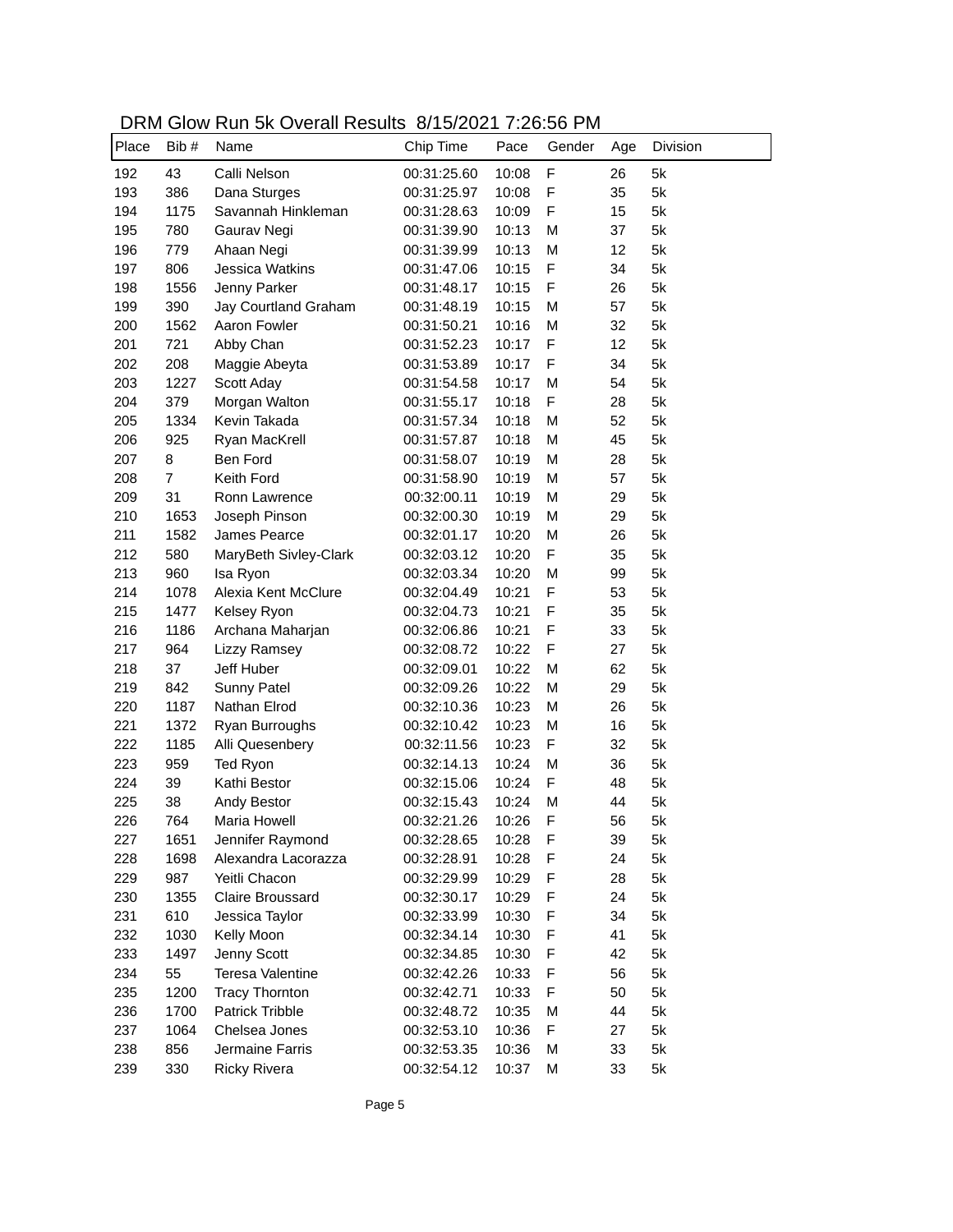| DRM Glow Run 5k Overall Results 8/15/2021 7:26:58 PM |  |
|------------------------------------------------------|--|
|------------------------------------------------------|--|

| Place | Bib# | Name                  | 0.101202113200<br>Chip Time | Pace  | Gender      | Age | Division |
|-------|------|-----------------------|-----------------------------|-------|-------------|-----|----------|
|       |      |                       |                             |       |             |     |          |
| 240   | 562  | Beth Wood             | 00:32:55.28                 | 10:37 | $\mathsf F$ | 48  | 5k       |
| 241   | 463  | Brandon Amaya         | 00:33:02.72                 | 10:39 | M           | 17  | 5k       |
| 242   | 617  | Linzye Spurgeon       | 00:33:04.48                 | 10:40 | F           | 39  | 5k       |
| 243   | 324  | Lindsay Garcia        | 00:33:08.48                 | 10:41 | F           | 15  | 5k       |
| 244   | 442  | <b>Richard Harris</b> | 00:33:09.09                 | 10:42 | M           | 17  | 5k       |
| 245   | 970  | Jessica Royster       | 00:33:10.73                 | 10:42 | F           | 29  | 5k       |
| 246   | 853  | Shanna Inman          | 00:33:22.25                 | 10:46 | F           | 42  | 5k       |
| 247   | 1063 | Jeff Lewis            | 00:33:28.50                 | 10:48 | M           | 49  | 5k       |
| 248   | 1003 | <b>Kevin Shivers</b>  | 00:33:28.73                 | 10:48 | M           | 44  | 5k       |
| 249   | 718  | Lincoln Hudson        | 00:33:28.88                 | 10:48 | M           | 53  | 5k       |
| 250   | 394  | Scott Uptain          | 00:33:29.81                 | 10:48 | M           | 50  | 5k       |
| 251   | 861  | Jordan Burgess        | 00:33:31.27                 | 10:49 | M           | 21  | 5k       |
| 252   | 1038 | Will Gray             | 00:33:32.70                 | 10:49 | M           | 27  | 5k       |
| 253   | 1065 | Madelyn Pannell       | 00:33:37.73                 | 10:51 | F           | 12  | 5k       |
| 254   | 1604 | Meighan Lewis         | 00:33:37.75                 | 10:51 | F           | 44  | 5k       |
| 255   | 1659 | Adri Janneke          | 00:33:38.04                 | 10:51 | F           | 40  | 5k       |
| 256   | 1540 | Matt Spraying         | 00:33:46.15                 | 10:54 | M           | 34  | 5k       |
| 257   | 729  | <b>Afton Hopkins</b>  | 00:34:02.22                 | 10:59 | F           | 15  | 5k       |
| 258   | 106  | James Drake           | 00:34:03.00                 | 10:59 | M           | 46  | 5k       |
| 259   | 1000 | <b>Tina Pierce</b>    | 00:34:03.57                 | 10:59 | F           | 36  | 5k       |
| 260   | 781  | Angel Martin          | 00:34:09.38                 | 11:01 | F           | 33  | 5k       |
| 261   | 1515 | George Winter         | 00:34:13.30                 | 11:02 | M           | 36  | 5k       |
| 262   | 1513 | McKenzie Winter       | 00:34:13.93                 | 11:02 | F           | 8   | 5k       |
| 263   | 1514 | Dannielle Winter      | 00:34:17.62                 | 11:04 | F           | 34  | 5k       |
| 264   | 249  | <b>Caleb Sherrill</b> | 00:34:19.90                 | 11:04 | M           | 26  | 5k       |
| 265   | 248  | Victoria Varnado      | 00:34:20.46                 | 11:05 | F           | 21  | 5k       |
| 266   | 384  | Ned Dildine           | 00:34:20.64                 | 11:05 | M           | 54  | 5k       |
| 267   | 1208 | Ty Chandrakasem       | 00:34:20.88                 | 11:05 | M           | 15  | 5k       |
| 268   | 1150 | Michael Jennings      | 00:34:21.87                 | 11:05 | M           | 28  | 5k       |
| 269   | 21   | Kim Parton            | 00:34:23.34                 | 11:05 | F           | 37  | 5k       |
| 270   | 63   | Amanda Upton          | 00:34:24.08                 | 11:06 | F           | 41  | 5k       |
| 271   | 1601 | Kevin Simmons         | 00:34:25.53                 | 11:06 | M           | 36  | 5k       |
| 272   | 348  | <b>Tommy Taylor</b>   | 00:34:25.69                 | 11:06 | M           | 22  | 5k       |
| 273   | 397  | <b>Crystal ONeal</b>  | 00:34:27.00                 | 11:07 | F           | 38  | 5k       |
| 274   | 467  | Christopher Driggers  | 00:34:27.06                 | 11:07 | M           | 44  | 5k       |
| 275   | 827  | Sarah Nguyen          | 00:34:29.71                 | 11:07 | F           | 23  | 5k       |
| 276   | 594  | John Murray           | 00:34:31.90                 | 11:08 | M           | 16  | 5k       |
| 277   | 784  | Sarah Brewer          | 00:34:32.19                 | 11:08 | F           | 46  | 5k       |
| 278   | 83   | <b>Courtney Smith</b> | 00:34:36.51                 | 11:10 | F           | 30  | 5k       |
| 279   | 1287 | Gvice Moore           | 00:34:37.98                 | 11:10 | M           | 33  | 5k       |
| 280   | 1643 | Elizabeth Jones       | 00:34:42.18                 | 11:12 | F           | 25  | 5k       |
| 281   | 285  | Matthew G Taylor      | 00:34:52.16                 | 11:15 | M           | 37  | 5k       |
| 282   | 1252 | Laura Fuerst          | 00:34:54.32                 | 11:15 | F           | 37  | 5k       |
| 283   | 167  | Dustin McMullen       | 00:34:56.30                 | 11:16 | M           | 31  | 5k       |
| 284   | 1203 | Pablo Torres          | 00:34:56.32                 | 11:16 | M           | 63  | 5k       |
| 285   | 1082 | Sydney Jones          | 00:34:56.65                 | 11:16 | F           | 14  | 5k       |
| 286   | 119  | McMullen              | 00:34:56.81                 | 11:16 | F           | 99  | 5k       |
| 287   | 110  | Sudhakar Rathinavelu  | 00:34:59.26                 | 11:17 | M           | 37  | 5k       |
|       |      |                       |                             |       |             |     |          |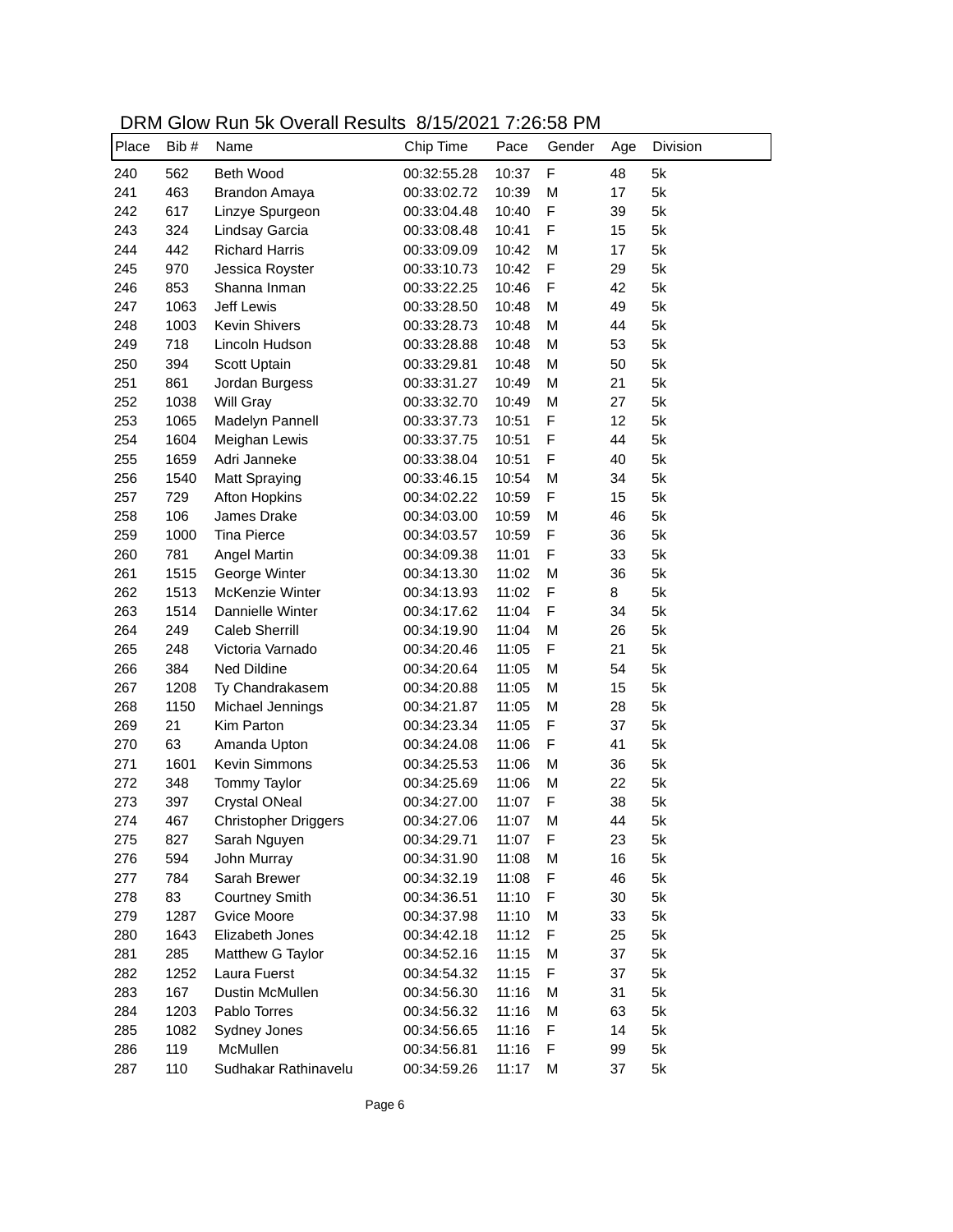| DRM Glow Run 5k Overall Results 8/15/2021 7:26:59 PM |  |
|------------------------------------------------------|--|
|------------------------------------------------------|--|

| M<br>Kolton Kritinar<br>10<br>5k<br>288<br>1071<br>00:34:59.39<br>11:17<br>F<br>289<br>109<br>Abigail Sudhakar<br>11:17<br>$\overline{7}$<br>5k<br>00:34:59.44<br>5k<br>290<br><b>Billy Kritinar</b><br>11:17<br>M<br>42<br>1073<br>00:34:59.45<br>5k<br>291<br>122<br>Ethan McDaniel<br>11:17<br>M<br>8<br>00:34:59.94<br>F<br>5k<br>292<br>593<br>Donna McCool<br>00:35:01.56<br>11:18<br>54<br>F<br>293<br>1224<br><b>Desiree Clark</b><br>11:20<br>42<br>5k<br>00:35:09.25<br>F<br>294<br>Canesha Gibbs<br>11:21<br>36<br>5k<br>1182<br>00:35:12.55<br>295<br>1181<br><b>Brian Gibbs</b><br>11:21<br>M<br>37<br>5k<br>00:35:12.56<br>296<br>11:22<br>M<br>57<br>5k<br>443<br><b>Raymond Harris</b><br>00:35:13.91<br>297<br>245<br>Roby Dorsett<br>00:35:24.56<br>11:25<br>M<br>45<br>5k<br>298<br>1080<br>Michael Hernandez<br>11:26<br>M<br>23<br>5k<br>00:35:26.80<br>299<br>111<br>Melissa Rosse<br>11:26<br>F<br>47<br>5k<br>00:35:26.98<br>300<br>1044<br>11:26<br>M<br>45<br>5k<br>Michael Gagne<br>00:35:27.44<br>301<br>11:26<br>M<br>8<br>5k<br>1648<br>Anthony Hutton<br>00:35:27.99<br>F<br>302<br>Shannon Wagner<br>11:28<br>5k<br>234<br>00:35:33.80<br>46<br>303<br>233<br>Jennifer McNeese<br>11:28<br>F<br>49<br>5k<br>00:35:34.67<br>304<br>Sara Dailey<br>F<br>35<br>5k<br>1530<br>00:35:36.16<br>11:29<br>305<br>Kevin Goerling<br>M<br>19<br>5k<br>1615<br>00:35:37.75<br>11:29<br>306<br>Chung-Lai Chan<br>M<br>48<br>5k<br>720<br>00:35:39.67<br>11:30<br>307<br>M<br>41<br>5k<br>124<br><b>Billy McDaniel</b><br>00:35:41.90<br>11:31<br>F<br>308<br>30<br>5k<br>713<br><b>Hayley Blair</b><br>00:35:51.99<br>11:34<br>F<br>309<br>Janna Newberry<br>11:35<br>42<br>5k<br>1086<br>00:35:56.29<br>310<br>Mario Moore<br>11:36<br>M<br>27<br>5k<br>1051<br>00:35:59.45<br>F<br>311<br>11:37<br>52<br>5k<br>1371<br>Laura Cannon<br>00:36:02.40<br>31<br>312<br>Anthoni T Moore<br>11:38<br>M<br>5k<br>1074<br>00:36:05.59<br>5k<br>313<br>11:38<br>M<br>15<br>466<br><b>Colby Driggers</b><br>00:36:05.90<br>F<br>5k<br>314<br>432<br>Lori Latham<br>11:39<br>55<br>00:36:08.23<br>5k<br>315<br>M<br>99<br>1608<br>Charlie Wampler<br>00:36:10.35<br>11:40<br>5k<br>316<br>11:40<br>M<br>99<br>1302<br>Logan Pigg<br>00:36:10.94<br>F<br>5k<br>317<br>1201<br>Sydni Durm<br>00:36:11.86<br>11:40<br>17<br>F<br>318<br>Carli Haskovec<br>11:42<br>40<br>5k<br>1250<br>00:36:15.68<br>F<br>5k<br>319<br>11:42<br>27<br>843<br>Joanna Patel<br>00:36:16.42<br>320<br><b>Brian Tachias</b><br>11:42<br>M<br>26<br>5k<br>578<br>00:36:16.92<br>25<br>321<br>224<br>11:43<br>M<br>5k<br><b>Christopher Self</b><br>00:36:18.39<br>322<br>40<br>1194<br>Gigi Collins<br>00:36:21.43<br>11:44<br>F<br>5k<br>323<br>114<br>11:44<br>F<br>22<br>5k<br>Madeleine G Payne<br>00:36:21.95<br>324<br>11:45<br>F<br>24<br>5k<br>225<br>Lauren Kois<br>00:36:24.45<br>Vikesh Vain<br>5k<br>325<br>1284<br>11:45<br>M<br>29<br>00:36:24.89<br>F<br>5k<br>326<br>1088<br><b>Emily Tidwell</b><br>11:45<br>22<br>00:36:25.63<br>327<br>5k<br>223<br>Danielle Self<br>11:45<br>F<br>31<br>00:36:27.51<br>328<br>1607<br>Kim Wampler<br>5k<br>00:36:28.33<br>11:46<br>F<br>36<br>329<br>42<br>435<br>Amy Pendleton<br>11:46<br>F<br>5k<br>00:36:30.79<br><b>Whittney Gilmore</b><br>F<br>34<br>330<br>1624<br>11:47<br>5k<br>00:36:31.15<br>331<br>638<br><b>Bobbie Quintana</b><br>00:36:34.39<br>11:48<br>M<br>22<br>5k<br>Andreana Johnson<br>F<br>332<br>709<br>47<br>5k<br>00:36:37.63<br>11:49<br>F<br>333<br>Jody Popham<br>00:36:38.29<br>38<br>5k<br>1649<br>11:49<br>334<br>David Simmons<br>1585<br>00:36:47.57<br>11:52<br>M<br>7<br>5k<br>335<br>Jonathan Simmons<br>1584<br>11:52<br>M<br>35<br>5k<br>00:36:47.88 | Place | Bib# | Name | Chip Time | Pace | Gender | Age | Division |
|--------------------------------------------------------------------------------------------------------------------------------------------------------------------------------------------------------------------------------------------------------------------------------------------------------------------------------------------------------------------------------------------------------------------------------------------------------------------------------------------------------------------------------------------------------------------------------------------------------------------------------------------------------------------------------------------------------------------------------------------------------------------------------------------------------------------------------------------------------------------------------------------------------------------------------------------------------------------------------------------------------------------------------------------------------------------------------------------------------------------------------------------------------------------------------------------------------------------------------------------------------------------------------------------------------------------------------------------------------------------------------------------------------------------------------------------------------------------------------------------------------------------------------------------------------------------------------------------------------------------------------------------------------------------------------------------------------------------------------------------------------------------------------------------------------------------------------------------------------------------------------------------------------------------------------------------------------------------------------------------------------------------------------------------------------------------------------------------------------------------------------------------------------------------------------------------------------------------------------------------------------------------------------------------------------------------------------------------------------------------------------------------------------------------------------------------------------------------------------------------------------------------------------------------------------------------------------------------------------------------------------------------------------------------------------------------------------------------------------------------------------------------------------------------------------------------------------------------------------------------------------------------------------------------------------------------------------------------------------------------------------------------------------------------------------------------------------------------------------------------------------------------------------------------------------------------------------------------------------------------------------------------------------------------------------------------------------------------------------------------------------------------------------------------------------------------------------------------------------------------------------------------------------------------------------------------------------------------------------------------------------------------------------------------------------------------------------------------------------------|-------|------|------|-----------|------|--------|-----|----------|
|                                                                                                                                                                                                                                                                                                                                                                                                                                                                                                                                                                                                                                                                                                                                                                                                                                                                                                                                                                                                                                                                                                                                                                                                                                                                                                                                                                                                                                                                                                                                                                                                                                                                                                                                                                                                                                                                                                                                                                                                                                                                                                                                                                                                                                                                                                                                                                                                                                                                                                                                                                                                                                                                                                                                                                                                                                                                                                                                                                                                                                                                                                                                                                                                                                                                                                                                                                                                                                                                                                                                                                                                                                                                                                                                      |       |      |      |           |      |        |     |          |
|                                                                                                                                                                                                                                                                                                                                                                                                                                                                                                                                                                                                                                                                                                                                                                                                                                                                                                                                                                                                                                                                                                                                                                                                                                                                                                                                                                                                                                                                                                                                                                                                                                                                                                                                                                                                                                                                                                                                                                                                                                                                                                                                                                                                                                                                                                                                                                                                                                                                                                                                                                                                                                                                                                                                                                                                                                                                                                                                                                                                                                                                                                                                                                                                                                                                                                                                                                                                                                                                                                                                                                                                                                                                                                                                      |       |      |      |           |      |        |     |          |
|                                                                                                                                                                                                                                                                                                                                                                                                                                                                                                                                                                                                                                                                                                                                                                                                                                                                                                                                                                                                                                                                                                                                                                                                                                                                                                                                                                                                                                                                                                                                                                                                                                                                                                                                                                                                                                                                                                                                                                                                                                                                                                                                                                                                                                                                                                                                                                                                                                                                                                                                                                                                                                                                                                                                                                                                                                                                                                                                                                                                                                                                                                                                                                                                                                                                                                                                                                                                                                                                                                                                                                                                                                                                                                                                      |       |      |      |           |      |        |     |          |
|                                                                                                                                                                                                                                                                                                                                                                                                                                                                                                                                                                                                                                                                                                                                                                                                                                                                                                                                                                                                                                                                                                                                                                                                                                                                                                                                                                                                                                                                                                                                                                                                                                                                                                                                                                                                                                                                                                                                                                                                                                                                                                                                                                                                                                                                                                                                                                                                                                                                                                                                                                                                                                                                                                                                                                                                                                                                                                                                                                                                                                                                                                                                                                                                                                                                                                                                                                                                                                                                                                                                                                                                                                                                                                                                      |       |      |      |           |      |        |     |          |
|                                                                                                                                                                                                                                                                                                                                                                                                                                                                                                                                                                                                                                                                                                                                                                                                                                                                                                                                                                                                                                                                                                                                                                                                                                                                                                                                                                                                                                                                                                                                                                                                                                                                                                                                                                                                                                                                                                                                                                                                                                                                                                                                                                                                                                                                                                                                                                                                                                                                                                                                                                                                                                                                                                                                                                                                                                                                                                                                                                                                                                                                                                                                                                                                                                                                                                                                                                                                                                                                                                                                                                                                                                                                                                                                      |       |      |      |           |      |        |     |          |
|                                                                                                                                                                                                                                                                                                                                                                                                                                                                                                                                                                                                                                                                                                                                                                                                                                                                                                                                                                                                                                                                                                                                                                                                                                                                                                                                                                                                                                                                                                                                                                                                                                                                                                                                                                                                                                                                                                                                                                                                                                                                                                                                                                                                                                                                                                                                                                                                                                                                                                                                                                                                                                                                                                                                                                                                                                                                                                                                                                                                                                                                                                                                                                                                                                                                                                                                                                                                                                                                                                                                                                                                                                                                                                                                      |       |      |      |           |      |        |     |          |
|                                                                                                                                                                                                                                                                                                                                                                                                                                                                                                                                                                                                                                                                                                                                                                                                                                                                                                                                                                                                                                                                                                                                                                                                                                                                                                                                                                                                                                                                                                                                                                                                                                                                                                                                                                                                                                                                                                                                                                                                                                                                                                                                                                                                                                                                                                                                                                                                                                                                                                                                                                                                                                                                                                                                                                                                                                                                                                                                                                                                                                                                                                                                                                                                                                                                                                                                                                                                                                                                                                                                                                                                                                                                                                                                      |       |      |      |           |      |        |     |          |
|                                                                                                                                                                                                                                                                                                                                                                                                                                                                                                                                                                                                                                                                                                                                                                                                                                                                                                                                                                                                                                                                                                                                                                                                                                                                                                                                                                                                                                                                                                                                                                                                                                                                                                                                                                                                                                                                                                                                                                                                                                                                                                                                                                                                                                                                                                                                                                                                                                                                                                                                                                                                                                                                                                                                                                                                                                                                                                                                                                                                                                                                                                                                                                                                                                                                                                                                                                                                                                                                                                                                                                                                                                                                                                                                      |       |      |      |           |      |        |     |          |
|                                                                                                                                                                                                                                                                                                                                                                                                                                                                                                                                                                                                                                                                                                                                                                                                                                                                                                                                                                                                                                                                                                                                                                                                                                                                                                                                                                                                                                                                                                                                                                                                                                                                                                                                                                                                                                                                                                                                                                                                                                                                                                                                                                                                                                                                                                                                                                                                                                                                                                                                                                                                                                                                                                                                                                                                                                                                                                                                                                                                                                                                                                                                                                                                                                                                                                                                                                                                                                                                                                                                                                                                                                                                                                                                      |       |      |      |           |      |        |     |          |
|                                                                                                                                                                                                                                                                                                                                                                                                                                                                                                                                                                                                                                                                                                                                                                                                                                                                                                                                                                                                                                                                                                                                                                                                                                                                                                                                                                                                                                                                                                                                                                                                                                                                                                                                                                                                                                                                                                                                                                                                                                                                                                                                                                                                                                                                                                                                                                                                                                                                                                                                                                                                                                                                                                                                                                                                                                                                                                                                                                                                                                                                                                                                                                                                                                                                                                                                                                                                                                                                                                                                                                                                                                                                                                                                      |       |      |      |           |      |        |     |          |
|                                                                                                                                                                                                                                                                                                                                                                                                                                                                                                                                                                                                                                                                                                                                                                                                                                                                                                                                                                                                                                                                                                                                                                                                                                                                                                                                                                                                                                                                                                                                                                                                                                                                                                                                                                                                                                                                                                                                                                                                                                                                                                                                                                                                                                                                                                                                                                                                                                                                                                                                                                                                                                                                                                                                                                                                                                                                                                                                                                                                                                                                                                                                                                                                                                                                                                                                                                                                                                                                                                                                                                                                                                                                                                                                      |       |      |      |           |      |        |     |          |
|                                                                                                                                                                                                                                                                                                                                                                                                                                                                                                                                                                                                                                                                                                                                                                                                                                                                                                                                                                                                                                                                                                                                                                                                                                                                                                                                                                                                                                                                                                                                                                                                                                                                                                                                                                                                                                                                                                                                                                                                                                                                                                                                                                                                                                                                                                                                                                                                                                                                                                                                                                                                                                                                                                                                                                                                                                                                                                                                                                                                                                                                                                                                                                                                                                                                                                                                                                                                                                                                                                                                                                                                                                                                                                                                      |       |      |      |           |      |        |     |          |
|                                                                                                                                                                                                                                                                                                                                                                                                                                                                                                                                                                                                                                                                                                                                                                                                                                                                                                                                                                                                                                                                                                                                                                                                                                                                                                                                                                                                                                                                                                                                                                                                                                                                                                                                                                                                                                                                                                                                                                                                                                                                                                                                                                                                                                                                                                                                                                                                                                                                                                                                                                                                                                                                                                                                                                                                                                                                                                                                                                                                                                                                                                                                                                                                                                                                                                                                                                                                                                                                                                                                                                                                                                                                                                                                      |       |      |      |           |      |        |     |          |
|                                                                                                                                                                                                                                                                                                                                                                                                                                                                                                                                                                                                                                                                                                                                                                                                                                                                                                                                                                                                                                                                                                                                                                                                                                                                                                                                                                                                                                                                                                                                                                                                                                                                                                                                                                                                                                                                                                                                                                                                                                                                                                                                                                                                                                                                                                                                                                                                                                                                                                                                                                                                                                                                                                                                                                                                                                                                                                                                                                                                                                                                                                                                                                                                                                                                                                                                                                                                                                                                                                                                                                                                                                                                                                                                      |       |      |      |           |      |        |     |          |
|                                                                                                                                                                                                                                                                                                                                                                                                                                                                                                                                                                                                                                                                                                                                                                                                                                                                                                                                                                                                                                                                                                                                                                                                                                                                                                                                                                                                                                                                                                                                                                                                                                                                                                                                                                                                                                                                                                                                                                                                                                                                                                                                                                                                                                                                                                                                                                                                                                                                                                                                                                                                                                                                                                                                                                                                                                                                                                                                                                                                                                                                                                                                                                                                                                                                                                                                                                                                                                                                                                                                                                                                                                                                                                                                      |       |      |      |           |      |        |     |          |
|                                                                                                                                                                                                                                                                                                                                                                                                                                                                                                                                                                                                                                                                                                                                                                                                                                                                                                                                                                                                                                                                                                                                                                                                                                                                                                                                                                                                                                                                                                                                                                                                                                                                                                                                                                                                                                                                                                                                                                                                                                                                                                                                                                                                                                                                                                                                                                                                                                                                                                                                                                                                                                                                                                                                                                                                                                                                                                                                                                                                                                                                                                                                                                                                                                                                                                                                                                                                                                                                                                                                                                                                                                                                                                                                      |       |      |      |           |      |        |     |          |
|                                                                                                                                                                                                                                                                                                                                                                                                                                                                                                                                                                                                                                                                                                                                                                                                                                                                                                                                                                                                                                                                                                                                                                                                                                                                                                                                                                                                                                                                                                                                                                                                                                                                                                                                                                                                                                                                                                                                                                                                                                                                                                                                                                                                                                                                                                                                                                                                                                                                                                                                                                                                                                                                                                                                                                                                                                                                                                                                                                                                                                                                                                                                                                                                                                                                                                                                                                                                                                                                                                                                                                                                                                                                                                                                      |       |      |      |           |      |        |     |          |
|                                                                                                                                                                                                                                                                                                                                                                                                                                                                                                                                                                                                                                                                                                                                                                                                                                                                                                                                                                                                                                                                                                                                                                                                                                                                                                                                                                                                                                                                                                                                                                                                                                                                                                                                                                                                                                                                                                                                                                                                                                                                                                                                                                                                                                                                                                                                                                                                                                                                                                                                                                                                                                                                                                                                                                                                                                                                                                                                                                                                                                                                                                                                                                                                                                                                                                                                                                                                                                                                                                                                                                                                                                                                                                                                      |       |      |      |           |      |        |     |          |
|                                                                                                                                                                                                                                                                                                                                                                                                                                                                                                                                                                                                                                                                                                                                                                                                                                                                                                                                                                                                                                                                                                                                                                                                                                                                                                                                                                                                                                                                                                                                                                                                                                                                                                                                                                                                                                                                                                                                                                                                                                                                                                                                                                                                                                                                                                                                                                                                                                                                                                                                                                                                                                                                                                                                                                                                                                                                                                                                                                                                                                                                                                                                                                                                                                                                                                                                                                                                                                                                                                                                                                                                                                                                                                                                      |       |      |      |           |      |        |     |          |
|                                                                                                                                                                                                                                                                                                                                                                                                                                                                                                                                                                                                                                                                                                                                                                                                                                                                                                                                                                                                                                                                                                                                                                                                                                                                                                                                                                                                                                                                                                                                                                                                                                                                                                                                                                                                                                                                                                                                                                                                                                                                                                                                                                                                                                                                                                                                                                                                                                                                                                                                                                                                                                                                                                                                                                                                                                                                                                                                                                                                                                                                                                                                                                                                                                                                                                                                                                                                                                                                                                                                                                                                                                                                                                                                      |       |      |      |           |      |        |     |          |
|                                                                                                                                                                                                                                                                                                                                                                                                                                                                                                                                                                                                                                                                                                                                                                                                                                                                                                                                                                                                                                                                                                                                                                                                                                                                                                                                                                                                                                                                                                                                                                                                                                                                                                                                                                                                                                                                                                                                                                                                                                                                                                                                                                                                                                                                                                                                                                                                                                                                                                                                                                                                                                                                                                                                                                                                                                                                                                                                                                                                                                                                                                                                                                                                                                                                                                                                                                                                                                                                                                                                                                                                                                                                                                                                      |       |      |      |           |      |        |     |          |
|                                                                                                                                                                                                                                                                                                                                                                                                                                                                                                                                                                                                                                                                                                                                                                                                                                                                                                                                                                                                                                                                                                                                                                                                                                                                                                                                                                                                                                                                                                                                                                                                                                                                                                                                                                                                                                                                                                                                                                                                                                                                                                                                                                                                                                                                                                                                                                                                                                                                                                                                                                                                                                                                                                                                                                                                                                                                                                                                                                                                                                                                                                                                                                                                                                                                                                                                                                                                                                                                                                                                                                                                                                                                                                                                      |       |      |      |           |      |        |     |          |
|                                                                                                                                                                                                                                                                                                                                                                                                                                                                                                                                                                                                                                                                                                                                                                                                                                                                                                                                                                                                                                                                                                                                                                                                                                                                                                                                                                                                                                                                                                                                                                                                                                                                                                                                                                                                                                                                                                                                                                                                                                                                                                                                                                                                                                                                                                                                                                                                                                                                                                                                                                                                                                                                                                                                                                                                                                                                                                                                                                                                                                                                                                                                                                                                                                                                                                                                                                                                                                                                                                                                                                                                                                                                                                                                      |       |      |      |           |      |        |     |          |
|                                                                                                                                                                                                                                                                                                                                                                                                                                                                                                                                                                                                                                                                                                                                                                                                                                                                                                                                                                                                                                                                                                                                                                                                                                                                                                                                                                                                                                                                                                                                                                                                                                                                                                                                                                                                                                                                                                                                                                                                                                                                                                                                                                                                                                                                                                                                                                                                                                                                                                                                                                                                                                                                                                                                                                                                                                                                                                                                                                                                                                                                                                                                                                                                                                                                                                                                                                                                                                                                                                                                                                                                                                                                                                                                      |       |      |      |           |      |        |     |          |
|                                                                                                                                                                                                                                                                                                                                                                                                                                                                                                                                                                                                                                                                                                                                                                                                                                                                                                                                                                                                                                                                                                                                                                                                                                                                                                                                                                                                                                                                                                                                                                                                                                                                                                                                                                                                                                                                                                                                                                                                                                                                                                                                                                                                                                                                                                                                                                                                                                                                                                                                                                                                                                                                                                                                                                                                                                                                                                                                                                                                                                                                                                                                                                                                                                                                                                                                                                                                                                                                                                                                                                                                                                                                                                                                      |       |      |      |           |      |        |     |          |
|                                                                                                                                                                                                                                                                                                                                                                                                                                                                                                                                                                                                                                                                                                                                                                                                                                                                                                                                                                                                                                                                                                                                                                                                                                                                                                                                                                                                                                                                                                                                                                                                                                                                                                                                                                                                                                                                                                                                                                                                                                                                                                                                                                                                                                                                                                                                                                                                                                                                                                                                                                                                                                                                                                                                                                                                                                                                                                                                                                                                                                                                                                                                                                                                                                                                                                                                                                                                                                                                                                                                                                                                                                                                                                                                      |       |      |      |           |      |        |     |          |
|                                                                                                                                                                                                                                                                                                                                                                                                                                                                                                                                                                                                                                                                                                                                                                                                                                                                                                                                                                                                                                                                                                                                                                                                                                                                                                                                                                                                                                                                                                                                                                                                                                                                                                                                                                                                                                                                                                                                                                                                                                                                                                                                                                                                                                                                                                                                                                                                                                                                                                                                                                                                                                                                                                                                                                                                                                                                                                                                                                                                                                                                                                                                                                                                                                                                                                                                                                                                                                                                                                                                                                                                                                                                                                                                      |       |      |      |           |      |        |     |          |
|                                                                                                                                                                                                                                                                                                                                                                                                                                                                                                                                                                                                                                                                                                                                                                                                                                                                                                                                                                                                                                                                                                                                                                                                                                                                                                                                                                                                                                                                                                                                                                                                                                                                                                                                                                                                                                                                                                                                                                                                                                                                                                                                                                                                                                                                                                                                                                                                                                                                                                                                                                                                                                                                                                                                                                                                                                                                                                                                                                                                                                                                                                                                                                                                                                                                                                                                                                                                                                                                                                                                                                                                                                                                                                                                      |       |      |      |           |      |        |     |          |
|                                                                                                                                                                                                                                                                                                                                                                                                                                                                                                                                                                                                                                                                                                                                                                                                                                                                                                                                                                                                                                                                                                                                                                                                                                                                                                                                                                                                                                                                                                                                                                                                                                                                                                                                                                                                                                                                                                                                                                                                                                                                                                                                                                                                                                                                                                                                                                                                                                                                                                                                                                                                                                                                                                                                                                                                                                                                                                                                                                                                                                                                                                                                                                                                                                                                                                                                                                                                                                                                                                                                                                                                                                                                                                                                      |       |      |      |           |      |        |     |          |
|                                                                                                                                                                                                                                                                                                                                                                                                                                                                                                                                                                                                                                                                                                                                                                                                                                                                                                                                                                                                                                                                                                                                                                                                                                                                                                                                                                                                                                                                                                                                                                                                                                                                                                                                                                                                                                                                                                                                                                                                                                                                                                                                                                                                                                                                                                                                                                                                                                                                                                                                                                                                                                                                                                                                                                                                                                                                                                                                                                                                                                                                                                                                                                                                                                                                                                                                                                                                                                                                                                                                                                                                                                                                                                                                      |       |      |      |           |      |        |     |          |
|                                                                                                                                                                                                                                                                                                                                                                                                                                                                                                                                                                                                                                                                                                                                                                                                                                                                                                                                                                                                                                                                                                                                                                                                                                                                                                                                                                                                                                                                                                                                                                                                                                                                                                                                                                                                                                                                                                                                                                                                                                                                                                                                                                                                                                                                                                                                                                                                                                                                                                                                                                                                                                                                                                                                                                                                                                                                                                                                                                                                                                                                                                                                                                                                                                                                                                                                                                                                                                                                                                                                                                                                                                                                                                                                      |       |      |      |           |      |        |     |          |
|                                                                                                                                                                                                                                                                                                                                                                                                                                                                                                                                                                                                                                                                                                                                                                                                                                                                                                                                                                                                                                                                                                                                                                                                                                                                                                                                                                                                                                                                                                                                                                                                                                                                                                                                                                                                                                                                                                                                                                                                                                                                                                                                                                                                                                                                                                                                                                                                                                                                                                                                                                                                                                                                                                                                                                                                                                                                                                                                                                                                                                                                                                                                                                                                                                                                                                                                                                                                                                                                                                                                                                                                                                                                                                                                      |       |      |      |           |      |        |     |          |
|                                                                                                                                                                                                                                                                                                                                                                                                                                                                                                                                                                                                                                                                                                                                                                                                                                                                                                                                                                                                                                                                                                                                                                                                                                                                                                                                                                                                                                                                                                                                                                                                                                                                                                                                                                                                                                                                                                                                                                                                                                                                                                                                                                                                                                                                                                                                                                                                                                                                                                                                                                                                                                                                                                                                                                                                                                                                                                                                                                                                                                                                                                                                                                                                                                                                                                                                                                                                                                                                                                                                                                                                                                                                                                                                      |       |      |      |           |      |        |     |          |
|                                                                                                                                                                                                                                                                                                                                                                                                                                                                                                                                                                                                                                                                                                                                                                                                                                                                                                                                                                                                                                                                                                                                                                                                                                                                                                                                                                                                                                                                                                                                                                                                                                                                                                                                                                                                                                                                                                                                                                                                                                                                                                                                                                                                                                                                                                                                                                                                                                                                                                                                                                                                                                                                                                                                                                                                                                                                                                                                                                                                                                                                                                                                                                                                                                                                                                                                                                                                                                                                                                                                                                                                                                                                                                                                      |       |      |      |           |      |        |     |          |
|                                                                                                                                                                                                                                                                                                                                                                                                                                                                                                                                                                                                                                                                                                                                                                                                                                                                                                                                                                                                                                                                                                                                                                                                                                                                                                                                                                                                                                                                                                                                                                                                                                                                                                                                                                                                                                                                                                                                                                                                                                                                                                                                                                                                                                                                                                                                                                                                                                                                                                                                                                                                                                                                                                                                                                                                                                                                                                                                                                                                                                                                                                                                                                                                                                                                                                                                                                                                                                                                                                                                                                                                                                                                                                                                      |       |      |      |           |      |        |     |          |
|                                                                                                                                                                                                                                                                                                                                                                                                                                                                                                                                                                                                                                                                                                                                                                                                                                                                                                                                                                                                                                                                                                                                                                                                                                                                                                                                                                                                                                                                                                                                                                                                                                                                                                                                                                                                                                                                                                                                                                                                                                                                                                                                                                                                                                                                                                                                                                                                                                                                                                                                                                                                                                                                                                                                                                                                                                                                                                                                                                                                                                                                                                                                                                                                                                                                                                                                                                                                                                                                                                                                                                                                                                                                                                                                      |       |      |      |           |      |        |     |          |
|                                                                                                                                                                                                                                                                                                                                                                                                                                                                                                                                                                                                                                                                                                                                                                                                                                                                                                                                                                                                                                                                                                                                                                                                                                                                                                                                                                                                                                                                                                                                                                                                                                                                                                                                                                                                                                                                                                                                                                                                                                                                                                                                                                                                                                                                                                                                                                                                                                                                                                                                                                                                                                                                                                                                                                                                                                                                                                                                                                                                                                                                                                                                                                                                                                                                                                                                                                                                                                                                                                                                                                                                                                                                                                                                      |       |      |      |           |      |        |     |          |
|                                                                                                                                                                                                                                                                                                                                                                                                                                                                                                                                                                                                                                                                                                                                                                                                                                                                                                                                                                                                                                                                                                                                                                                                                                                                                                                                                                                                                                                                                                                                                                                                                                                                                                                                                                                                                                                                                                                                                                                                                                                                                                                                                                                                                                                                                                                                                                                                                                                                                                                                                                                                                                                                                                                                                                                                                                                                                                                                                                                                                                                                                                                                                                                                                                                                                                                                                                                                                                                                                                                                                                                                                                                                                                                                      |       |      |      |           |      |        |     |          |
|                                                                                                                                                                                                                                                                                                                                                                                                                                                                                                                                                                                                                                                                                                                                                                                                                                                                                                                                                                                                                                                                                                                                                                                                                                                                                                                                                                                                                                                                                                                                                                                                                                                                                                                                                                                                                                                                                                                                                                                                                                                                                                                                                                                                                                                                                                                                                                                                                                                                                                                                                                                                                                                                                                                                                                                                                                                                                                                                                                                                                                                                                                                                                                                                                                                                                                                                                                                                                                                                                                                                                                                                                                                                                                                                      |       |      |      |           |      |        |     |          |
|                                                                                                                                                                                                                                                                                                                                                                                                                                                                                                                                                                                                                                                                                                                                                                                                                                                                                                                                                                                                                                                                                                                                                                                                                                                                                                                                                                                                                                                                                                                                                                                                                                                                                                                                                                                                                                                                                                                                                                                                                                                                                                                                                                                                                                                                                                                                                                                                                                                                                                                                                                                                                                                                                                                                                                                                                                                                                                                                                                                                                                                                                                                                                                                                                                                                                                                                                                                                                                                                                                                                                                                                                                                                                                                                      |       |      |      |           |      |        |     |          |
|                                                                                                                                                                                                                                                                                                                                                                                                                                                                                                                                                                                                                                                                                                                                                                                                                                                                                                                                                                                                                                                                                                                                                                                                                                                                                                                                                                                                                                                                                                                                                                                                                                                                                                                                                                                                                                                                                                                                                                                                                                                                                                                                                                                                                                                                                                                                                                                                                                                                                                                                                                                                                                                                                                                                                                                                                                                                                                                                                                                                                                                                                                                                                                                                                                                                                                                                                                                                                                                                                                                                                                                                                                                                                                                                      |       |      |      |           |      |        |     |          |
|                                                                                                                                                                                                                                                                                                                                                                                                                                                                                                                                                                                                                                                                                                                                                                                                                                                                                                                                                                                                                                                                                                                                                                                                                                                                                                                                                                                                                                                                                                                                                                                                                                                                                                                                                                                                                                                                                                                                                                                                                                                                                                                                                                                                                                                                                                                                                                                                                                                                                                                                                                                                                                                                                                                                                                                                                                                                                                                                                                                                                                                                                                                                                                                                                                                                                                                                                                                                                                                                                                                                                                                                                                                                                                                                      |       |      |      |           |      |        |     |          |
|                                                                                                                                                                                                                                                                                                                                                                                                                                                                                                                                                                                                                                                                                                                                                                                                                                                                                                                                                                                                                                                                                                                                                                                                                                                                                                                                                                                                                                                                                                                                                                                                                                                                                                                                                                                                                                                                                                                                                                                                                                                                                                                                                                                                                                                                                                                                                                                                                                                                                                                                                                                                                                                                                                                                                                                                                                                                                                                                                                                                                                                                                                                                                                                                                                                                                                                                                                                                                                                                                                                                                                                                                                                                                                                                      |       |      |      |           |      |        |     |          |
|                                                                                                                                                                                                                                                                                                                                                                                                                                                                                                                                                                                                                                                                                                                                                                                                                                                                                                                                                                                                                                                                                                                                                                                                                                                                                                                                                                                                                                                                                                                                                                                                                                                                                                                                                                                                                                                                                                                                                                                                                                                                                                                                                                                                                                                                                                                                                                                                                                                                                                                                                                                                                                                                                                                                                                                                                                                                                                                                                                                                                                                                                                                                                                                                                                                                                                                                                                                                                                                                                                                                                                                                                                                                                                                                      |       |      |      |           |      |        |     |          |
|                                                                                                                                                                                                                                                                                                                                                                                                                                                                                                                                                                                                                                                                                                                                                                                                                                                                                                                                                                                                                                                                                                                                                                                                                                                                                                                                                                                                                                                                                                                                                                                                                                                                                                                                                                                                                                                                                                                                                                                                                                                                                                                                                                                                                                                                                                                                                                                                                                                                                                                                                                                                                                                                                                                                                                                                                                                                                                                                                                                                                                                                                                                                                                                                                                                                                                                                                                                                                                                                                                                                                                                                                                                                                                                                      |       |      |      |           |      |        |     |          |
|                                                                                                                                                                                                                                                                                                                                                                                                                                                                                                                                                                                                                                                                                                                                                                                                                                                                                                                                                                                                                                                                                                                                                                                                                                                                                                                                                                                                                                                                                                                                                                                                                                                                                                                                                                                                                                                                                                                                                                                                                                                                                                                                                                                                                                                                                                                                                                                                                                                                                                                                                                                                                                                                                                                                                                                                                                                                                                                                                                                                                                                                                                                                                                                                                                                                                                                                                                                                                                                                                                                                                                                                                                                                                                                                      |       |      |      |           |      |        |     |          |
|                                                                                                                                                                                                                                                                                                                                                                                                                                                                                                                                                                                                                                                                                                                                                                                                                                                                                                                                                                                                                                                                                                                                                                                                                                                                                                                                                                                                                                                                                                                                                                                                                                                                                                                                                                                                                                                                                                                                                                                                                                                                                                                                                                                                                                                                                                                                                                                                                                                                                                                                                                                                                                                                                                                                                                                                                                                                                                                                                                                                                                                                                                                                                                                                                                                                                                                                                                                                                                                                                                                                                                                                                                                                                                                                      |       |      |      |           |      |        |     |          |
|                                                                                                                                                                                                                                                                                                                                                                                                                                                                                                                                                                                                                                                                                                                                                                                                                                                                                                                                                                                                                                                                                                                                                                                                                                                                                                                                                                                                                                                                                                                                                                                                                                                                                                                                                                                                                                                                                                                                                                                                                                                                                                                                                                                                                                                                                                                                                                                                                                                                                                                                                                                                                                                                                                                                                                                                                                                                                                                                                                                                                                                                                                                                                                                                                                                                                                                                                                                                                                                                                                                                                                                                                                                                                                                                      |       |      |      |           |      |        |     |          |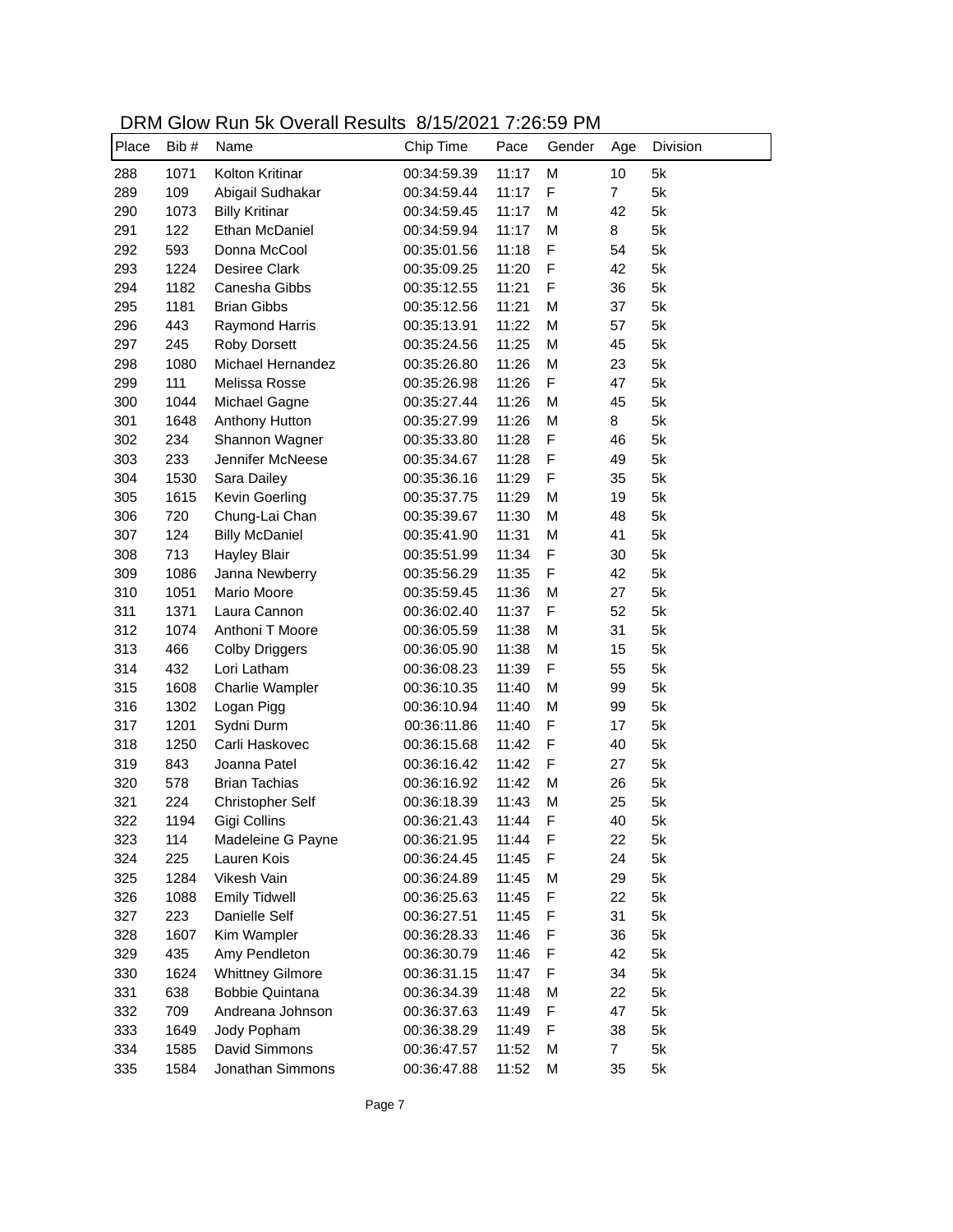| DRM Glow Run 5k Overall Results 8/15/2021 7:27:01 PM |  |
|------------------------------------------------------|--|
|------------------------------------------------------|--|

| Place | Bib# | <b>NOTE ON OVOIGHT NOOGHO</b><br>Name | 0.1012021132101<br>Chip Time | Pace  | Gender       | Age | Division |
|-------|------|---------------------------------------|------------------------------|-------|--------------|-----|----------|
| 336   | 1097 | Danny Lee                             | 00:36:48.87                  | 11:52 | M            | 24  | 5k       |
| 337   | 192  | Shannon Robertson                     | 00:36:54.18                  | 11:54 | F            | 41  | 5k       |
| 338   | 976  | <b>Michael Murdzek</b>                | 00:36:59.95                  | 11:56 | M            | 48  | 5k       |
| 339   | 975  | <b>Madison Murdzek</b>                | 00:37:00.15                  | 11:56 | F            | 13  | 5k       |
| 340   | 112  | <b>Brittany Buatte</b>                | 00:37:02.56                  | 11:57 | F            | 36  | 5k       |
| 341   | 1613 | Eleno Herrera                         | 00:37:03.61                  | 11:57 | M            | 16  | 5k       |
| 342   | 1589 | Daniel Dary                           | 00:37:05.94                  | 11:58 | M            | 30  | 5k       |
| 343   | 1590 | Diane Chavis                          | 00:37:06.85                  | 11:58 | F            | 31  | 5k       |
| 344   | 196  | <b>Tristan Mcknight</b>               | 00:37:08.95                  | 11:59 | M            | 15  | 5k       |
| 345   | 232  | Alicyn Crouch                         | 00:37:09.87                  | 11:59 | F            | 22  | 5k       |
| 346   | 231  | <b>Wyatt Earp</b>                     | 00:37:10.41                  | 11:59 | M            | 26  | 5k       |
| 347   | 1251 | Mega Richardson                       | 00:37:14.10                  | 12:01 | F            | 31  | 5k       |
| 348   | 1494 |                                       |                              | 12:03 | F            | 43  | 5k       |
| 349   | 590  | <b>Christy Payne</b>                  | 00:37:20.19                  |       | F            | 38  | 5k       |
|       |      | Mary Patterson                        | 00:37:20.27                  | 12:03 |              |     |          |
| 350   | 190  | Hadlie Darke-Schreiber                | 00:37:23.04                  | 12:04 | F            | 11  | 5k       |
| 351   | 191  | <b>Ellie Dupuis</b>                   | 00:37:23.07                  | 12:04 | F            | 10  | 5k       |
| 352   | 1043 | <b>Mason Manning</b>                  | 00:37:23.20                  | 12:04 | M            | 30  | 5k       |
| 353   | 936  | <b>April Morring</b>                  | 00:37:24.74                  | 12:04 | F            | 36  | 5k       |
| 354   | 468  | Joan Williamson                       | 00:37:27.57                  | 12:05 | F            | 57  | 5k       |
| 355   | 1342 | <b>Travis Sisk</b>                    | 00:37:30.66                  | 12:06 | M            | 27  | 5k       |
| 356   | 532  | <b>Christopher Tedesco</b>            | 00:37:42.84                  | 12:10 | M            | 11  | 5k       |
| 357   | 1345 | Matthew Tedesco                       | 00:37:45.35                  | 12:11 | M            | 52  | 5k       |
| 358   | 319  | Cooper Campbell                       | 00:37:48.70                  | 12:12 | F            | 11  | 5k       |
| 359   | 341  | Deborah Popour                        | 00:37:50.75                  | 12:12 | F            | 36  | 5k       |
| 360   | 1192 | Cory Blass                            | 00:37:51.77                  | 12:13 | M            | 36  | 5k       |
| 361   | 1640 | Adam Lands                            | 00:37:56.01                  | 12:14 | M            | 26  | 5k       |
| 362   | 136  | <b>Kelsey Weathers</b>                | 00:37:56.19                  | 12:14 | F            | 26  | 5k       |
| 363   | 1134 | Deanna Swinford                       | 00:37:58.03                  | 12:15 | F            | 50  | 5k       |
| 364   | 1133 | Kristen Phillips                      | 00:37:58.29                  | 12:15 | $\mathsf{F}$ | 39  | 5k       |
| 365   | 1526 | Olivia Buchanan                       | 00:38:07.09                  | 12:18 | F            | 24  | 5k       |
| 366   | 928  | <b>Holly Ramey</b>                    | 00:38:09.12                  | 12:18 | F            | 36  | 5k       |
| 367   | 389  | Shannon Moseley                       | 00:38:09.32                  | 12:18 | F            | 39  | 5k       |
| 368   | 1506 | <b>Adrian Seaver</b>                  | 00:38:09.49                  | 12:18 | M            | 44  | 5k       |
| 369   | 1507 | <b>Caleb Seaver</b>                   | 00:38:09.51                  | 12:18 | M            | 17  | 5k       |
| 370   | 1509 | Amelia Grapperhaus                    | 00:38:09.79                  | 12:18 | F            | 19  | 5k       |
| 371   | 1508 | Liam Grapperhaus                      | 00:38:09.85                  | 12:18 | M            | 16  | 5k       |
| 372   | 776  | Amanda Smith                          | 00:38:10.95                  | 12:19 | F            | 27  | 5k       |
| 373   | 395  | Rochelle Uptain                       | 00:38:12.13                  | 12:19 | F            | 46  | 5k       |
| 374   | 920  | Jennifer Williams                     | 00:38:14.14                  | 12:20 | F            | 38  | 5k       |
| 375   | 1352 | Carla Blankenship                     | 00:38:19.45                  | 12:22 | F            | 45  | 5k       |
| 376   | 1553 | Elijah Baker                          | 00:38:20.14                  | 12:22 | M            | 14  | 5k       |
| 377   | 1375 | Karen Cutchins                        | 00:38:21.73                  | 12:22 | F            | 48  | 5k       |
| 378   | 10   | Morgan Jose                           | 00:38:27.04                  | 12:24 | F            | 26  | 5k       |
| 379   | 1112 | Elizabeth Frische                     | 00:38:30.02                  | 12:25 | F            | 64  | 5k       |
| 380   | 1504 | <b>Kelly Perkins</b>                  | 00:38:30.65                  | 12:25 | F            | 30  | 5k       |
| 381   | 242  | Dakota Dorsett                        | 00:38:37.27                  | 12:27 | F            | 15  | 5k       |
| 382   | 1552 | <b>Stacy Baker</b>                    | 00:38:37.32                  | 12:27 | F            | 42  | 5k       |
| 383   | 1362 | Cassi N Arseneau                      | 00:38:37.48                  | 12:27 | F            | 9   | 5k       |
|       |      |                                       |                              |       |              |     |          |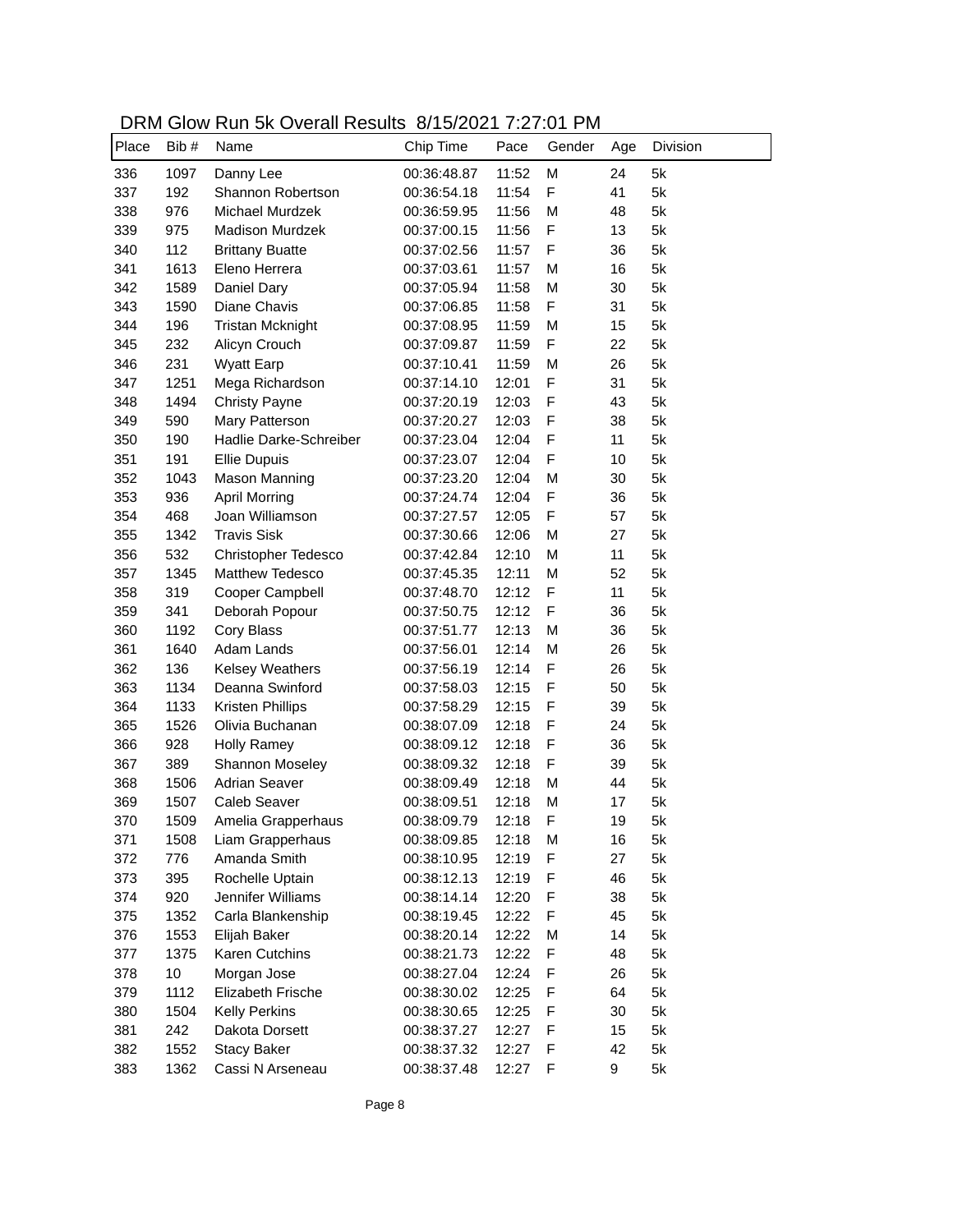| DRM Glow Run 5k Overall Results 8/15/2021 7:27:03 PM |  |
|------------------------------------------------------|--|
|------------------------------------------------------|--|

| Place | Bib # | <u>SIOW INGHI OIN OVOIGHT NOOGING</u><br>Name | 0.1012021132100<br>Chip Time | Pace  | Gender       | Age | Division |
|-------|-------|-----------------------------------------------|------------------------------|-------|--------------|-----|----------|
| 384   | 1363  | Tanisha D Arseneau                            | 00:38:40.53                  | 12:28 | $\mathsf F$  | 41  | 5k       |
| 385   | 189   | Sullivan Hall                                 | 00:38:42.73                  | 12:29 | $\mathsf{F}$ | 11  | 5k       |
| 386   | 1356  | Annie Collier                                 | 00:38:42.88                  | 12:29 | $\mathsf{F}$ | 11  | 5k       |
| 387   | 1056  | Melody Oliver                                 | 00:38:45.35                  | 12:30 | F            | 32  | 5k       |
| 388   | 320   | Mel Campbell                                  | 00:38:47.24                  | 12:31 | F            | 42  | 5k       |
| 389   | 67    | Lucky Crim                                    | 00:38:51.66                  | 12:32 | F            | 58  | 5k       |
| 390   | 211   | Janie Franks                                  | 00:38:54.15                  | 12:33 | F            | 49  | 5k       |
| 391   | 1061  | Jared C Gay                                   | 00:38:55.94                  | 12:33 | M            | 48  | 5k       |
| 392   | 99    | Lauren Lopez                                  | 00:39:00.03                  | 12:35 | F            | 20  | 5k       |
| 393   | 264   | Randle Cook                                   | 00:39:00.62                  | 12:35 | M            | 64  | 5k       |
| 394   | 777   | Amanda Marie Davies                           | 00:39:07.32                  | 12:37 | F            | 34  | 5k       |
| 395   | 290   | David Petersen                                | 00:39:10.41                  | 12:38 | M            | 26  | 5k       |
| 396   | 934   | <b>Tiffany Oshel</b>                          | 00:39:10.43                  | 12:38 | F            | 39  | 5k       |
| 397   | 1076  | Jon Michael Robinson                          | 00:39:11.09                  | 12:38 | M            | 27  | 5k       |
| 398   | 1005  | Jacque McCumber                               | 00:39:11.46                  | 12:38 | F            | 37  | 5k       |
| 399   | 1499  | <b>Brandon Stiltner</b>                       | 00:39:14.85                  | 12:39 | M            | 35  | 5k       |
| 400   | 807   | Miranda Stanton                               | 00:39:19.31                  | 12:41 | F            | 34  | 5k       |
| 401   | 296   | <b>Shelby Miller</b>                          | 00:39:25.42                  | 12:43 | F            | 24  | 5k       |
| 402   | 70    | Anna Holland                                  | 00:39:29.25                  | 12:44 | F            | 11  | 5k       |
| 403   | 930   | Zaden Williams                                | 00:39:29.39                  | 12:44 | M            | 9   | 5k       |
| 404   | 367   | Gracelyn Smith                                | 00:39:29.44                  | 12:44 | F            | 9   | 5k       |
| 405   | 5     | Rob Heard                                     | 00:39:31.59                  | 12:45 | M            | 47  | 5k       |
| 406   | 6     | Laurie Heard                                  | 00:39:31.60                  | 12:45 | F            | 46  | 5k       |
| 407   | 368   | Lynzey Smith                                  | 00:39:32.43                  | 12:45 | F            | 37  | 5k       |
| 408   | 1502  | Lorian Charles                                | 00:39:34.31                  | 12:46 | F            | 42  | 5k       |
| 409   | 1124  | Beverly Johnson                               | 00:39:39.77                  | 12:47 | $\mathsf{F}$ | 48  | 5k       |
| 410   | 129   | <b>Becky Croons</b>                           | 00:39:45.61                  | 12:49 | $\mathsf{F}$ | 57  | 5k       |
| 411   | 69    | Carolyn Holland                               | 00:39:46.52                  | 12:50 | $\mathsf{F}$ | 42  | 5k       |
| 412   | 247   | <b>Emily Crouch</b>                           | 00:39:47.63                  | 12:50 | F            | 19  | 5k       |
| 413   | 1135  | Hayden Waterbury                              | 00:39:51.12                  | 12:51 | M            | 12  | 5k       |
| 414   | 1588  | Elizabeth Patricola                           | 00:39:56.19                  | 12:53 | $\mathsf{F}$ | 37  | 5k       |
| 415   | 53    | Eliza Weed                                    | 00:39:59.67                  | 12:54 | F            | 11  | 5k       |
| 416   | 1592  | Victor Taylor                                 | 00:40:00.30                  | 12:54 | M            | 68  | 5k       |
| 417   | 52    | Ryan Weed                                     | 00:40:01.13                  | 12:55 | M            | 9   | 5k       |
| 418   | 1541  | <b>Chad Shenk</b>                             | 00:40:02.65                  | 12:55 | М            | 23  | 5k       |
| 419   | 1650  | Adam Richard                                  | 00:40:05.52                  | 12:56 | M            | 41  | 5k       |
| 420   | 214   | Christopher Niemann                           | 00:40:07.34                  | 12:56 | M            | 47  | 5k       |
| 421   | 236   | Julia Buttram                                 | 00:40:07.37                  | 12:56 | F            | 34  | 5k       |
| 422   | 1204  | Caleb Miller                                  | 00:40:09.76                  | 12:57 | M            | 9   | 5k       |
| 423   | 1503  | James Ryan Miller                             | 00:40:09.79                  | 12:57 | M            | 43  | 5k       |
| 424   | 602   | Carlie Spiegel                                | 00:40:11.44                  | 12:58 | F            | 9   | 5k       |
| 425   | 534   | Shawn Yarnell                                 | 00:40:11.96                  | 12:58 | M            | 32  | 5k       |
| 426   | 1189  | Sunil Raghuraman                              | 00:40:13.01                  | 12:58 | M            | 26  | 5k       |
| 427   | 576   | <b>Ashley Smith</b>                           | 00:40:17.47                  | 13:00 | F            | 29  | 5k       |
| 428   | 1136  | Alex Waterbury                                | 00:40:18.37                  | 13:00 | F            | 9   | 5k       |
| 429   | 349   | Ada Sharp                                     | 00:40:20.69                  | 13:01 | F            | 46  | 5k       |
| 430   | 865   | Precious McGregor Wiltz                       | 00:40:21.30                  | 13:01 | F            | 38  | 5k       |
| 431   | 1619  | Noah Horzempa                                 | 00:40:21.69                  | 13:01 | M            | 10  | 5k       |
|       |       |                                               |                              |       |              |     |          |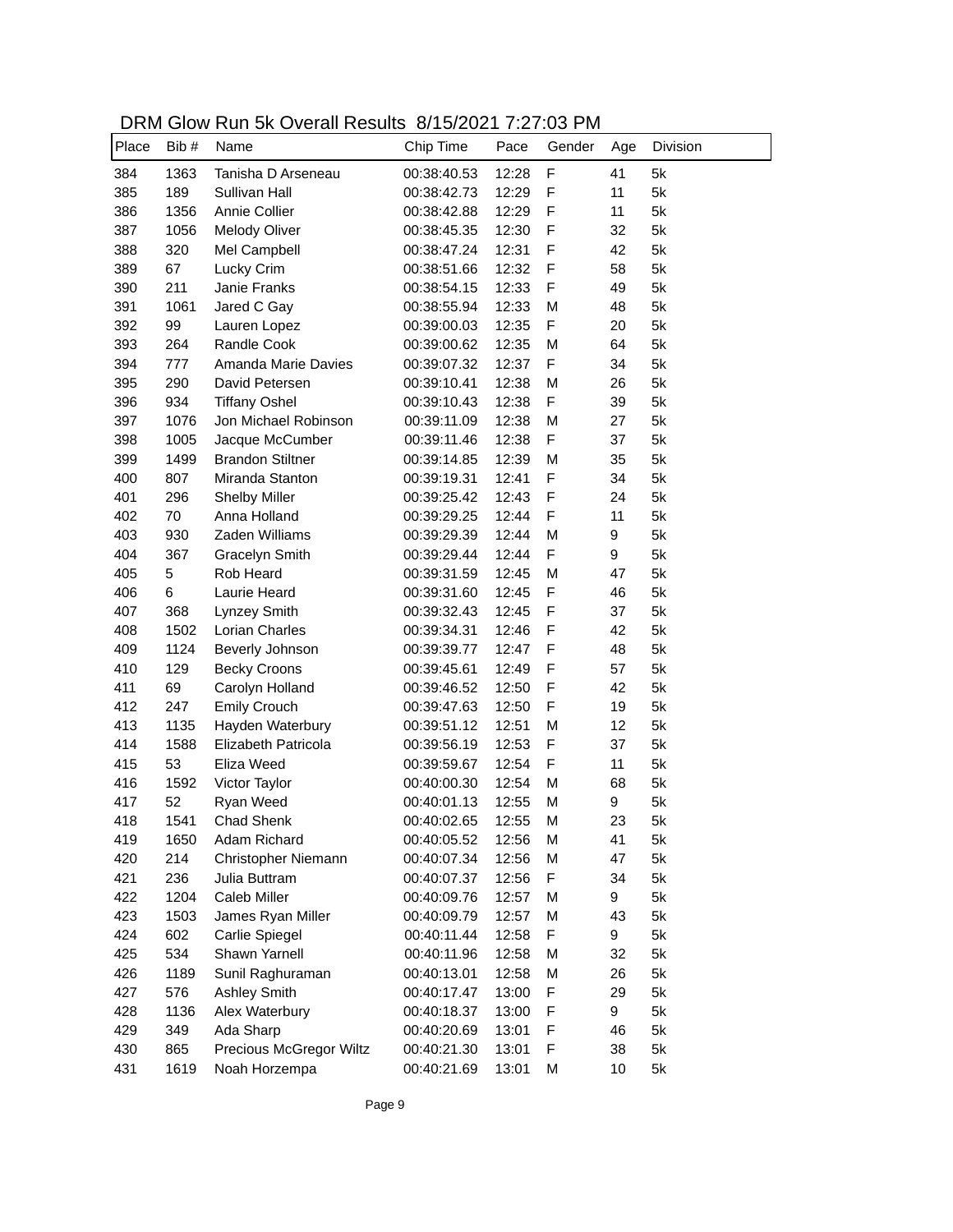| DRM Glow Run 5k Overall Results 8/15/2021 7:27:05 PM |  |
|------------------------------------------------------|--|
|------------------------------------------------------|--|

| Place | Bib# | <u>SIOW INGHI OIN OVOIGHT NOOGING</u><br>Name | 0.1012021132100<br>Chip Time | Pace  | Gender       | Age | Division |
|-------|------|-----------------------------------------------|------------------------------|-------|--------------|-----|----------|
| 432   | 1138 | James Waterbury                               | 00:40:22.48                  | 13:01 | M            | 47  | 5k       |
| 433   | 903  | Amy L Reeves                                  | 00:40:22.62                  | 13:01 | F            | 33  | 5k       |
| 434   | 1215 | Josiah Anderson                               | 00:40:25.54                  | 13:02 | M            | 32  | 5k       |
| 435   | 904  | Julie Hinz                                    | 00:40:26.62                  | 13:03 | F            | 37  | 5k       |
| 436   | 600  | Josh Spiegel                                  | 00:40:27.12                  | 13:03 | M            | 34  | 5k       |
| 437   | 27   | <b>Lily Sims</b>                              | 00:40:33.68                  | 13:05 | F            | 15  | 5k       |
| 438   | 1137 | Kadee Waterbury                               | 00:40:33.90                  | 13:05 | F            | 40  | 5k       |
| 439   | 577  | <b>Stephany Wilkins</b>                       | 00:40:36.37                  | 13:06 | F            | 33  | 5k       |
| 440   | 90   | Kimberly Penton                               | 00:40:39.30                  | 13:07 | F            | 33  | 5k       |
| 441   | 1190 | Monica Salunkhe                               | 00:40:39.30                  | 13:07 | F            | 26  | 5k       |
| 442   | 1501 | Matt Mendryga                                 | 00:40:41.49                  | 13:07 | M            | 43  | 5k       |
| 443   | 373  | Amanda Thornton                               | 00:40:44.11                  | 13:08 | F            | 38  | 5k       |
| 444   | 999  | <b>Armand Andris</b>                          | 00:40:46.24                  | 13:09 | M            | 31  | 5k       |
| 445   | 302  | Malcolm J Watson                              | 00:40:47.78                  | 13:09 | M            | 33  | 5k       |
| 446   | 268  | Hannah Watson                                 | 00:40:48.00                  | 13:10 | F            | 31  | 5k       |
| 447   | 201  | Caleb Hipp                                    | 00:40:52.21                  | 13:11 | M            | 33  | 5k       |
| 448   | 1183 | Abbie Leach                                   | 00:40:52.23                  | 13:11 | F            | 26  | 5k       |
| 449   | 473  | Ryan Hunt                                     | 00:40:54.27                  | 13:12 | M            | 34  | 5k       |
| 450   | 951  | Michael Nelson                                | 00:40:54.95                  | 13:12 | M            | 39  | 5k       |
| 451   | 475  | Laura Gordon                                  | 00:40:55.11                  | 13:12 | F            | 32  | 5k       |
| 452   | 862  | Chad Page                                     | 00:40:56.53                  | 13:12 | M            | 31  | 5k       |
| 453   | 121  | Jay Laster                                    | 00:40:57.57                  | 13:13 | M            | 36  | 5k       |
| 454   | 108  | Monika Havron                                 | 00:41:02.89                  | 13:14 | F            | 35  | 5k       |
| 455   | 325  | Jeana Garcia                                  | 00:41:03.61                  | 13:15 | F            | 45  | 5k       |
| 456   | 808  | Joseph Long                                   | 00:41:14.87                  | 13:18 | M            | 78  | 5k       |
| 457   | 566  | Alex Wrenn                                    | 00:41:25.66                  | 13:22 | M            | 16  | 5k       |
| 458   | 897  | John Taylor Whatley                           | 00:41:27.12                  | 13:22 | M            | 27  | 5k       |
| 459   | 898  | Ashley Whatley                                | 00:41:27.60                  | 13:22 | F            | 24  | 5k       |
| 460   | 1176 | Manuela Hinkleman                             | 00:41:29.92                  | 13:23 | $\mathsf{F}$ | 49  | 5k       |
| 461   | 1129 | Lani Jarrell                                  | 00:41:30.13                  | 13:23 | F            | 14  | 5k       |
| 462   | 1177 | Jeremy Hinkleman                              | 00:41:30.49                  | 13:23 | M            | 44  | 5k       |
| 463   | 1225 | Amy Fruchtnicht                               | 00:41:41.89                  | 13:27 | F            | 45  | 5k       |
| 464   | 68   | Gena Hall                                     | 00:41:44.57                  | 13:28 | F            | 50  | 5k       |
| 465   | 1528 | Abby Sams                                     | 00:41:46.44                  | 13:28 | F            | 24  | 5k       |
| 466   | 1321 | Antavea Anders                                | 00:41:50.08                  | 13:30 | F            | 30  | 5k       |
| 467   | 1303 | Stan McDonald                                 | 00:41:50.56                  | 13:30 | M            | 60  | 5k       |
| 468   | 48   | Suzanne Cook                                  | 00:42:01.86                  | 13:33 | F            | 29  | 5k       |
| 469   | 1628 | Austin Wunderlich                             | 00:42:04.76                  | 13:34 | M            | 28  | 5k       |
| 470   | 1629 | Trina Wunderlich                              | 00:42:05.02                  | 13:35 | F            | 28  | 5k       |
| 471   | 1081 | Katie Boley                                   | 00:42:11.36                  | 13:36 | F            | 26  | 5k       |
| 472   | 1079 | Faith Hernandez                               | 00:42:11.51                  | 13:36 | F            | 30  | 5k       |
| 473   | 244  | <b>Patty Dorsett</b>                          | 00:42:12.89                  | 13:37 | F            | 9   | 5k       |
| 474   | 377  | Grace Major                                   | 00:42:16.89                  | 13:38 | F            | 57  | 5k       |
| 475   | 497  | Amber Glotzbach                               | 00:42:17.50                  | 13:38 | F            | 41  | 5k       |
| 476   | 1346 | Kyla Chandrakasem                             | 00:42:19.20                  | 13:39 | F            | 11  | 5k       |
| 477   | 44   | Julie Weed                                    | 00:42:19.45                  | 13:39 | F            | 48  | 5k       |
| 478   | 226  | Erin Riddle                                   | 00:42:20.63                  | 13:39 | F            | 35  | 5k       |
| 479   | 1565 | <b>Bailey Hall</b>                            | 00:42:21.12                  | 13:40 | F            | 13  | 5k       |
|       |      |                                               |                              |       |              |     |          |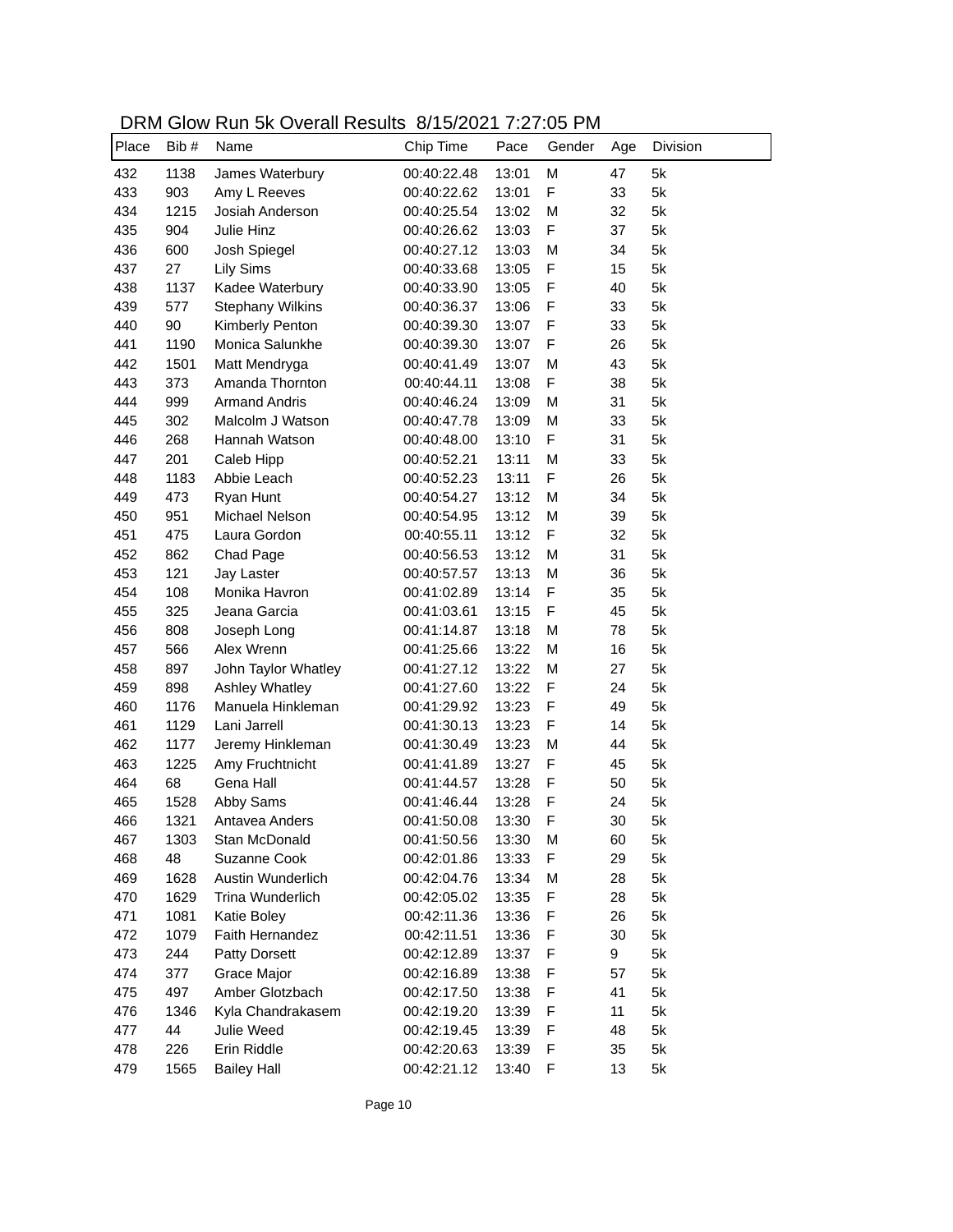| DRM Glow Run 5k Overall Results 8/15/2021 7:27:07 PM |  |
|------------------------------------------------------|--|
|------------------------------------------------------|--|

| Place | Bib# | Name                   | 0.1012021132101<br>Chip Time | Pace           | Gender | Age      | Division |
|-------|------|------------------------|------------------------------|----------------|--------|----------|----------|
| 480   | 472  | Jairo Arreola-Perez    | 00:42:22.86                  | 13:40          | M      | 29       | 5k       |
| 481   | 471  | DeAnna Woods           | 00:42:23.19                  | 13:40          | F      | 25       | 5k       |
| 482   | 1205 | Kimberly T Miller      | 00:42:23.93                  | 13:40          | F      | 43       | 5k       |
| 483   | 1055 | Felitta Johnson        | 00:42:24.08                  | 13:41          | F      | 39       | 5k       |
| 484   | 564  | Susan Woodworth        | 00:42:28.08                  | 13:42          | F      | 61       | 5k       |
| 485   | 1493 | Joseph St. Columbia    | 00:42:29.91                  | 13:42          | M      | 29       | 5k       |
| 486   | 860  | <b>Howard Roe</b>      | 00:42:30.92                  | 13:43          | M      | 43       | 5k       |
| 487   | 47   | Mary Cook              | 00:42:31.00                  | 13:43          | F      | 58       | 5k       |
| 488   | 731  | Lauren Blue            | 00:42:31.70                  | 13:43          | F      | 26       | 5k       |
| 489   | 1620 | Lauren Church          | 00:42:33.60                  | 13:44          | F      | 24       | 5k       |
| 490   | 961  | Elizabeth Nicholson    | 00:42:39.00                  | 13:45          | F      | 38       | 5k       |
| 491   | 1096 | Yina Li                | 00:42:39.20                  | 13:45          | F      | 33       | 5k       |
| 492   | 1610 | William Harrison       | 00:42:42.04                  | 13:46          | M      | 13       | 5k       |
| 493   | 482  | Grantlan Baldwin       | 00:42:49.01                  | 13:49          | M      | 9        | 5k       |
| 494   | 1248 | <b>Tony Harris</b>     | 00:42:56.78                  | 13:51          | M      | 60       | 5k       |
| 495   | 991  | <b>Missy Bray</b>      | 00:43:04.56                  | 13:54          | F      | 40       | 5k       |
| 496   | 867  | Melissa Aldridge       | 00:43:04.76                  | 13:54          | F      | 48       | 5k       |
| 497   | 334  | James W Cutting        | 00:43:15.44                  | 13:57          | M      | 56       | 5k       |
| 498   | 455  | Zana McMahan           | 00:43:17.42                  |                | F      | 46       | 5k       |
| 499   | 1612 | <b>Emily Harrison</b>  | 00:43:17.90                  | 13:58<br>13:58 | F      | 16       | 5k       |
| 500   | 458  | Eva Garner             | 00:43:18.53                  |                | F      | 35       | 5k       |
|       |      | Krista Shaffer         |                              | 13:58          | F      |          |          |
| 501   | 382  |                        | 00:43:21.37                  | 13:59          | F      | 16       | 5k       |
| 502   | 381  | <b>Becky Dildine</b>   | 00:43:22.24                  | 13:59          |        | 47       | 5k       |
| 503   | 1611 | Crystal Harrison       | 00:43:24.14                  | 14:00          | F<br>F | 42<br>14 | 5k<br>5k |
| 504   | 336  | Alexandria Bell        | 00:43:25.10                  | 14:00          |        |          | 5k       |
| 505   | 337  | David Dingley          | 00:43:27.02                  | 14:01          | M      | 9        |          |
| 506   | 611  | Maekala Williams       | 00:43:28.02                  | 14:01          | F      | 26       | 5k<br>5k |
| 507   | 1234 | jesma Letson           | 00:43:33.46                  | 14:03          | F      | 31       |          |
| 508   | 271  | Jennifer Bosworth      | 00:43:37.25                  | 14:04          | F      | 54       | 5k       |
| 509   | 1164 | AJ Harris              | 00:43:40.05                  | 14:05          | M      | 8        | 5k       |
| 510   | 571  | Heather Thompson       | 00:43:41.42                  | 14:05          | F      | 37       | 5k       |
| 511   | 1583 | <b>Heather Simmons</b> | 00:43:42.73                  | 14:06          | F      | 33       | 5k       |
| 512   | 1586 | Luke Simmons           | 00:43:42.91                  | 14:06          | M      | 99       | 5k       |
| 513   | 1310 | Kerry McDonald         | 00:43:46.76                  | 14:07          | F      | 51       | 5k       |
| 514   | 1326 | <b>Arthur Davis</b>    | 00:43:50.22                  | 14:08          | М      | 9        | 5k       |
| 515   | 1111 | Dan Frische            | 00:43:53.57                  | 14:09          | M      | 62       | 5k       |
| 516   | 338  | Allison Pigg           | 00:43:59.65                  | 14:11          | F      | 38       | 5k       |
| 517   | 1163 | Joseph Harris          | 00:44:01.03                  | 14:12          | М      | 58       | 5k       |
| 518   | 118  | Mike James             | 00:44:10.10                  | 14:15          | M      | 72       | 5k       |
| 519   | 1505 | Andrew Seaver          | 00:44:12.39                  | 14:15          | M      | 8        | 5k       |
| 520   | 308  | Allison Brock          | 00:44:14.19                  | 14:16          | F      | 31       | 5k       |
| 521   | 344  | Kaitlyn Bower          | 00:44:16.00                  | 14:17          | F      | 27       | 5k       |
| 522   | 310  | Jasmine Short          | 00:44:16.81                  | 14:17          | F      | 32       | 5k       |
| 523   | 469  | Phillip Williamson     | 00:44:17.31                  | 14:17          | Μ      | 62       | 5k       |
| 524   | 810  | <b>Trevor Allen</b>    | 00:44:17.67                  | 14:17          | Μ      | 9        | 5k       |
| 525   | 1357 | Katie Clark            | 00:44:22.77                  | 14:19          | F      | 37       | 5k       |
| 526   | 23   | Christina Guthrie      | 00:44:26.54                  | 14:20          | F      | 34       | 5k       |
| 527   | 1652 | Johnathan Murrah       | 00:44:26.57                  | 14:20          | M      | 42       | 5k       |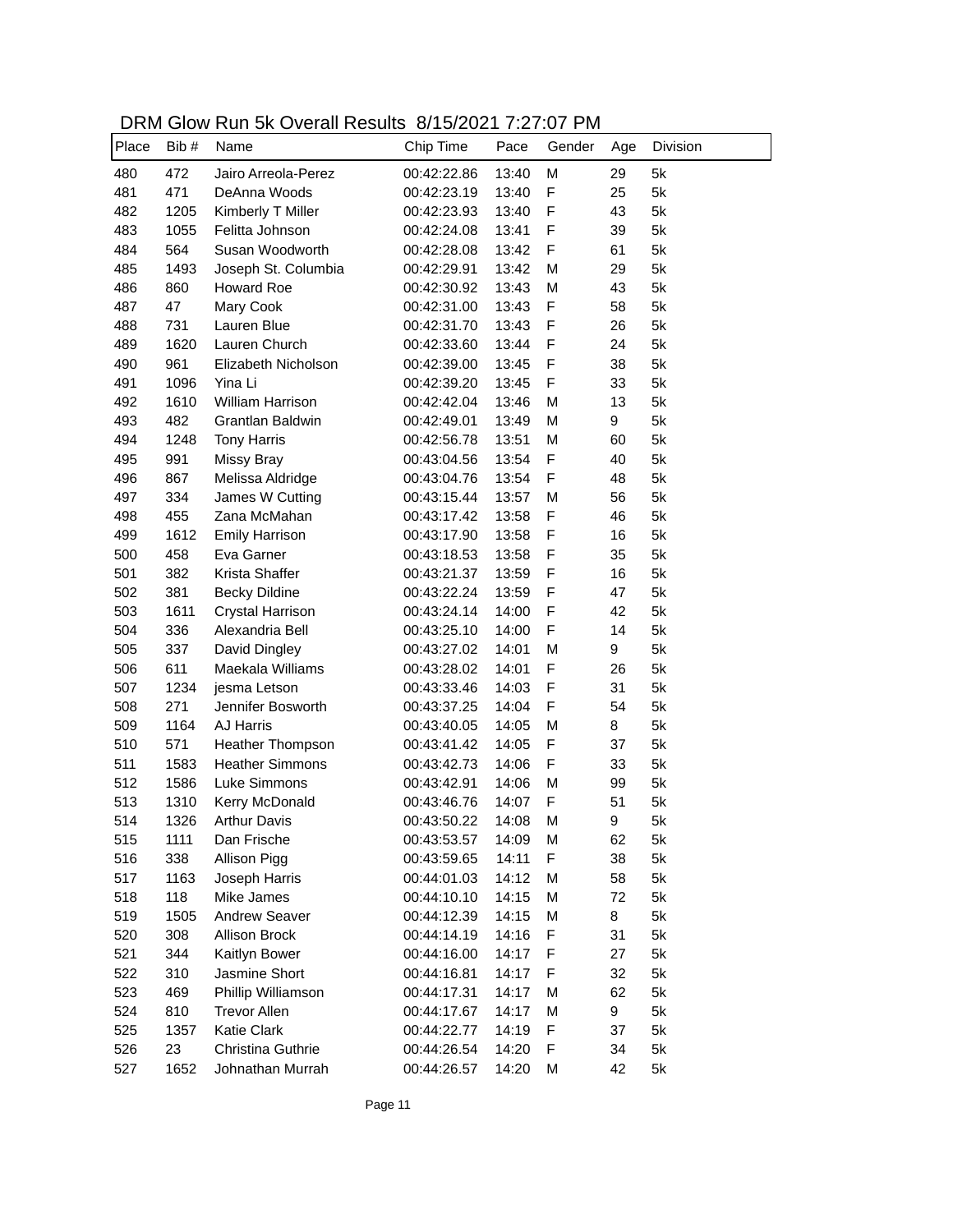| DRM Glow Run 5k Overall Results 8/15/2021 7:27:08 PM |  |
|------------------------------------------------------|--|
|------------------------------------------------------|--|

| Place | Bib# | Name                      | Chip Time   | Pace  | Gender       | Age | Division |
|-------|------|---------------------------|-------------|-------|--------------|-----|----------|
| 528   | 22   | <b>Britney Vitulli</b>    | 00:44:26.90 | 14:20 | $\mathsf{F}$ | 35  | 5k       |
| 529   | 899  | Becca Spidel              | 00:44:28.86 | 14:21 | F            | 28  | 5k       |
| 530   | 1647 | Ivan Galovic              | 00:44:37.04 | 14:24 | M            | 16  | 5k       |
| 531   | 786  | Eli Parrish               | 00:44:38.57 | 14:24 | M            | 17  | 5k       |
| 532   | 1104 | Jenna Dawson              | 00:44:42.28 | 14:25 | F            | 23  | 5k       |
| 533   | 1166 | <b>Lindsey Pittenger</b>  | 00:44:43.01 | 14:25 | F            | 27  | 5k       |
| 534   | 1105 | Sarah Raines              | 00:44:43.95 | 14:25 | F            | 13  | 5k       |
| 535   | 204  | Wendy Wilson              | 00:44:46.49 | 14:26 | F            | 56  | 5k       |
| 536   | 206  | <b>Kelly Carter</b>       | 00:44:47.60 | 14:27 | F            | 56  | 5k       |
| 537   | 205  | Karen Stephens            | 00:44:48.80 | 14:27 | F            | 56  | 5k       |
| 538   | 1669 | Lisa Rose Johnson         | 00:44:49.39 | 14:27 | F            | 44  | 5k       |
| 539   | 207  | Spencer LeBlanc           | 00:44:56.68 | 14:30 | M            | 31  | 5k       |
| 540   | 1151 | Victoria Jennings         | 00:44:58.82 | 14:30 | F            | 29  | 5k       |
| 541   | 1149 | Madalyn Culwell           | 00:44:59.18 | 14:31 | F            | 27  | 5k       |
| 542   | 1311 | Ashton Fronckowiak        | 00:45:01.34 | 14:31 | M            | 17  | 5k       |
| 543   | 265  | <b>Holly Oswell</b>       | 00:45:04.24 | 14:32 | F            | 30  | 5k       |
| 544   | 1037 | <b>Baylor Gray</b>        | 00:45:05.08 | 14:33 | F            | 25  | 5k       |
| 545   | 1036 | Daniele Robinson          | 00:45:05.17 | 14:33 | F            | 27  | 5k       |
| 546   | 758  | Logan Applegate           | 00:45:07.00 | 14:33 | M            | 13  | 5k       |
| 547   | 287  | Barbara LaMere            | 00:45:08.09 | 14:34 | $\mathsf F$  | 41  | 5k       |
| 548   | 286  | Jaclyn Archer             | 00:45:08.49 | 14:34 | $\mathsf F$  | 39  | 5k       |
| 549   | 759  | Autumn Applegate          | 00:45:19.39 | 14:37 | $\mathsf F$  | 11  | 5k       |
| 550   | 760  | Christina Applegate       | 00:45:21.31 | 14:38 | $\mathsf F$  | 38  | 5k       |
| 551   | 318  | <b>Greg Olmsted</b>       | 00:45:24.73 | 14:39 | M            | 59  | 5k       |
| 552   | 1609 | Laura Murrah              | 00:45:28.54 | 14:40 | $\mathsf F$  | 36  | 5k       |
| 553   | 187  | Caroline Whitten          | 00:45:43.10 | 14:45 | $\mathsf F$  | 46  | 5k       |
| 554   | 1209 | Ava Chandrakasem          | 00:45:45.09 | 14:45 | $\mathsf F$  | 13  | 5k       |
| 555   | 929  | LaTonya Williams          | 00:45:50.63 | 14:47 | $\mathsf F$  | 43  | 5k       |
| 556   | 113  | Kelly M East              | 00:45:55.47 | 14:49 | $\mathsf F$  | 35  | 5k       |
| 557   | 1236 | <b>Wendy Gard</b>         | 00:45:57.35 | 14:49 | F            | 54  | 5k       |
| 558   | 297  | <b>Russel Spry</b>        | 00:46:03.10 | 14:51 | M            | 24  | 5k       |
| 559   | 215  | Anne Marie Simpson        | 00:46:03.76 | 14:51 | F            | 22  | 5k       |
| 560   | 216  | Paul Simpson              | 00:46:04.21 | 14:52 | M            | 22  | 5k       |
| 561   | 826  | Savannah Nguyen           | 00:46:16.43 | 14:55 | F            | 11  | 5k       |
| 562   | 1360 | Hadassah Dalrymple        | 00:46:20.16 | 14:57 | F            | 41  | 5k       |
| 563   | 1089 | Eric Cyree                | 00:46:27.33 | 14:59 | M            | 46  | 5k       |
| 564   | 252  | Kelly Ann Moran           | 00:46:29.68 | 15:00 | F            | 46  | 5k       |
| 565   | 295  | Anna Luttrell             | 00:46:30.20 | 15:00 | F            | 27  | 5k       |
| 566   | 250  | Aidan James Moran         | 00:46:30.54 | 15:00 | M            | 12  | 5k       |
| 567   | 1090 | Jill Cyree                | 00:46:31.04 | 15:00 | F            | 40  | 5k       |
| 568   | 569  | Aubrey Johnson            | 00:46:39.91 | 15:03 | F            | 9   | 5k       |
| 569   | 570  | Traketa M Thomas          | 00:46:43.43 | 15:04 | F            | 32  | 5k       |
| 570   | 906  | Natalie Sullivan          | 00:46:43.50 | 15:04 | F            | 50  | 5k       |
| 571   | 905  | Martin Sullivan           | 00:46:43.50 | 15:04 | M            | 46  | 5k       |
| 572   | 852  | Rebecca Lane              | 00:46:46.60 | 15:05 | F            | 43  | 5k       |
| 573   | 1518 | Latisha Marbuary          | 00:46:47.15 | 15:05 | F            | 44  | 5k       |
|       | 1554 | Darlene Hopkins           |             |       | F            | 37  | 5k       |
| 574   |      |                           | 00:47:04.66 | 15:11 |              |     |          |
| 575   | 251  | <b>Brady Thomas Moran</b> | 00:47:10.85 | 15:13 | M            | 10  | 5k       |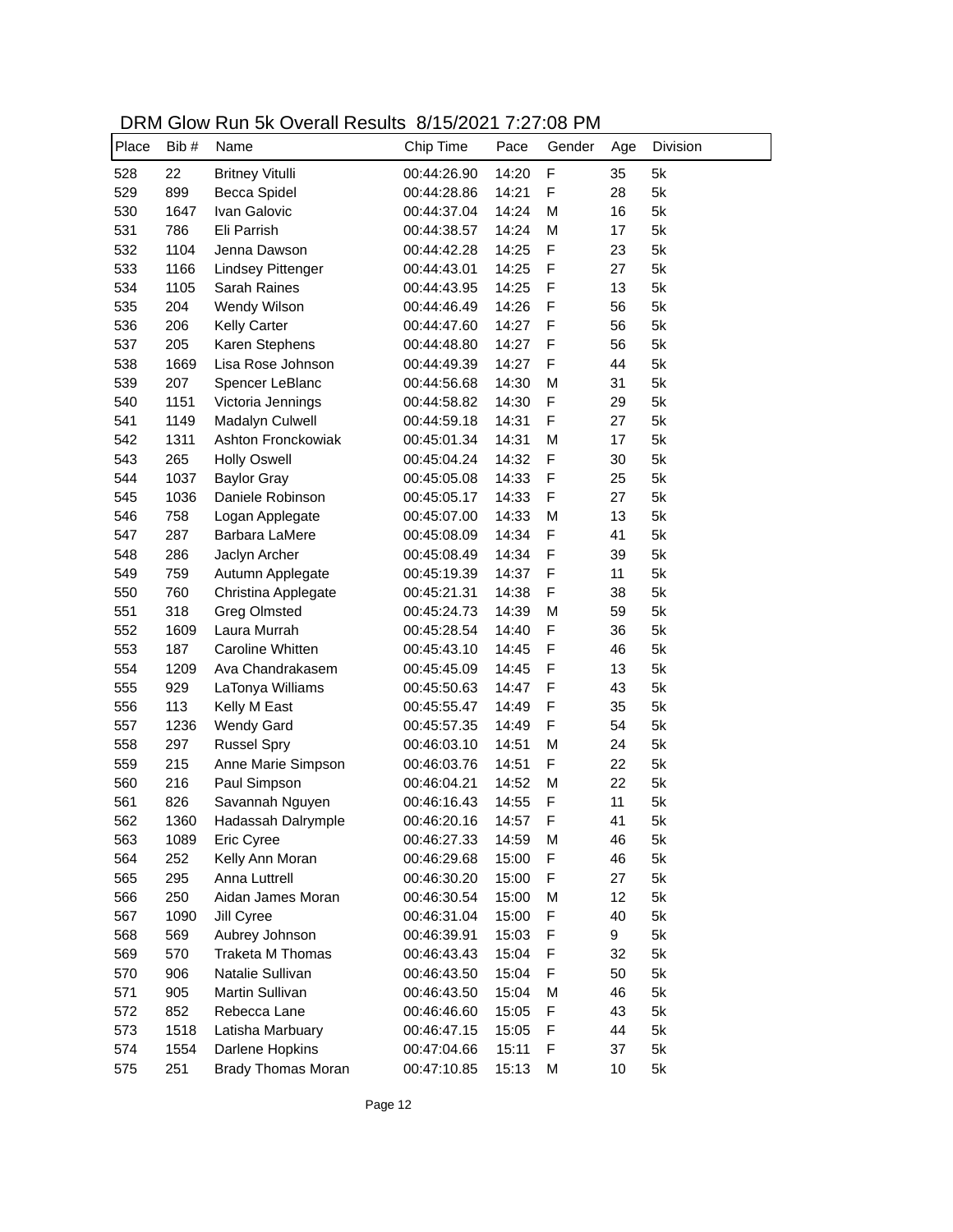| DRM Glow Run 5k Overall Results 8/15/2021 7:27:10 PM |  |
|------------------------------------------------------|--|
|------------------------------------------------------|--|

| Place | Bib# | <b>NOTE ON OVOIGHT NOOGHO</b><br>Name | 0.1012021132110<br>Chip Time | Pace  | Gender      | Age            | Division |
|-------|------|---------------------------------------|------------------------------|-------|-------------|----------------|----------|
|       |      |                                       |                              |       |             |                |          |
| 576   | 100  | Nani Rodriguez                        | 00:47:20.58                  | 15:16 | F           | 26             | 5k       |
| 577   | 872  | <b>Blake Owens</b>                    | 00:47:23.93                  | 15:17 | M           | 28             | 5k       |
| 578   | 584  | Cassandra Sapp                        | 00:47:25.34                  | 15:18 | F           | 12             | 5k       |
| 579   | 474  | <b>Ashley Hunt</b>                    | 00:47:25.35                  | 15:18 | $\mathsf F$ | 37             | 5k       |
| 580   | 1579 | <b>Brittany White</b>                 | 00:47:28.79                  | 15:19 | F           | 29             | 5k       |
| 581   | 1168 | Tina DeMaioribus                      | 00:47:29.21                  | 15:19 | F           | 49             | 5k       |
| 582   | 879  | Karmina Jamaica                       | 00:47:30.14                  | 15:19 | F           | 33             | 5k       |
| 583   | 878  | Santiago Jamaica                      | 00:47:31.18                  | 15:20 | M           | 99             | 5k       |
| 584   | 574  | Drake Ward                            | 00:47:31.81                  | 15:20 | M           | 14             | 5k       |
| 585   | 876  | Heidi Macias                          | 00:47:36.74                  | 15:21 | F           | 32             | 5k       |
| 586   | 1152 | Ella Hillman                          | 00:47:41.37                  | 15:23 | F           | 24             | 5k       |
| 587   | 604  | <b>Edward Soule</b>                   | 00:47:42.99                  | 15:23 | M           | 73             | 5k       |
| 588   | 355  | Shannon Webster                       | 00:47:44.69                  | 15:24 | F           | 46             | 5k       |
| 589   | 356  | Allen Taylor                          | 00:47:44.92                  | 15:24 | M           | 56             | 5k       |
| 590   | 603  | Jackson Spiegel                       | 00:47:47.26                  | 15:25 | M           | 99             | 5k       |
| 591   | 1062 | Uriah Pannell                         | 00:47:48.48                  | 15:25 | M           | 99             | 5k       |
| 592   | 1663 | Dwain Pannell                         | 00:47:48.69                  | 15:25 | M           | 36             | 5k       |
| 593   | 537  | Soren Yarnell                         | 00:47:49.02                  | 15:25 | M           | 99             | 5k       |
| 594   | 275  | <b>Mark Arnold</b>                    | 00:47:49.89                  | 15:25 | M           | 16             | 5k       |
| 595   | 994  | Nora Zimmerman                        | 00:47:50.38                  | 15:26 | $\mathsf F$ | 9              | 5k       |
| 596   | 261  | Anne Limbo                            | 00:47:50.39                  | 15:26 | $\mathsf F$ | 16             | 5k       |
| 597   | 260  | Kimberly Limbo                        | 00:47:50.42                  | 15:26 | $\mathsf F$ | 51             | 5k       |
| 598   | 270  | Leila Rehome                          | 00:47:50.63                  | 15:26 | F           | 16             | 5k       |
| 599   | 981  | <b>Frankie Torres</b>                 | 00:47:53.70                  | 15:27 | M           | 45             | 5k       |
| 600   | 983  | Mateo Torres                          | 00:47:54.17                  | 15:27 | M           | 99             | 5k       |
| 601   | 1053 | Natalie Pannell                       | 00:47:54.57                  | 15:27 | F           | $\overline{7}$ | 5k       |
| 602   | 982  | Jennifer Torres                       | 00:47:54.85                  | 15:27 | F           | 42             | 5k       |
| 603   | 536  | <b>Thomas Yarnell</b>                 | 00:47:54.95                  | 15:27 | M           | 99             | 5k       |
| 604   | 1512 | Norma Martinez                        | 00:47:55.04                  | 15:27 | F           | 37             | 5k       |
| 605   | 535  | <b>Elise Yarnell</b>                  | 00:47:55.05                  | 15:27 | $\mathsf F$ | 31             | 5k       |
| 606   | 598  | Isla James Yarnell                    | 00:47:55.35                  | 15:27 | $\mathsf F$ | 99             | 5k       |
| 607   | 599  | London Celine Yarnell                 | 00:47:55.36                  | 15:27 | F           | 99             | 5k       |
| 608   | 1661 | Jocelyn Pannell                       | 00:47:56.19                  | 15:28 | F           | 36             | 5k       |
| 609   | 601  | Michelle Spiegel                      | 00:47:58.66                  | 15:28 | F           | 33             | 5k       |
| 610   | 1.   | Sarah Brvant Heard                    | 00:48:03.83                  | 15:30 | F           | 13             | 5k       |
| 611   | 2    | Katherine Heard                       | 00:48:03.84                  | 15:30 | F           | 13             | 5k       |
| 612   | 1035 | Amy Looney                            | 00:48:08.22                  | 15:32 | F           | 49             | 5k       |
| 613   | 595  | Sheri Laferriere                      | 00:48:11.06                  | 15:33 | F           | 50             | 5k       |
| 614   | 1197 | Karen Gelmis                          | 00:48:18.38                  | 15:35 | F           | 57             | 5k       |
| 615   | 54   | Ashley Casiano                        | 00:48:21.70                  | 15:36 | F           | 40             | 5k       |
| 616   | 1219 | Lori Davidson                         | 00:48:35.25                  | 15:40 | F           | 56             | 5k       |
| 617   | 1358 | Darlene Barron                        | 00:48:35.25                  | 15:40 | F           | 55             | 5k       |
| 618   | 59   | Parker Little                         | 00:48:36.23                  |       | F           | 9              | 5k       |
|       | 58   |                                       | 00:48:36.83                  | 15:41 | F           |                |          |
| 619   |      | Lynde Little<br>Jamie Mayhall         |                              | 15:41 |             | 41             | 5k       |
| 620   | 1557 |                                       | 00:48:37.66                  | 15:41 | F           | 28             | 5k       |
| 621   | 79   | Leah Stiles                           | 00:48:48.99                  | 15:45 | F           | 50             | 5k       |
| 622   | 78   | Susan Coddington                      | 00:48:49.56                  | 15:45 | F           | 59             | 5k       |
| 623   | 1286 | Mike Laferriere                       | 00:48:49.59                  | 15:45 | M           | 55             | 5k       |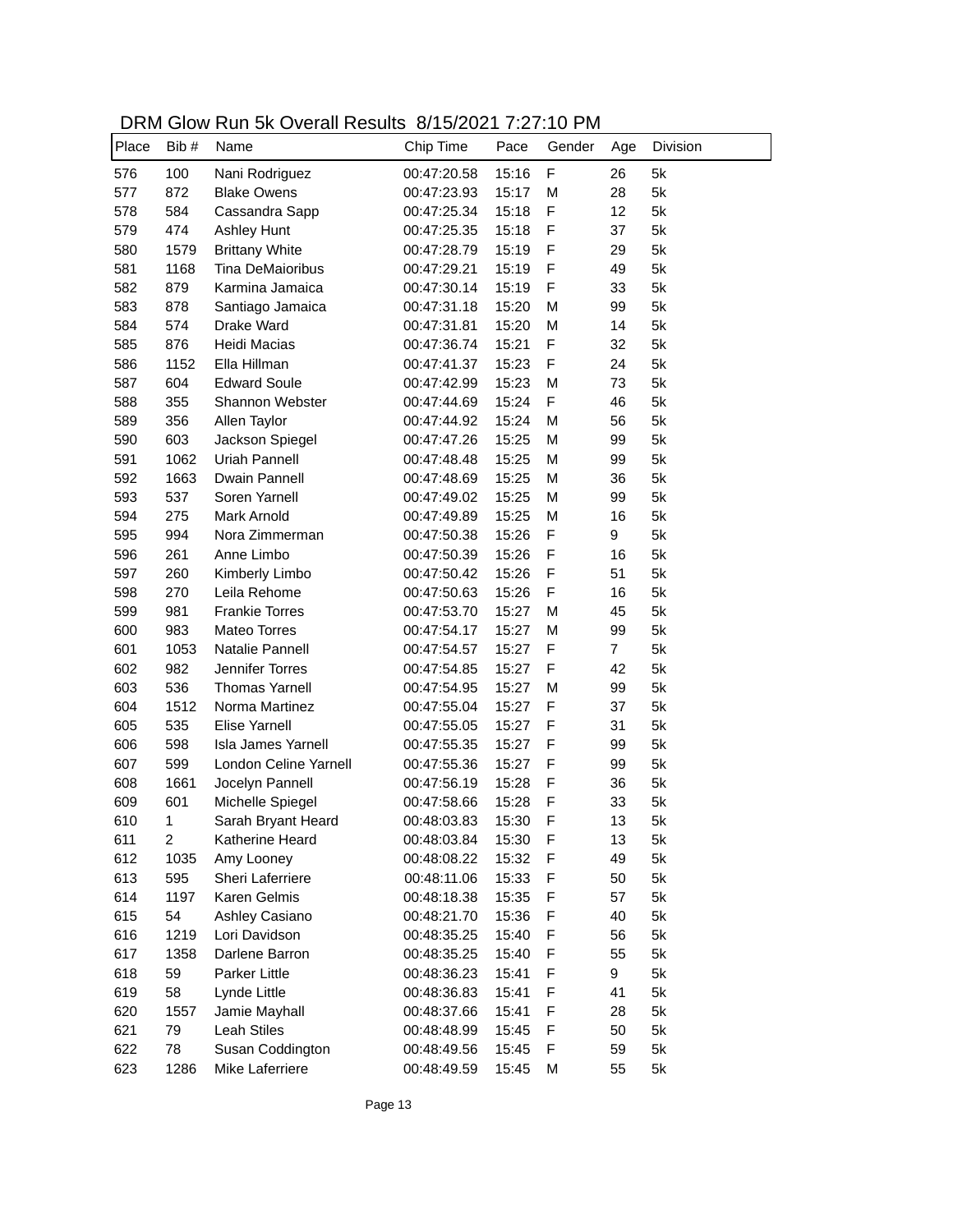| DRM Glow Run 5k Overall Results 8/15/2021 7:27:12 PM |  |
|------------------------------------------------------|--|
|------------------------------------------------------|--|

| Place | Bib# | Name                     | 0.1012021132112<br>Chip Time | Pace  | Gender | Age            | Division |
|-------|------|--------------------------|------------------------------|-------|--------|----------------|----------|
| 624   | 347  | Kayla Posey              | 00:48:50.22                  | 15:45 | F      | 29             | 5k       |
| 625   | 346  | Kelly Taylor             | 00:48:50.55                  | 15:45 | F      | 54             | 5k       |
| 626   | 995  | Ruby Zimmerman           | 00:48:52.42                  | 15:46 | F      | $\overline{7}$ | 5k       |
| 627   | 996  | Allison Zimmerman        | 00:48:52.43                  | 15:46 | F      | 36             | 5k       |
| 628   | 437  | Katelyn Simmons          | 00:48:52.90                  | 15:46 | F      | 13             | 5k       |
| 629   | 323  | Susanna Sivley           | 00:48:53.17                  | 15:46 | F      | 50             | 5k       |
| 630   | 583  | John Siani               | 00:49:02.09                  | 15:49 | F      | 29             | 5k       |
| 631   | 436  | <b>Teresa Simmons</b>    | 00:49:07.24                  | 15:51 | F      | 47             | 5k       |
| 632   | 376  | Shelbie Brooks           | 00:49:09.49                  | 15:51 | F      | 21             | 5k       |
| 633   | 383  | Hope Dildine             | 00:49:10.63                  | 15:52 | F      | 22             | 5k       |
| 634   | 1156 | Jenny Robbins            | 00:49:27.15                  | 15:57 | F      | 37             | 5k       |
| 635   | 910  | Vanessa Lugo             | 00:49:28.11                  | 15:57 | F      | 41             | 5k       |
| 636   | 834  | Caitie Ryder             | 00:49:41.08                  | 16:02 | F      | 23             | 5k       |
| 637   | 836  | Jordyn Atkinson          | 00:49:41.23                  | 16:02 | F      | 23             | 5k       |
| 638   | 1211 | Cassidy Chandrakasem     | 00:50:04.34                  | 16:09 | M      | 40             | 5k       |
| 639   | 496  | Claire Deaton            | 00:50:04.98                  | 16:09 | F      | 17             | 5k       |
| 640   | 495  | Stephanie Deaton         | 00:50:05.82                  | 16:09 | F      | 46             | 5k       |
| 641   | 1210 | Ella Chandrakasem        | 00:50:08.63                  | 16:10 | F      | 8              | 5k       |
| 642   | 902  | Carolyn Carpino          | 00:50:16.18                  | 16:13 | F      | 65             | 5k       |
| 643   | 913  | <b>Caleb Smith</b>       | 00:50:22.50                  | 16:15 | M      | 11             | 5k       |
| 644   | 212  | Kathryn Niemann          | 00:50:22.89                  | 16:15 | F      | 11             | 5k       |
| 645   | 40   | Jessica Martin           | 00:50:23.84                  | 16:15 | F      | 43             | 5k       |
| 646   | 213  | Layla Niemann            | 00:50:25.79                  | 16:16 | F      | 42             | 5k       |
| 647   | 41   | Joe Martin               | 00:50:26.77                  | 16:16 | M      | 44             | 5k       |
| 648   | 1300 | Charli Mitchell          | 00:50:42.13                  | 16:21 | F      | $\overline{7}$ | 5k       |
| 649   | 1239 | Ava Gard                 | 00:50:52.32                  | 16:25 | F      | 11             | 5k       |
| 650   | 1685 | Sarah Cross              | 00:50:55.14                  | 16:25 | F      | 32             | 5k       |
| 651   | 1242 | Micah Williams           | 00:50:55.78                  | 16:25 | M      | 14             | 5k       |
| 652   | 150  | <b>Mallory Dotson</b>    | 00:50:58.34                  | 16:26 | F      | 33             | 5k       |
| 653   | 1684 | Chrystal Kangas          | 00:50:58.48                  | 16:26 | F      | 45             | 5k       |
| 654   | 141  | Melissa Cosgray          | 00:51:00.23                  | 16:27 | M      | 34             | 5k       |
| 655   | 662  | Magda B Vargas           | 00:51:00.75                  | 16:27 | F      | 43             | 5k       |
| 656   | 1213 | Jessica Cochran          | 00:51:00.76                  | 16:27 | F      | 17             | 5k       |
| 657   | 424  | Alena Mitchell           | 00:51:12.13                  | 16:31 | F      | 36             | 5k       |
| 658   | 756  | Gabriela Jones           | 00:51:15.20                  | 16:32 | F      | 36             | 5k       |
| 659   | 755  | Khara Petersen           | 00:51:15.81                  | 16:32 | F      | 37             | 5k       |
| 660   | 778  | Neysa Negi               | 00:51:19.46                  | 16:33 | F      | 99             | 5k       |
| 661   | 185  | <b>Christine Cuevas</b>  | 00:51:20.48                  | 16:34 | F      | 50             | 5k       |
| 662   | 425  | <b>Terra Taylor</b>      | 00:51:23.68                  | 16:35 | F      | 26             | 5k       |
| 663   | 1130 | Anna Wallace             | 00:51:24.94                  | 16:35 | F      | 28             | 5k       |
| 664   | 1131 | Linda Aycock             | 00:51:26.11                  | 16:35 | F      | 57             | 5k       |
| 665   | 1075 | Diana Kritinar           | 00:51:29.38                  | 16:36 | F      | 43             | 5k       |
| 666   | 1212 | Denise Cochran           | 00:51:37.75                  | 16:39 | F      | 56             | 5k       |
| 667   | 427  | <b>Heather Licht</b>     | 00:51:42.26                  | 16:41 | F      | 35             | 5k       |
| 668   | 426  | <b>Brittany Wheeling</b> | 00:51:43.11                  | 16:41 | F      | 31             | 5k       |
| 669   | 1598 | Erien Robinson           | 00:51:43.34                  | 16:41 | F      | 11             | 5k       |
| 670   | 565  | Jennifer Wise            | 00:51:49.94                  | 16:43 | F      | 33             | 5k       |
| 671   | 802  | Emily Shadoan            | 00:51:51.07                  | 16:44 | F      | 26             | 5k       |
|       |      |                          |                              |       |        |                |          |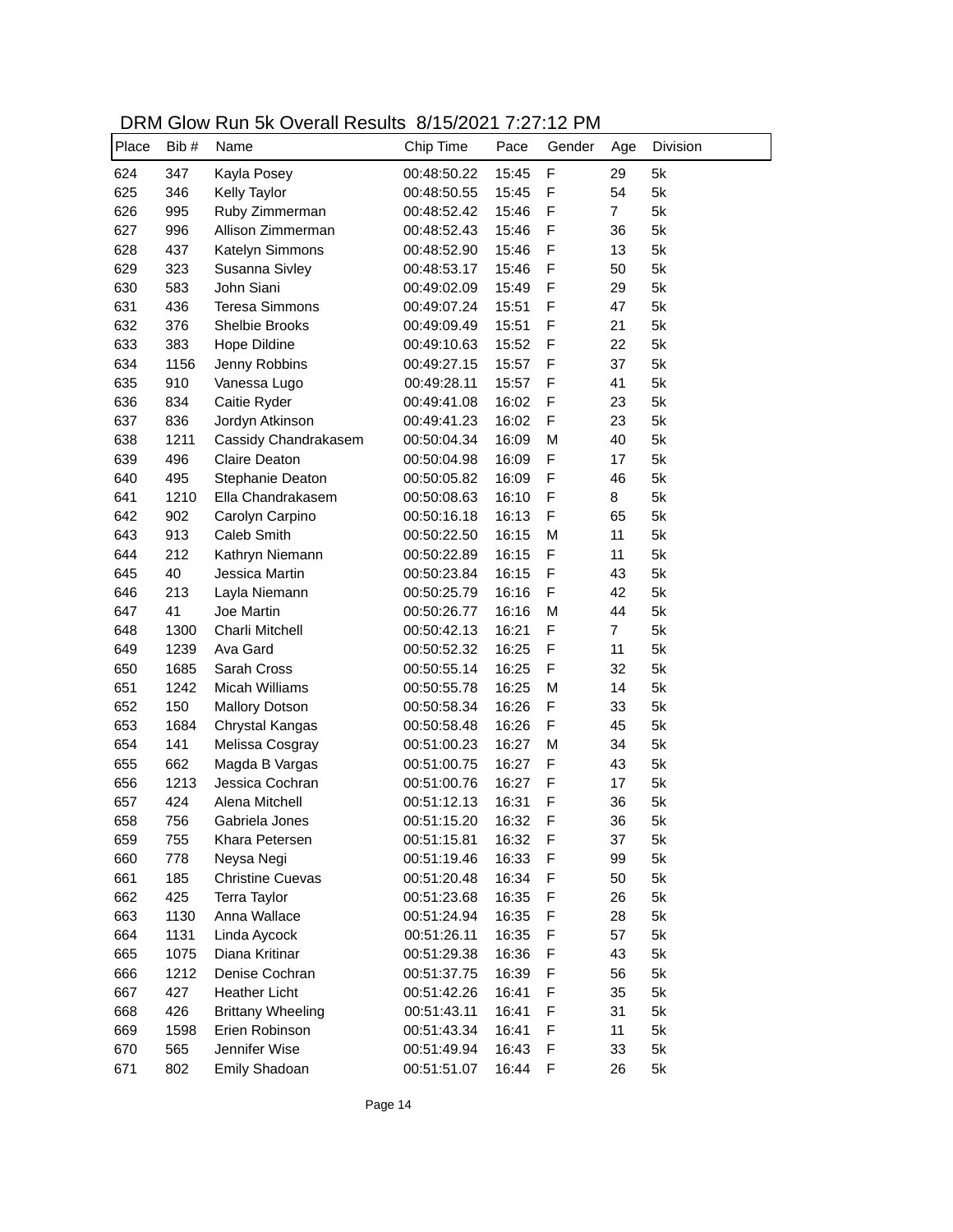| DRM Glow Run 5k Overall Results 8/15/2021 7:27:14 PM |  |
|------------------------------------------------------|--|
|------------------------------------------------------|--|

| F<br>5k<br>672<br>801<br>Selea Cooper<br>00:51:51.51<br>16:44<br>27<br>673<br>171<br>M<br>30<br>5k<br>Zachary Ford<br>00:51:58.11<br>16:46<br>5k<br>674<br><b>Matt Mitchell</b><br>M<br>42<br>365<br>00:51:59.91<br>16:46<br>5k<br>675<br>491<br>M<br>9<br>Hunter Malachi Connolly<br>00:52:01.06<br>16:47<br>F<br>5k<br>676<br>922<br>00:52:02.40<br>16:47<br>13<br>Laurel Mobley<br>677<br>M<br>35<br>5k<br>492<br><b>Shane Connolly</b><br>00:52:03.41<br>16:47<br>678<br>489<br><b>Greyson Matthew Connolly</b><br>M<br>99<br>5k<br>00:52:03.85<br>16:47<br>679<br>F<br>22<br>5k<br>1333<br>Haylee Wood<br>00:52:03.93<br>16:47<br>680<br>46<br>5k<br>461<br>Abraham Amaya<br>00:52:07.94<br>16:49<br>М<br>681<br>464<br>M<br>11<br>5k<br>Anker Amaya<br>00:52:08.64<br>16:49<br>682<br>16:55<br>F<br>9<br>5k<br>97<br>Jaylee Vazquez<br>00:52:25.08<br>683<br>16:55<br>F<br>5k<br>1101<br><b>Malvery Begley</b><br>00:52:26.30<br>29<br>684<br>1682<br>Sylvia Stenger<br>16:55<br>F<br>5k<br>00:52:26.38<br>30<br>685<br>Anna Di Ruocco<br>F<br>5k<br>1214<br>00:52:28.03<br>16:55<br>28<br>686<br>462<br>19<br>5k<br>Manuel Amaya<br>00:52:31.43<br>16:56<br>M<br>687<br>465<br><b>Brenda Ortiz</b><br>F<br>46<br>5k<br>00:52:31.83<br>16:56<br>688<br><b>Steven Rice</b><br>36<br>5k<br>1521<br>00:52:34.17<br>16:57<br>M<br>689<br><b>Andrew Smith</b><br>M<br>42<br>5k<br>914<br>00:52:35.32<br>16:58<br>F<br>Hayden Smith<br>10<br>5k<br>690<br>912<br>00:52:38.08<br>16:59<br>F<br>38<br>5k<br>691<br>911<br>Melanie Selman<br>00:52:38.68<br>16:59<br>35<br>5k<br>692<br>1113<br>Will Combs<br>00:52:45.42<br>17:01<br>M<br>F<br>693<br>1114<br>Alicia Combs<br>34<br>5k<br>00:52:46.97<br>17:01<br>F<br>9<br>694<br>Karisa Smith<br>5k<br>1549<br>00:52:58.83<br>17:05<br>695<br>F<br>36<br>5k<br>1548<br><b>Trista Posey</b><br>00:52:59.44<br>17:05<br>F<br>696<br>328<br>Mina Willis<br>51<br>5k<br>00:53:03.95<br>17:07<br>697<br>Case Dattilo<br>M<br>25<br>5k<br>1374<br>00:53:04.05<br>17:07<br>F<br>5k<br>698<br>342<br>31<br><b>Ashley Sams</b><br>00:53:06.76<br>17:08<br>F<br>5k<br>699<br>1222<br>11<br>Kassidy Cunningham<br>00:53:09.95<br>17:09<br>F<br>5k<br>700<br>Tammy Adams<br>50<br>1349<br>00:53:10.95<br>17:09<br>F<br>5k<br>701<br>763<br><b>Briana Minor</b><br>00:53:11.75<br>29<br>17:09<br>F<br>702<br>14<br>58<br>5k<br>Vickie Robertson<br>00:53:12.21<br>17:10<br>F<br>703<br>17:10<br>13<br>5k<br>1361<br>Leilah A Arseneau<br>00:53:13.77<br>F<br>704<br>Daniela Sumoza<br>23<br>5k<br>1335<br>00:53:14.95<br>17:10<br>705<br>17:11<br>M<br>8<br>5k<br>848<br>Elijah Gilbert<br>00:53:17.06<br>49<br>706<br>329<br>Leon Willis<br>00:53:20.33<br>17:12<br>М<br>5k |
|-----------------------------------------------------------------------------------------------------------------------------------------------------------------------------------------------------------------------------------------------------------------------------------------------------------------------------------------------------------------------------------------------------------------------------------------------------------------------------------------------------------------------------------------------------------------------------------------------------------------------------------------------------------------------------------------------------------------------------------------------------------------------------------------------------------------------------------------------------------------------------------------------------------------------------------------------------------------------------------------------------------------------------------------------------------------------------------------------------------------------------------------------------------------------------------------------------------------------------------------------------------------------------------------------------------------------------------------------------------------------------------------------------------------------------------------------------------------------------------------------------------------------------------------------------------------------------------------------------------------------------------------------------------------------------------------------------------------------------------------------------------------------------------------------------------------------------------------------------------------------------------------------------------------------------------------------------------------------------------------------------------------------------------------------------------------------------------------------------------------------------------------------------------------------------------------------------------------------------------------------------------------------------------------------------------------------------------------------------------------------------------------------------------------------------------------------------------------------------------------------------------------------------------------------------------------------------------------------------------------------------------------------------------------------------------------------------------------|
|                                                                                                                                                                                                                                                                                                                                                                                                                                                                                                                                                                                                                                                                                                                                                                                                                                                                                                                                                                                                                                                                                                                                                                                                                                                                                                                                                                                                                                                                                                                                                                                                                                                                                                                                                                                                                                                                                                                                                                                                                                                                                                                                                                                                                                                                                                                                                                                                                                                                                                                                                                                                                                                                                                                 |
|                                                                                                                                                                                                                                                                                                                                                                                                                                                                                                                                                                                                                                                                                                                                                                                                                                                                                                                                                                                                                                                                                                                                                                                                                                                                                                                                                                                                                                                                                                                                                                                                                                                                                                                                                                                                                                                                                                                                                                                                                                                                                                                                                                                                                                                                                                                                                                                                                                                                                                                                                                                                                                                                                                                 |
|                                                                                                                                                                                                                                                                                                                                                                                                                                                                                                                                                                                                                                                                                                                                                                                                                                                                                                                                                                                                                                                                                                                                                                                                                                                                                                                                                                                                                                                                                                                                                                                                                                                                                                                                                                                                                                                                                                                                                                                                                                                                                                                                                                                                                                                                                                                                                                                                                                                                                                                                                                                                                                                                                                                 |
|                                                                                                                                                                                                                                                                                                                                                                                                                                                                                                                                                                                                                                                                                                                                                                                                                                                                                                                                                                                                                                                                                                                                                                                                                                                                                                                                                                                                                                                                                                                                                                                                                                                                                                                                                                                                                                                                                                                                                                                                                                                                                                                                                                                                                                                                                                                                                                                                                                                                                                                                                                                                                                                                                                                 |
|                                                                                                                                                                                                                                                                                                                                                                                                                                                                                                                                                                                                                                                                                                                                                                                                                                                                                                                                                                                                                                                                                                                                                                                                                                                                                                                                                                                                                                                                                                                                                                                                                                                                                                                                                                                                                                                                                                                                                                                                                                                                                                                                                                                                                                                                                                                                                                                                                                                                                                                                                                                                                                                                                                                 |
|                                                                                                                                                                                                                                                                                                                                                                                                                                                                                                                                                                                                                                                                                                                                                                                                                                                                                                                                                                                                                                                                                                                                                                                                                                                                                                                                                                                                                                                                                                                                                                                                                                                                                                                                                                                                                                                                                                                                                                                                                                                                                                                                                                                                                                                                                                                                                                                                                                                                                                                                                                                                                                                                                                                 |
|                                                                                                                                                                                                                                                                                                                                                                                                                                                                                                                                                                                                                                                                                                                                                                                                                                                                                                                                                                                                                                                                                                                                                                                                                                                                                                                                                                                                                                                                                                                                                                                                                                                                                                                                                                                                                                                                                                                                                                                                                                                                                                                                                                                                                                                                                                                                                                                                                                                                                                                                                                                                                                                                                                                 |
|                                                                                                                                                                                                                                                                                                                                                                                                                                                                                                                                                                                                                                                                                                                                                                                                                                                                                                                                                                                                                                                                                                                                                                                                                                                                                                                                                                                                                                                                                                                                                                                                                                                                                                                                                                                                                                                                                                                                                                                                                                                                                                                                                                                                                                                                                                                                                                                                                                                                                                                                                                                                                                                                                                                 |
|                                                                                                                                                                                                                                                                                                                                                                                                                                                                                                                                                                                                                                                                                                                                                                                                                                                                                                                                                                                                                                                                                                                                                                                                                                                                                                                                                                                                                                                                                                                                                                                                                                                                                                                                                                                                                                                                                                                                                                                                                                                                                                                                                                                                                                                                                                                                                                                                                                                                                                                                                                                                                                                                                                                 |
|                                                                                                                                                                                                                                                                                                                                                                                                                                                                                                                                                                                                                                                                                                                                                                                                                                                                                                                                                                                                                                                                                                                                                                                                                                                                                                                                                                                                                                                                                                                                                                                                                                                                                                                                                                                                                                                                                                                                                                                                                                                                                                                                                                                                                                                                                                                                                                                                                                                                                                                                                                                                                                                                                                                 |
|                                                                                                                                                                                                                                                                                                                                                                                                                                                                                                                                                                                                                                                                                                                                                                                                                                                                                                                                                                                                                                                                                                                                                                                                                                                                                                                                                                                                                                                                                                                                                                                                                                                                                                                                                                                                                                                                                                                                                                                                                                                                                                                                                                                                                                                                                                                                                                                                                                                                                                                                                                                                                                                                                                                 |
|                                                                                                                                                                                                                                                                                                                                                                                                                                                                                                                                                                                                                                                                                                                                                                                                                                                                                                                                                                                                                                                                                                                                                                                                                                                                                                                                                                                                                                                                                                                                                                                                                                                                                                                                                                                                                                                                                                                                                                                                                                                                                                                                                                                                                                                                                                                                                                                                                                                                                                                                                                                                                                                                                                                 |
|                                                                                                                                                                                                                                                                                                                                                                                                                                                                                                                                                                                                                                                                                                                                                                                                                                                                                                                                                                                                                                                                                                                                                                                                                                                                                                                                                                                                                                                                                                                                                                                                                                                                                                                                                                                                                                                                                                                                                                                                                                                                                                                                                                                                                                                                                                                                                                                                                                                                                                                                                                                                                                                                                                                 |
|                                                                                                                                                                                                                                                                                                                                                                                                                                                                                                                                                                                                                                                                                                                                                                                                                                                                                                                                                                                                                                                                                                                                                                                                                                                                                                                                                                                                                                                                                                                                                                                                                                                                                                                                                                                                                                                                                                                                                                                                                                                                                                                                                                                                                                                                                                                                                                                                                                                                                                                                                                                                                                                                                                                 |
|                                                                                                                                                                                                                                                                                                                                                                                                                                                                                                                                                                                                                                                                                                                                                                                                                                                                                                                                                                                                                                                                                                                                                                                                                                                                                                                                                                                                                                                                                                                                                                                                                                                                                                                                                                                                                                                                                                                                                                                                                                                                                                                                                                                                                                                                                                                                                                                                                                                                                                                                                                                                                                                                                                                 |
|                                                                                                                                                                                                                                                                                                                                                                                                                                                                                                                                                                                                                                                                                                                                                                                                                                                                                                                                                                                                                                                                                                                                                                                                                                                                                                                                                                                                                                                                                                                                                                                                                                                                                                                                                                                                                                                                                                                                                                                                                                                                                                                                                                                                                                                                                                                                                                                                                                                                                                                                                                                                                                                                                                                 |
|                                                                                                                                                                                                                                                                                                                                                                                                                                                                                                                                                                                                                                                                                                                                                                                                                                                                                                                                                                                                                                                                                                                                                                                                                                                                                                                                                                                                                                                                                                                                                                                                                                                                                                                                                                                                                                                                                                                                                                                                                                                                                                                                                                                                                                                                                                                                                                                                                                                                                                                                                                                                                                                                                                                 |
|                                                                                                                                                                                                                                                                                                                                                                                                                                                                                                                                                                                                                                                                                                                                                                                                                                                                                                                                                                                                                                                                                                                                                                                                                                                                                                                                                                                                                                                                                                                                                                                                                                                                                                                                                                                                                                                                                                                                                                                                                                                                                                                                                                                                                                                                                                                                                                                                                                                                                                                                                                                                                                                                                                                 |
|                                                                                                                                                                                                                                                                                                                                                                                                                                                                                                                                                                                                                                                                                                                                                                                                                                                                                                                                                                                                                                                                                                                                                                                                                                                                                                                                                                                                                                                                                                                                                                                                                                                                                                                                                                                                                                                                                                                                                                                                                                                                                                                                                                                                                                                                                                                                                                                                                                                                                                                                                                                                                                                                                                                 |
|                                                                                                                                                                                                                                                                                                                                                                                                                                                                                                                                                                                                                                                                                                                                                                                                                                                                                                                                                                                                                                                                                                                                                                                                                                                                                                                                                                                                                                                                                                                                                                                                                                                                                                                                                                                                                                                                                                                                                                                                                                                                                                                                                                                                                                                                                                                                                                                                                                                                                                                                                                                                                                                                                                                 |
|                                                                                                                                                                                                                                                                                                                                                                                                                                                                                                                                                                                                                                                                                                                                                                                                                                                                                                                                                                                                                                                                                                                                                                                                                                                                                                                                                                                                                                                                                                                                                                                                                                                                                                                                                                                                                                                                                                                                                                                                                                                                                                                                                                                                                                                                                                                                                                                                                                                                                                                                                                                                                                                                                                                 |
|                                                                                                                                                                                                                                                                                                                                                                                                                                                                                                                                                                                                                                                                                                                                                                                                                                                                                                                                                                                                                                                                                                                                                                                                                                                                                                                                                                                                                                                                                                                                                                                                                                                                                                                                                                                                                                                                                                                                                                                                                                                                                                                                                                                                                                                                                                                                                                                                                                                                                                                                                                                                                                                                                                                 |
|                                                                                                                                                                                                                                                                                                                                                                                                                                                                                                                                                                                                                                                                                                                                                                                                                                                                                                                                                                                                                                                                                                                                                                                                                                                                                                                                                                                                                                                                                                                                                                                                                                                                                                                                                                                                                                                                                                                                                                                                                                                                                                                                                                                                                                                                                                                                                                                                                                                                                                                                                                                                                                                                                                                 |
|                                                                                                                                                                                                                                                                                                                                                                                                                                                                                                                                                                                                                                                                                                                                                                                                                                                                                                                                                                                                                                                                                                                                                                                                                                                                                                                                                                                                                                                                                                                                                                                                                                                                                                                                                                                                                                                                                                                                                                                                                                                                                                                                                                                                                                                                                                                                                                                                                                                                                                                                                                                                                                                                                                                 |
|                                                                                                                                                                                                                                                                                                                                                                                                                                                                                                                                                                                                                                                                                                                                                                                                                                                                                                                                                                                                                                                                                                                                                                                                                                                                                                                                                                                                                                                                                                                                                                                                                                                                                                                                                                                                                                                                                                                                                                                                                                                                                                                                                                                                                                                                                                                                                                                                                                                                                                                                                                                                                                                                                                                 |
|                                                                                                                                                                                                                                                                                                                                                                                                                                                                                                                                                                                                                                                                                                                                                                                                                                                                                                                                                                                                                                                                                                                                                                                                                                                                                                                                                                                                                                                                                                                                                                                                                                                                                                                                                                                                                                                                                                                                                                                                                                                                                                                                                                                                                                                                                                                                                                                                                                                                                                                                                                                                                                                                                                                 |
|                                                                                                                                                                                                                                                                                                                                                                                                                                                                                                                                                                                                                                                                                                                                                                                                                                                                                                                                                                                                                                                                                                                                                                                                                                                                                                                                                                                                                                                                                                                                                                                                                                                                                                                                                                                                                                                                                                                                                                                                                                                                                                                                                                                                                                                                                                                                                                                                                                                                                                                                                                                                                                                                                                                 |
|                                                                                                                                                                                                                                                                                                                                                                                                                                                                                                                                                                                                                                                                                                                                                                                                                                                                                                                                                                                                                                                                                                                                                                                                                                                                                                                                                                                                                                                                                                                                                                                                                                                                                                                                                                                                                                                                                                                                                                                                                                                                                                                                                                                                                                                                                                                                                                                                                                                                                                                                                                                                                                                                                                                 |
|                                                                                                                                                                                                                                                                                                                                                                                                                                                                                                                                                                                                                                                                                                                                                                                                                                                                                                                                                                                                                                                                                                                                                                                                                                                                                                                                                                                                                                                                                                                                                                                                                                                                                                                                                                                                                                                                                                                                                                                                                                                                                                                                                                                                                                                                                                                                                                                                                                                                                                                                                                                                                                                                                                                 |
|                                                                                                                                                                                                                                                                                                                                                                                                                                                                                                                                                                                                                                                                                                                                                                                                                                                                                                                                                                                                                                                                                                                                                                                                                                                                                                                                                                                                                                                                                                                                                                                                                                                                                                                                                                                                                                                                                                                                                                                                                                                                                                                                                                                                                                                                                                                                                                                                                                                                                                                                                                                                                                                                                                                 |
|                                                                                                                                                                                                                                                                                                                                                                                                                                                                                                                                                                                                                                                                                                                                                                                                                                                                                                                                                                                                                                                                                                                                                                                                                                                                                                                                                                                                                                                                                                                                                                                                                                                                                                                                                                                                                                                                                                                                                                                                                                                                                                                                                                                                                                                                                                                                                                                                                                                                                                                                                                                                                                                                                                                 |
|                                                                                                                                                                                                                                                                                                                                                                                                                                                                                                                                                                                                                                                                                                                                                                                                                                                                                                                                                                                                                                                                                                                                                                                                                                                                                                                                                                                                                                                                                                                                                                                                                                                                                                                                                                                                                                                                                                                                                                                                                                                                                                                                                                                                                                                                                                                                                                                                                                                                                                                                                                                                                                                                                                                 |
|                                                                                                                                                                                                                                                                                                                                                                                                                                                                                                                                                                                                                                                                                                                                                                                                                                                                                                                                                                                                                                                                                                                                                                                                                                                                                                                                                                                                                                                                                                                                                                                                                                                                                                                                                                                                                                                                                                                                                                                                                                                                                                                                                                                                                                                                                                                                                                                                                                                                                                                                                                                                                                                                                                                 |
|                                                                                                                                                                                                                                                                                                                                                                                                                                                                                                                                                                                                                                                                                                                                                                                                                                                                                                                                                                                                                                                                                                                                                                                                                                                                                                                                                                                                                                                                                                                                                                                                                                                                                                                                                                                                                                                                                                                                                                                                                                                                                                                                                                                                                                                                                                                                                                                                                                                                                                                                                                                                                                                                                                                 |
|                                                                                                                                                                                                                                                                                                                                                                                                                                                                                                                                                                                                                                                                                                                                                                                                                                                                                                                                                                                                                                                                                                                                                                                                                                                                                                                                                                                                                                                                                                                                                                                                                                                                                                                                                                                                                                                                                                                                                                                                                                                                                                                                                                                                                                                                                                                                                                                                                                                                                                                                                                                                                                                                                                                 |
|                                                                                                                                                                                                                                                                                                                                                                                                                                                                                                                                                                                                                                                                                                                                                                                                                                                                                                                                                                                                                                                                                                                                                                                                                                                                                                                                                                                                                                                                                                                                                                                                                                                                                                                                                                                                                                                                                                                                                                                                                                                                                                                                                                                                                                                                                                                                                                                                                                                                                                                                                                                                                                                                                                                 |
| F<br>21<br>707<br>965<br>Lana Monk<br>00:53:24.25<br>17:14<br>5k                                                                                                                                                                                                                                                                                                                                                                                                                                                                                                                                                                                                                                                                                                                                                                                                                                                                                                                                                                                                                                                                                                                                                                                                                                                                                                                                                                                                                                                                                                                                                                                                                                                                                                                                                                                                                                                                                                                                                                                                                                                                                                                                                                                                                                                                                                                                                                                                                                                                                                                                                                                                                                                |
| 708<br>966<br><b>Ariel Martin</b><br>17:14<br>F<br>21<br>5k<br>00:53:25.39                                                                                                                                                                                                                                                                                                                                                                                                                                                                                                                                                                                                                                                                                                                                                                                                                                                                                                                                                                                                                                                                                                                                                                                                                                                                                                                                                                                                                                                                                                                                                                                                                                                                                                                                                                                                                                                                                                                                                                                                                                                                                                                                                                                                                                                                                                                                                                                                                                                                                                                                                                                                                                      |
| 709<br>Dan Spiceland<br>17:15<br>45<br>5k<br>1616<br>00:53:29.13<br>М                                                                                                                                                                                                                                                                                                                                                                                                                                                                                                                                                                                                                                                                                                                                                                                                                                                                                                                                                                                                                                                                                                                                                                                                                                                                                                                                                                                                                                                                                                                                                                                                                                                                                                                                                                                                                                                                                                                                                                                                                                                                                                                                                                                                                                                                                                                                                                                                                                                                                                                                                                                                                                           |
| 710<br>Jaiden Minor<br>17:15<br>M<br>5k<br>762<br>00:53:29.32<br>10                                                                                                                                                                                                                                                                                                                                                                                                                                                                                                                                                                                                                                                                                                                                                                                                                                                                                                                                                                                                                                                                                                                                                                                                                                                                                                                                                                                                                                                                                                                                                                                                                                                                                                                                                                                                                                                                                                                                                                                                                                                                                                                                                                                                                                                                                                                                                                                                                                                                                                                                                                                                                                             |
| 711<br>278<br>Melanie Simpson<br>F<br>5k<br>00:53:35.43<br>17:17<br>40                                                                                                                                                                                                                                                                                                                                                                                                                                                                                                                                                                                                                                                                                                                                                                                                                                                                                                                                                                                                                                                                                                                                                                                                                                                                                                                                                                                                                                                                                                                                                                                                                                                                                                                                                                                                                                                                                                                                                                                                                                                                                                                                                                                                                                                                                                                                                                                                                                                                                                                                                                                                                                          |
| 712<br>F<br>45<br>5k<br>1597<br>Shelly Robinson<br>00:53:36.56<br>17:17                                                                                                                                                                                                                                                                                                                                                                                                                                                                                                                                                                                                                                                                                                                                                                                                                                                                                                                                                                                                                                                                                                                                                                                                                                                                                                                                                                                                                                                                                                                                                                                                                                                                                                                                                                                                                                                                                                                                                                                                                                                                                                                                                                                                                                                                                                                                                                                                                                                                                                                                                                                                                                         |
| 713<br><b>Billy Gilbert</b><br>36<br>5k<br>849<br>00:53:38.23<br>17:18<br>M                                                                                                                                                                                                                                                                                                                                                                                                                                                                                                                                                                                                                                                                                                                                                                                                                                                                                                                                                                                                                                                                                                                                                                                                                                                                                                                                                                                                                                                                                                                                                                                                                                                                                                                                                                                                                                                                                                                                                                                                                                                                                                                                                                                                                                                                                                                                                                                                                                                                                                                                                                                                                                     |
| 714<br><b>JQue Ellis</b><br>F<br>50<br>5k<br>1631<br>00:53:44.22<br>17:20                                                                                                                                                                                                                                                                                                                                                                                                                                                                                                                                                                                                                                                                                                                                                                                                                                                                                                                                                                                                                                                                                                                                                                                                                                                                                                                                                                                                                                                                                                                                                                                                                                                                                                                                                                                                                                                                                                                                                                                                                                                                                                                                                                                                                                                                                                                                                                                                                                                                                                                                                                                                                                       |
| 715<br>Jamie Stark<br>F<br>40<br>327<br>00:53:47.17<br>17:21<br>5k                                                                                                                                                                                                                                                                                                                                                                                                                                                                                                                                                                                                                                                                                                                                                                                                                                                                                                                                                                                                                                                                                                                                                                                                                                                                                                                                                                                                                                                                                                                                                                                                                                                                                                                                                                                                                                                                                                                                                                                                                                                                                                                                                                                                                                                                                                                                                                                                                                                                                                                                                                                                                                              |
| 716<br>Jennifer Hawkins<br>F<br>41<br>198<br>00:53:48.06<br>17:21<br>5k                                                                                                                                                                                                                                                                                                                                                                                                                                                                                                                                                                                                                                                                                                                                                                                                                                                                                                                                                                                                                                                                                                                                                                                                                                                                                                                                                                                                                                                                                                                                                                                                                                                                                                                                                                                                                                                                                                                                                                                                                                                                                                                                                                                                                                                                                                                                                                                                                                                                                                                                                                                                                                         |
| Eboni Williams<br>F<br>717<br>919<br>00:53:58.44<br>17:25<br>44<br>5k                                                                                                                                                                                                                                                                                                                                                                                                                                                                                                                                                                                                                                                                                                                                                                                                                                                                                                                                                                                                                                                                                                                                                                                                                                                                                                                                                                                                                                                                                                                                                                                                                                                                                                                                                                                                                                                                                                                                                                                                                                                                                                                                                                                                                                                                                                                                                                                                                                                                                                                                                                                                                                           |
|                                                                                                                                                                                                                                                                                                                                                                                                                                                                                                                                                                                                                                                                                                                                                                                                                                                                                                                                                                                                                                                                                                                                                                                                                                                                                                                                                                                                                                                                                                                                                                                                                                                                                                                                                                                                                                                                                                                                                                                                                                                                                                                                                                                                                                                                                                                                                                                                                                                                                                                                                                                                                                                                                                                 |
| 718<br>Tom Fronckowiak<br>5k<br>72<br>00:53:58.63<br>17:25<br>M<br>50                                                                                                                                                                                                                                                                                                                                                                                                                                                                                                                                                                                                                                                                                                                                                                                                                                                                                                                                                                                                                                                                                                                                                                                                                                                                                                                                                                                                                                                                                                                                                                                                                                                                                                                                                                                                                                                                                                                                                                                                                                                                                                                                                                                                                                                                                                                                                                                                                                                                                                                                                                                                                                           |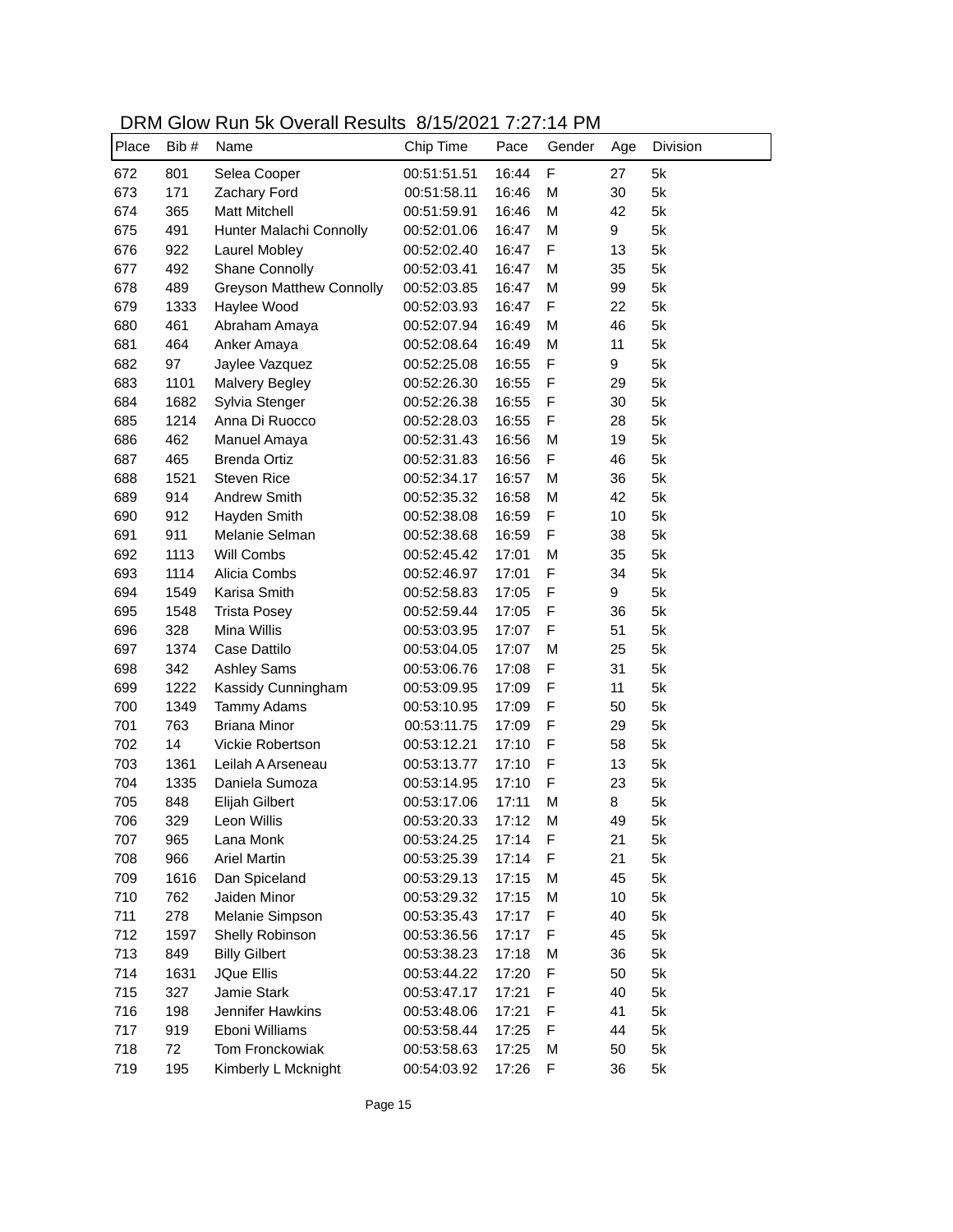| DRM Glow Run 5k Overall Results 8/15/2021 7:27:15 PM |  |
|------------------------------------------------------|--|
|------------------------------------------------------|--|

| Place | Bib# | <b>SIOW INGHI ON OVOIGHT NOOGHO</b><br>Name | 0.1012021132110<br>Chip Time | Pace  | Gender       | Age | Division |
|-------|------|---------------------------------------------|------------------------------|-------|--------------|-----|----------|
| 720   | 419  | Gail Cooper                                 | 00:54:07.48                  | 17:27 | $\mathsf F$  | 58  | 5k       |
| 721   | 1535 | Keane Johnson                               | 00:54:08.16                  | 17:28 | M            | 39  | 5k       |
| 722   | 450  | Michael Garich                              | 00:54:11.23                  | 17:29 | M            | 40  | 5k       |
| 723   | 449  | Barbara Garich                              | 00:54:12.07                  | 17:29 | F            | 48  | 5k       |
| 724   | 168  | Eric Franchois                              | 00:54:17.76                  | 17:31 | M            | 36  | 5k       |
| 725   | 396  | <b>Elrene Harry</b>                         | 00:54:18.41                  | 17:31 | $\mathsf F$  | 31  | 5k       |
| 726   | 96   | Amija Taylor                                | 00:54:24.19                  | 17:33 | F            | 24  | 5k       |
| 727   | 98   | Paola Lopez                                 | 00:54:26.33                  | 17:34 | F            | 24  | 5k       |
| 728   | 101  | Maria Lopez                                 | 00:54:27.03                  | 17:34 | F            | 26  | 5k       |
| 729   | 246  | Debbie Crouch                               | 00:54:30.87                  | 17:35 | F            | 46  | 5k       |
| 730   | 880  | Joy Parker                                  | 00:54:31.11                  | 17:35 | F            | 57  | 5k       |
| 731   | 616  | Leslie Simpson                              | 00:54:31.53                  | 17:35 | F            | 40  | 5k       |
| 732   | 1686 | Chase Hyde                                  | 00:54:44.04                  | 17:39 | M            | 29  | 5k       |
| 733   | 391  | Nikki Pruitt                                | 00:54:44.47                  | 17:39 | F            | 27  | 5k       |
| 734   | 484  | Leanna Eaves                                | 00:54:45.48                  | 17:40 | F            | 29  | 5k       |
| 735   | 421  | Saylor Slaughter                            | 00:54:48.05                  | 17:41 | M            | 99  | 5k       |
| 736   | 420  | <b>Richard Cooper</b>                       | 00:54:48.22                  | 17:41 | M            | 57  | 5k       |
| 737   | 457  | <b>Matthew Raines</b>                       | 00:54:53.66                  | 17:42 | M            | 12  | 5k       |
| 738   | 1169 | Gage McMeans                                | 00:54:53.67                  | 17:42 | M            | 13  | 5k       |
| 739   | 456  | <b>Brandy Raines</b>                        | 00:54:54.69                  | 17:43 | $\mathsf F$  | 42  | 5k       |
| 740   | 1170 | Amanda McMeans                              | 00:54:54.73                  | 17:43 | $\mathsf F$  | 49  | 5k       |
| 741   | 453  | Tina Campbell                               | 00:54:56.22                  | 17:43 | $\mathsf F$  | 46  | 5k       |
| 742   | 1230 | Sophia Davis                                | 00:55:07.98                  | 17:47 | $\mathsf F$  | 9   | 5k       |
| 743   | 770  | Nik Weber                                   | 00:55:09.90                  | 17:47 | M            | 8   | 5k       |
| 744   | 772  | Patrick Weber                               | 00:55:10.42                  | 17:48 | M            | 44  | 5k       |
| 745   | 105  | Sadie Wilson                                | 00:55:11.02                  | 17:48 | F            | 9   | 5k       |
| 746   | 335  | Kathleen Cutting                            | 00:55:11.59                  | 17:48 | F            | 52  | 5k       |
| 747   | 89   | Kevin Wilson                                | 00:55:11.98                  | 17:48 | M            | 42  | 5k       |
| 748   | 1337 | Eva Schaab                                  | 00:55:14.84                  | 17:49 | F            | 12  | 5k       |
| 749   | 615  | <b>Ashley Southard</b>                      | 00:55:21.16                  | 17:51 | F            | 26  | 5k       |
| 750   | 1226 | <b>Heather Daniel</b>                       | 00:55:21.32                  | 17:51 | $\mathsf{F}$ | 26  | 5k       |
| 751   | 1085 | Aeryn Newberry                              | 00:55:22.25                  | 17:52 | $\mathsf{F}$ | 14  | 5k       |
| 752   | 448  | Amanda Elgin                                | 00:55:25.13                  | 17:53 | F            | 43  | 5k       |
| 753   | 447  | Jamie Elgin                                 | 00:55:26.16                  | 17:53 | M            | 43  | 5k       |
| 754   | 1476 | Adam Hill                                   | 00:55:44.90                  | 17:59 | M            | 38  | 5k       |
| 755   | 1304 | Janell Hill                                 | 00:55:44.93                  | 17:59 | F            | 35  | 5k       |
| 756   | 1498 | Gloria Zalatan                              | 00:55:47.45                  | 18:00 | F            | 59  | 5k       |
| 757   | 267  | Tonya Sitko                                 | 00:55:49.46                  | 18:00 | F            | 46  | 5k       |
| 758   | 266  | Jimi Sitko                                  | 00:55:50.52                  | 18:01 | M            | 38  | 5k       |
| 759   | 838  | Donald Everheart                            | 00:55:53.67                  | 18:02 | M            | 52  | 5k       |
| 760   | 1699 | Carla Auchterlonie                          | 00:55:54.24                  | 18:02 | F            | 68  | 5k       |
| 761   | 137  | <b>Bailey Lee</b>                           | 00:55:54.91                  | 18:02 | F            | 23  | 5k       |
| 762   | 967  | Jamie Rogers                                | 00:56:04.42                  | 18:05 | F            | 27  | 5k       |
| 763   | 1692 | Lily A Chretien                             | 00:56:10.59                  | 18:07 | F            | 10  | 5k       |
| 764   | 1093 | <b>Christie Lambert</b>                     | 00:56:11.17                  | 18:07 | F            | 61  | 5k       |
| 765   | 434  | Kelly Johnson                               | 00:56:11.18                  | 18:07 | F            | 53  | 5k       |
| 766   | 1094 | Jens Lambert                                | 00:56:11.42                  | 18:07 | M            | 61  | 5k       |
| 767   | 1688 | Kenneth Tubbs                               | 00:56:22.17                  | 18:11 | M            | 39  | 5k       |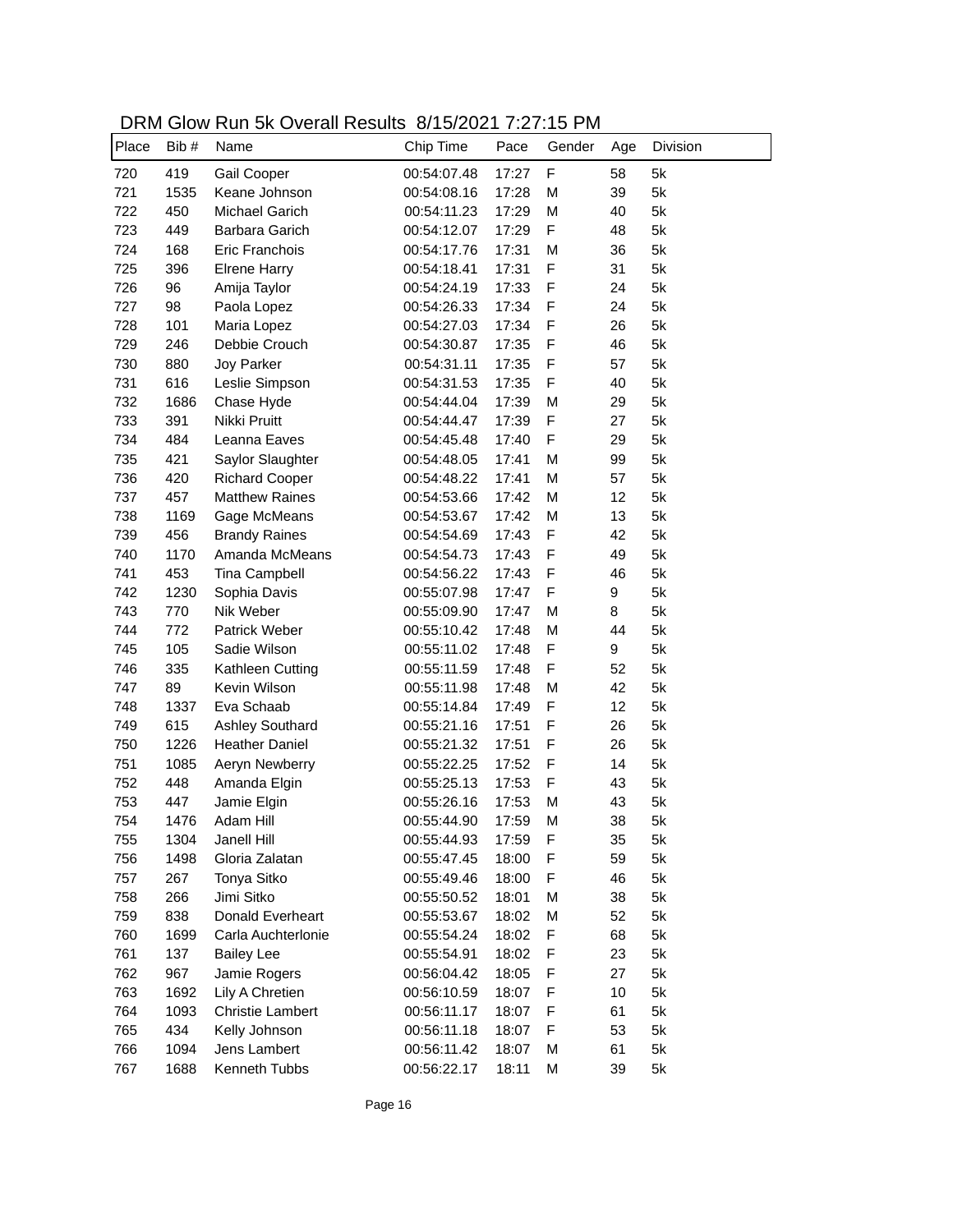| DRM Glow Run 5k Overall Results 8/15/2021 7:27:17 PM |  |
|------------------------------------------------------|--|
|------------------------------------------------------|--|

| Place | Bib# | <u>Sion Itali on Ovolali Robalto</u><br>Name | 0.1012021132111<br>Chip Time | Pace  | Gender       | Age | Division |
|-------|------|----------------------------------------------|------------------------------|-------|--------------|-----|----------|
| 768   | 1687 | Kantra Tubbs                                 | 00:56:22.93                  | 18:11 | F            | 39  | 5k       |
| 769   | 855  | Colin Campbell                               | 00:56:26.59                  | 18:12 | M            | 31  | 5k       |
| 770   | 1690 | Everett J Chretien                           | 00:56:27.65                  | 18:13 | M            | 48  | 5k       |
| 771   | 1691 | Rebecca J Chretien                           | 00:56:28.07                  | 18:13 | F            | 54  | 5k       |
| 772   | 161  | Maggie Lands                                 | 00:56:32.20                  | 18:14 | F            | 23  | 5k       |
| 773   | 1696 | Tammy Brandon                                | 00:56:32.56                  | 18:14 | F            | 50  | 5k       |
| 774   | 162  | Plina Hester                                 | 00:56:33.44                  | 18:15 | F            | 23  | 5k       |
| 775   | 931  | Glenda Heard                                 | 00:56:34.35                  | 18:15 | F            | 56  | 5k       |
| 776   | 1697 | Keith Brandon                                | 00:56:39.09                  | 18:16 | M            | 48  | 5k       |
| 777   | 747  | Michael DiRenzo                              | 00:56:48.70                  | 18:19 | M            | 41  | 5k       |
| 778   | 173  | Zachary Taylor                               | 00:56:58.92                  | 18:23 | M            | 13  | 5k       |
| 779   | 172  | Makayla Taylor                               | 00:56:59.46                  | 18:23 | F            | 15  | 5k       |
| 780   | 174  | Amber Taylor                                 | 00:56:59.85                  | 18:23 | F            | 37  | 5k       |
| 781   | 978  | <b>Emily Honaker</b>                         | 00:57:08.88                  | 18:26 | F            | 99  | 5k       |
| 782   | 977  | <b>Haley Honaker</b>                         | 00:57:10.02                  | 18:26 | F            | 99  | 5k       |
| 783   | 1517 | <b>Brittany Honaker</b>                      | 00:57:10.16                  | 18:26 | F            | 34  | 5k       |
| 784   | 281  | Zach Smith                                   | 00:57:12.30                  | 18:27 | M            | 29  | 5k       |
| 785   | 1618 | <b>Beth Couch</b>                            | 00:57:12.40                  | 18:27 | F            | 58  | 5k       |
| 786   | 282  | <b>Carrie Smith</b>                          | 00:57:12.70                  | 18:27 | $\mathsf F$  | 25  | 5k       |
| 787   | 144  | Jessica Clunan                               | 00:57:19.50                  | 18:29 | $\mathsf F$  | 38  | 5k       |
| 788   | 146  | Keri Merrick                                 | 00:57:19.85                  | 18:29 | $\mathsf{F}$ | 48  | 5k       |
| 789   | 753  | Sarah Florence                               | 00:57:22.25                  | 18:30 | F            | 22  | 5k       |
| 790   | 754  | Nick Craig                                   | 00:57:22.46                  | 18:30 | M            | 23  | 5k       |
| 791   | 372  | Clay Thornton                                | 00:57:28.16                  | 18:32 | M            | 39  | 5k       |
| 792   | 1660 | Chris Looney                                 | 00:57:28.71                  | 18:32 | M            | 53  | 5k       |
| 793   | 761  | Robert E Pitcock                             | 00:57:35.91                  | 18:35 | M            | 71  | 5k       |
| 794   | 1544 | LeShone Lankford                             | 00:57:44.86                  | 18:37 | M            | 54  | 5k       |
| 795   | 1543 | Yolanda Hall                                 | 00:57:45.15                  | 18:38 | $\mathsf{F}$ | 45  | 5k       |
| 796   | 1041 | <b>Lillian Maples</b>                        | 00:57:47.74                  | 18:38 | $\mathsf{F}$ | 12  | 5k       |
| 797   | 752  | Dana Florence                                | 00:57:48.75                  | 18:39 | F            | 58  | 5k       |
| 798   | 751  | <b>Tricia Daly</b>                           | 00:57:49.02                  | 18:39 | F            | 59  | 5k       |
| 799   | 992  | Isaac Zimmerman                              | 00:57:50.27                  | 18:39 | M            | 99  | 5k       |
| 800   | 774  | <b>Heather Thacker</b>                       | 00:57:50.52                  | 18:39 | F            | 47  | 5k       |
| 801   | 971  | Jessica Hall                                 | 00:57:55.27                  | 18:41 | F            | 44  | 5k       |
| 802   | 1344 | Laura Schrimsher                             | 00:57:55.48                  | 18:41 | F            | 44  | 5k       |
| 803   | 1179 | Celeste Stedman                              | 00:58:02.52                  | 18:43 | F            | 16  | 5k       |
| 804   | 1320 | Morhike James                                | 00:58:15.66                  | 18:47 | F            | 42  | 5k       |
| 805   | 560  | <b>Debbie Sowers</b>                         | 00:58:16.62                  | 18:48 | F            | 53  | 5k       |
| 806   | 1301 | <b>Tiffany Spence</b>                        | 00:58:16.70                  | 18:48 | F            | 37  | 5k       |
| 807   | 773  | Kim Lindaman                                 | 00:58:18.99                  | 18:48 | F            | 71  | 5k       |
| 808   | 868  | Barbara Cox                                  | 00:58:19.84                  | 18:49 | F            | 46  | 5k       |
| 809   | 117  | Lisa Beth Coble                              | 00:58:27.16                  | 18:51 | F            | 14  | 5k       |
| 810   |      | <b>Brooke Deweese</b>                        | 00:58:27.32                  |       | F            |     | 5k       |
|       | 1524 |                                              |                              | 18:51 |              | 30  |          |
| 811   | 1245 | Aaron Scherer                                | 00:58:31.90                  | 18:53 | M            | 27  | 5k       |
| 812   | 1561 | Lisa Lang                                    | 00:58:39.04                  | 18:55 | F            | 37  | 5k       |
| 813   | 1560 | Dianna O'Dell                                | 00:58:39.06                  | 18:55 | F            | 50  | 5k       |
| 814   | 26   | <b>Bonnie Sanders</b>                        | 00:58:40.46                  | 18:55 | F            | 62  | 5k       |
| 815   | 742  | Oscar Chow                                   | 00:58:52.93                  | 18:59 | M            | 9   | 5k       |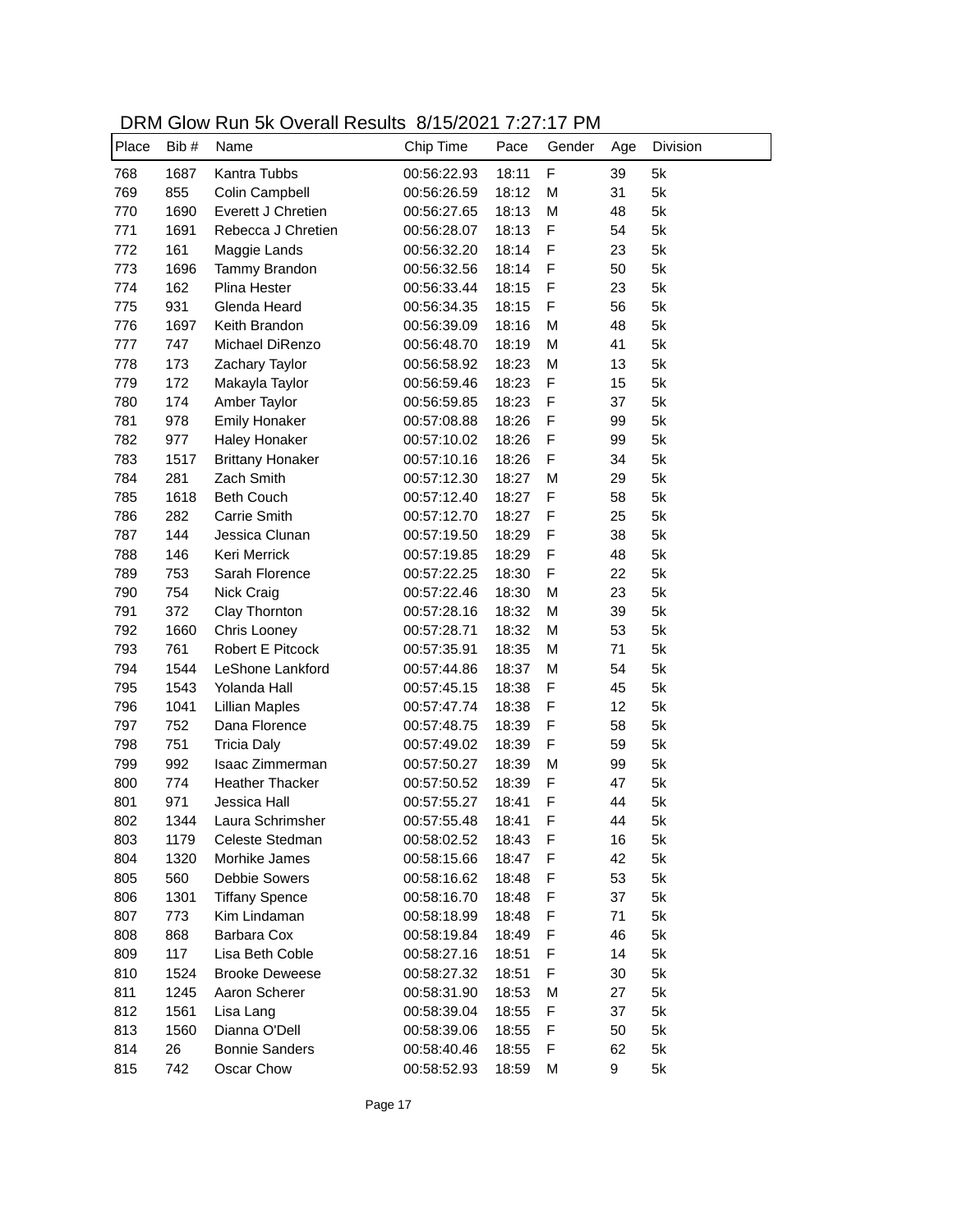| DRM Glow Run 5k Overall Results 8/15/2021 7:27:19 PM |  |
|------------------------------------------------------|--|
|------------------------------------------------------|--|

| Place | Bib#         | Name                                | 0.10720211321.10<br>Chip Time | Pace           | Gender | Age            | Division |
|-------|--------------|-------------------------------------|-------------------------------|----------------|--------|----------------|----------|
| 816   | 743          | <b>Gabriel Chow</b>                 | 00:58:56.49                   | 19:01          | F      | 99             | 5k       |
| 817   | 1127         | Naomi Flanagan                      | 00:58:57.13                   | 19:01          | F      | 62             | 5k       |
| 818   | 741          | Connie Chow                         | 00:58:57.77                   | 19:01          | F      | 42             | 5k       |
| 819   | 1221         | Samantha Dodson                     | 00:58:59.01                   | 19:02          | F      | 29             | 5k       |
| 820   | 169          | Gia Schuetz                         | 00:59:00.17                   | 19:02          | F      | 54             | 5k       |
| 821   | 1254         | Vickie Mercer                       | 00:59:00.35                   | 19:02          | F      | 55             | 5k       |
| 822   | 1244         | Leah graham                         | 00:59:05.92                   | 19:04          | F      | 24             | 5k       |
| 823   | 481          | Julie Baldwin                       | 00:59:08.41                   | 19:05          | F      | 53             | 5k       |
| 824   | 483          | Gabriella Baldwin                   | 00:59:08.74                   | 19:05          | F      | 99             | 5k       |
| 825   | 149          | Hannah Ertl                         | 00:59:08.78                   | 19:05          | F      | 35             | 5k       |
| 826   | 147          | <b>Tim Scott</b>                    | 00:59:09.08                   | 19:05          | M      | 39             | 5k       |
| 827   | 170          | Jessica Ford                        | 00:59:12.42                   | 19:06          | F      | 30             | 5k       |
| 828   | 1580         | Mark Grunwald                       | 00:59:14.35                   | 19:06          | M      | 62             | 5k       |
| 829   | 871          | Wendi Thomas                        | 00:59:21.38                   | 19:09          | F      | 45             | 5k       |
| 830   | 1636         | Maverick Morgan                     | 00:59:30.34                   | 19:12          | M      | 30             | 5k       |
| 831   | 953          | Jennifer Lambert                    | 00:59:32.51                   | 19:12          | F      | 32             | 5k       |
| 832   | 1296         | Nick Wyckoff                        | 00:59:40.21                   | 19:15          | M      | 42             | 5k       |
| 833   | 1297         | Jessie Faulkner                     | 00:59:41.73                   | 19:15          | F      | 35             | 5k       |
| 834   | 1516         | <b>Bristol Hartlage</b>             | 00:59:43.05                   | 19:16          | F      | 39             | 5k       |
| 835   | 841          | Jimmy Woodall                       | 00:59:43.36                   | 19:16          | M      | 18             | 5k       |
| 836   | 125          | <b>Meridith Hall</b>                | 00:59:43.65                   | 19:16          | F      | 39             | 5k       |
| 837   | 591          | Alivia King                         | 00:59:44.35                   | 19:16          | F      | 9              | 5k       |
| 838   | 378          | Mary Brown                          | 00:59:46.08                   | 19:17          | F      | 61             | 5k       |
| 839   | 1354         | Joanna Clem                         | 00:59:47.87                   | 19:17          | F      | 26             | 5k       |
| 840   | 159          | Jeff Woodall                        | 00:59:52.25                   | 19:19          | M      | 48             | 5k       |
| 841   | 839          | Katie Woodall                       | 00:59:53.04                   | 19:19          | F      | 14             | 5k       |
| 842   | 840          | Nicole Woodall                      | 00:59:53.97                   | 19:19          | F      | 49             | 5k       |
| 843   | 1639         | Melanie Nord                        | 00:59:54.61                   | 19:19          | F      | 50             | 5k       |
| 844   | 882          | <b>Cindy Fisher</b>                 | 01:00:03.41                   | 19:22          | F      | 34             | 5k       |
| 845   | 896          | Dee Wolcott                         | 01:00:03.86                   | 19:22          | F      | 50             | 5k       |
| 846   | 851          | Jess McCay                          | 01:00:10.10                   | 19:25          | F      | 34             | 5k       |
| 847   | 890          | Martha Fisher                       | 01:00:11.90                   | 19:25          | F      | 59             | 5k       |
| 848   |              |                                     | 01:00:13.70                   |                | F      | 7              | 5k       |
| 849   | 1606<br>1559 | Jayden Hawthorne<br>Sullivan Turner | 01:00:17.25                   | 19:25<br>19:27 | M      | $\overline{7}$ | 5k       |
| 850   | 1558         |                                     | 01:00:17.63                   | 19:27          | F      | 44             | 5k       |
|       |              | Carla Turner                        |                               |                |        |                |          |
| 851   | 739          | Allison Wilson                      | 01:00:19.52                   | 19:27          | F      | 30             | 5k       |
| 852   | 1605         | Richard Montecalvo                  | 01:00:22.05                   | 19:28          | M      | 58             | 5k       |
| 853   | 870          | Clay Thomas                         | 01:00:22.66                   | 19:28          | M      | 18             | 5k       |
| 854   | 35           | Rafael Martinez                     | 01:00:27.39                   | 19:30          | М      | 15             | 5k       |
| 855   | 738          | Katie White                         | 01:00:30.44                   | 19:31          | F      | 30             | 5k       |
| 856   | 1323         | Loraine Parham                      | 01:00:34.31                   | 19:32          | F      | 67             | 5k       |
| 857   | 815          | Randi Mooney                        | 01:00:34.46                   | 19:32          | F      | 39             | 5k       |
| 858   | 1324         | Kenneth Parham                      | 01:00:34.72                   | 19:32          | M      | 62             | 5k       |
| 859   | 184          | <b>Kellie Cuevas</b>                | 01:00:35.85                   | 19:33          | F      | 34             | 5k       |
| 860   | 186          | Alexis Huggins                      | 01:00:35.94                   | 19:33          | F      | 27             | 5k       |
| 861   | 1632         | <b>Claudinette Purifoy-Fears</b>    | 01:00:36.85                   | 19:33          | F      | 57             | 5k       |
| 862   | 921          | Raven Mobley                        | 01:00:37.26                   | 19:33          | F      | 37             | 5k       |
| 863   | 769          | Margaret Weber                      | 01:00:51.91                   | 19:38          | F      | 99             | 5k       |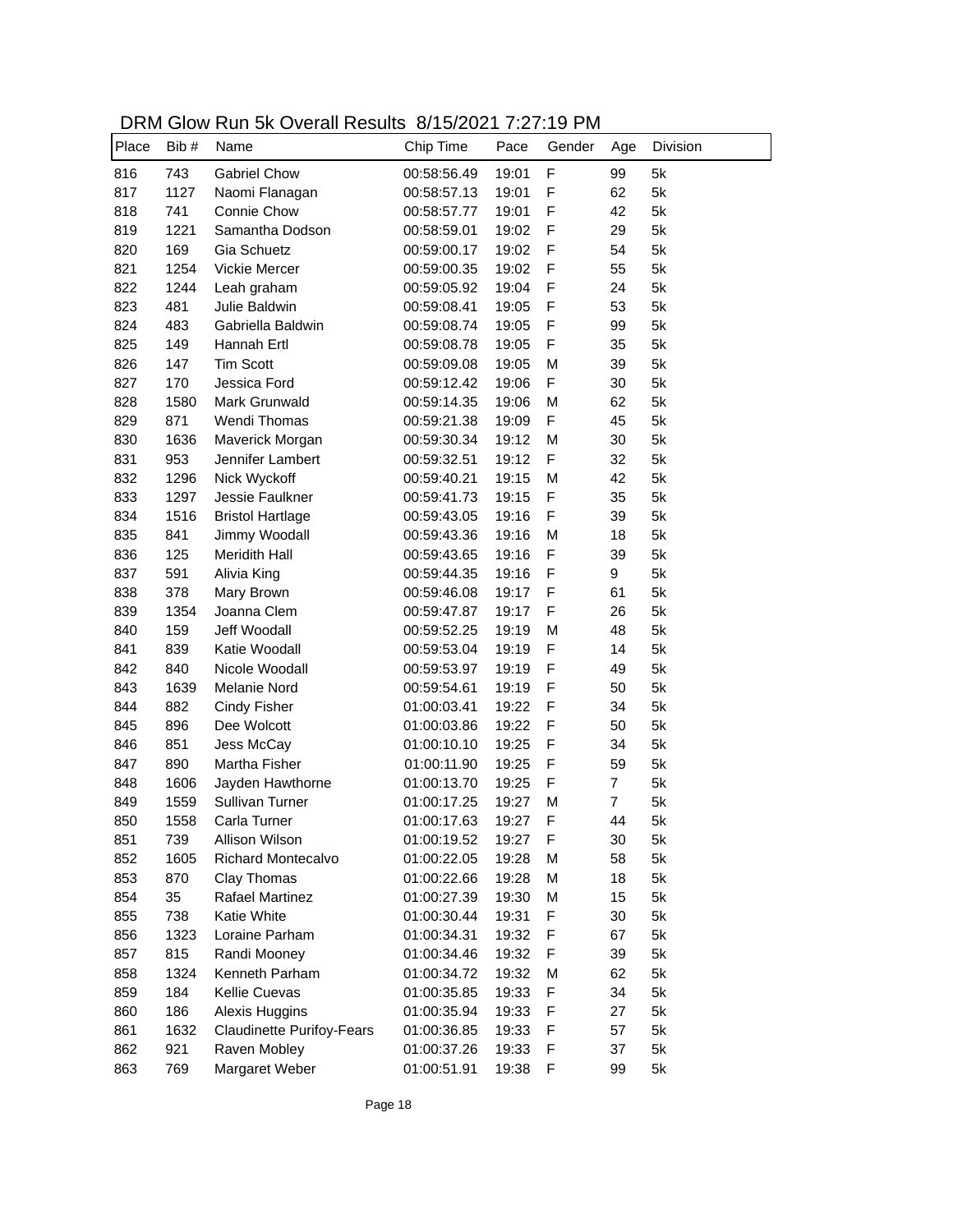DRM Glow Run 5k Overall Results 8/15/2021 7:27:21 PM

| Place | Bib # | <u>Sion Itali on Ovolali Roodito</u><br>Name | 0.101202113212<br>Chip Time | Pace  | Gender       | Age | Division |
|-------|-------|----------------------------------------------|-----------------------------|-------|--------------|-----|----------|
| 864   | 771   | Megan Weber                                  | 01:00:52.69                 | 19:38 | $\mathsf F$  | 41  | 5k       |
| 865   | 1060  | Matthew McDermott                            | 01:01:03.06                 | 19:42 | M            | 99  | 5k       |
| 866   | 957   | <b>Nataly McDermott</b>                      | 01:01:03.49                 | 19:42 | F            | 33  | 5k       |
| 867   | 1058  | Ava McDermott                                | 01:01:04.61                 | 19:42 | F            | 99  | 5k       |
| 868   | 958   | <b>Matthew McDermott</b>                     | 01:01:04.75                 | 19:42 | M            | 30  | 5k       |
| 869   | 639   | Rebecca Pride                                | 01:01:07.05                 | 19:43 | F            | 39  | 5k       |
| 870   | 1314  | <b>Addie Pride</b>                           | 01:01:07.81                 | 19:43 | F            | 9   | 5k       |
| 871   | 923   | Zach Mobley                                  | 01:01:16.18                 | 19:46 | M            | 11  | 5k       |
| 872   | 358   | Jennifer Johnson                             | 01:01:21.19                 | 19:47 | F            | 56  | 5k       |
| 873   | 357   | Keith Johnson                                | 01:01:21.67                 | 19:47 | M            | 62  | 5k       |
| 874   | 1039  | Janice Long                                  | 01:01:22.61                 | 19:48 | F            | 51  | 5k       |
| 875   | 1032  | Michael Long                                 | 01:01:22.63                 | 19:48 | M            | 51  | 5k       |
| 876   | 34    | Pamela Carr                                  | 01:01:24.93                 | 19:48 | F            | 51  | 5k       |
| 877   | 1581  | Susan Grunwald                               | 01:01:26.02                 | 19:49 | F            | 58  | 5k       |
| 878   | 1315  | Dawn Reimer                                  | 01:01:27.63                 | 19:49 | F            | 43  | 5k       |
| 879   | 1042  | <b>Edward Long</b>                           | 01:01:28.05                 | 19:50 | M            | 27  | 5k       |
| 880   | 559   | <b>Tera Saaristo</b>                         | 01:01:33.09                 | 19:51 | F            | 45  | 5k       |
| 881   | 309   | Hilda Soto                                   | 01:01:33.24                 | 19:51 | F            | 53  | 5k       |
| 882   | 1373  | Markeshia Carter                             | 01:01:35.35                 | 19:52 | $\mathsf F$  | 37  | 5k       |
| 883   | 485   | Carmen McClanathan                           | 01:01:37.63                 | 19:53 | F            | 43  | 5k       |
| 884   | 831   | Eliza Fitzgerald                             | 01:01:38.05                 | 19:53 | $\mathsf{F}$ | 40  | 5k       |
| 885   | 1223  | Amelia Bolden                                | 01:01:38.14                 | 19:53 | $\mathsf{F}$ | 13  | 5k       |
| 886   | 558   | Kennedy Saaristo                             | 01:01:38.44                 | 19:53 | F            | 24  | 5k       |
| 887   | 46    | Leah Marshall                                | 01:01:39.04                 | 19:53 | $\mathsf{F}$ | 44  | 5k       |
| 888   | 1140  | Janet Hill                                   | 01:01:47.09                 | 19:56 | $\mathsf{F}$ | 68  | 5k       |
| 889   | 1139  | Mackenzie Hill                               | 01:01:47.78                 | 19:56 | $\mathsf{F}$ | 13  | 5k       |
| 890   | 45    | Karen Hicks                                  | 01:01:51.90                 | 19:57 | $\mathsf{F}$ | 47  | 5k       |
| 891   | 750   | Hang Vu                                      | 01:01:54.30                 | 19:58 | $\mathsf F$  | 24  | 5k       |
| 892   | 353   | Paulina Sandoval                             | 01:01:54.45                 | 19:58 | F            | 18  | 5k       |
| 893   | 749   | Hien Vu                                      | 01:01:54.65                 | 19:58 | F            | 29  | 5k       |
| 894   | 354   | Zach Poor                                    | 01:01:56.27                 | 19:59 | M            | 18  | 5k       |
| 895   | 1675  | Caleb Williams                               | 01:01:56.56                 | 19:59 | M            | 24  | 5k       |
| 896   | 1676  | Julia Jones                                  | 01:01:57.27                 | 19:59 | F            | 23  | 5k       |
| 897   | 1001  | Stephanie Mills                              | 01:02:00.80                 | 20:00 | F            | 31  | 5k       |
| 898   | 1033  | <b>Thomas Perry</b>                          | 01:02:03.87                 | 20:01 | М            | 45  | 5k       |
| 899   | 230   | Georgia Gibson                               | 01:02:03.94                 | 20:01 | F            | 9   | 5k       |
| 900   | 228   | Sara Gibson                                  | 01:02:04.80                 | 20:01 | F            | 40  | 5k       |
| 901   | 1050  | Alana Perry                                  | 01:02:05.37                 | 20:02 | F            | 37  | 5k       |
| 902   | 1593  | Natalia McIntosh                             | 01:02:20.05                 | 20:06 | F            | 14  | 5k       |
| 903   | 1336  | Sarah Stuchell                               | 01:02:31.52                 | 20:10 | F            | 23  | 5k       |
| 904   | 1364  | Pam Brooks                                   | 01:02:33.05                 | 20:11 | F            | 32  | 5k       |
| 905   | 446   | Ava Blevins                                  | 01:02:33.90                 | 20:11 | F            | 38  | 5k       |
| 906   | 1144  | Andrew Turrentine                            | 01:02:35.76                 | 20:11 | M            | 27  | 5k       |
| 907   | 1143  | <b>Emily Turrentine</b>                      | 01:02:36.65                 | 20:12 | F            | 26  | 5k       |
| 908   | 592   | Tyneishia King                               | 01:02:41.99                 | 20:13 | F            | 36  | 5k       |
| 909   | 819   | Lori Bates                                   | 01:02:49.62                 | 20:16 | F            | 41  | 5k       |
| 910   | 816   | Kevin Mooney                                 | 01:02:50.25                 | 20:16 | M            | 43  | 5k       |
| 911   | 1695  | <b>Tyler Williams</b>                        | 01:02:52.88                 | 20:17 | M            | 10  | 5k       |
|       |       |                                              |                             |       |              |     |          |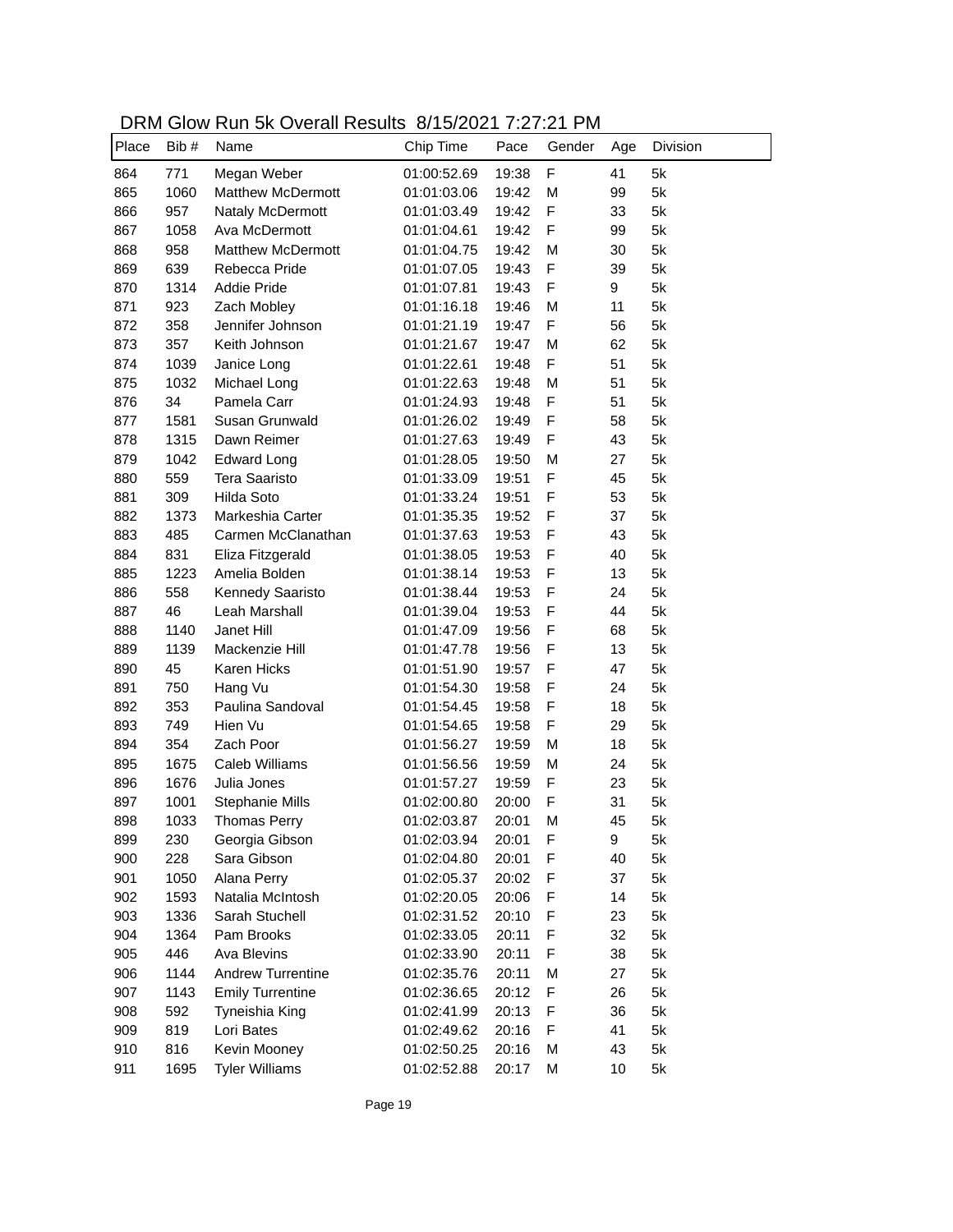DRM Glow Run 5k Overall Results 8/15/2021 7:27:23 PM

| Place | Bib # | <u>Sion Itali on Ovolali Roodito</u><br>Name | 0.10120211320<br>Chip Time | Pace  | Gender      | Age            | Division |
|-------|-------|----------------------------------------------|----------------------------|-------|-------------|----------------|----------|
| 912   | 1116  | <b>Haley Mitchell</b>                        | 01:02:53.84                | 20:17 | F           | 24             | 5k       |
| 913   | 712   | Kyra Tipton                                  | 01:02:54.57                | 20:17 | F           | 31             | 5k       |
| 914   | 1567  | Donna McClendon                              | 01:02:59.67                | 20:19 | F           | 42             | 5k       |
| 915   | 1694  | <b>Terence Williams</b>                      | 01:03:06.01                | 20:21 | M           | 34             | 5k       |
| 916   | 1693  | <b>Barbara Williams</b>                      | 01:03:07.78                | 20:22 | F           | 39             | 5k       |
| 917   | 1672  | Cathy Herfurth                               | 01:03:17.15                | 20:25 | F           | 54             | 5k       |
| 918   | 791   | MariaBlanca Eyre                             | 01:03:18.08                | 20:25 | $\mathsf F$ | 51             | 5k       |
| 919   | 792   | <b>Margaret Phillips</b>                     | 01:03:18.09                | 20:25 | $\mathsf F$ | 60             | 5k       |
| 920   | 1091  | Giselle A Padilla                            | 01:03:22.57                | 20:26 | F           | 24             | 5k       |
| 921   | 444   | <b>Chad Cuzzort</b>                          | 01:03:25.24                | 20:27 | M           | 36             | 5k       |
| 922   | 828   | Sarena Nguyen                                | 01:03:27.89                | 20:28 | F           | 21             | 5k       |
| 923   | 1092  | Maritza Bojorquez                            | 01:03:31.79                | 20:29 | F           | 45             | 5k       |
| 924   | 1095  | Melanna Wray                                 | 01:03:32.70                | 20:30 | F           | 57             | 5k       |
| 925   | 1673  | Andrew Herfurth                              | 01:03:33.58                | 20:30 | M           | 54             | 5k       |
| 926   | 292   | Nancy Bates                                  | 01:03:53.57                | 20:36 | F           | 57             | 5k       |
| 927   | 291   | Jessica Bates                                | 01:03:54.04                | 20:37 | F           | 31             | 5k       |
| 928   | 280   | Robert Simpson                               | 01:03:54.51                | 20:37 | M           | 71             | 5k       |
| 929   | 352   | Daniella Sandoval                            | 01:03:55.40                | 20:37 | F           | 16             | 5k       |
| 930   | 350   | <b>Cesar Martinez</b>                        | 01:03:56.35                | 20:37 | M           | 37             | 5k       |
| 931   | 907   | Ashley Sullivan                              | 01:03:56.76                | 20:37 | F           | 19             | 5k       |
| 932   | 908   | Elise Sullivan                               | 01:03:57.03                | 20:38 | $\mathsf F$ | 17             | 5k       |
| 933   | 279   | Bonnie Simpson                               | 01:03:58.00                | 20:38 | F           | 71             | 5k       |
| 934   | 1145  | Xandria Keylor                               | 01:04:13.98                | 20:43 | F           | 26             | 5k       |
| 935   | 499   | Renee E Smith                                | 01:04:24.84                | 20:46 | $\mathsf F$ | 65             | 5k       |
| 936   | 1121  | Whitney Roberson                             | 01:04:33.56                | 20:49 | $\mathsf F$ | 27             | 5k       |
| 937   | 1120  | Shelby Gorman                                | 01:04:34.42                | 20:50 | $\mathsf F$ | 24             | 5k       |
| 938   | 1207  | Laquetta Atkins                              | 01:05:02.36                | 20:59 | $\mathsf F$ | 44             | 5k       |
| 939   | 1142  | Addison Direnzo                              | 01:05:03.52                | 20:59 | $\mathsf F$ | 8              | 5k       |
| 940   | 748   | Tonya DiRenzo                                | 01:05:03.87                | 20:59 | F           | 31             | 5k       |
| 941   | 1551  | Kathryn Shore                                | 01:05:05.63                | 21:00 | F           | 12             | 5k       |
| 942   | 255   | <b>Rodney Sine</b>                           | 01:05:05.64                | 21:00 | M           | 45             | 5k       |
| 943   | 1550  | Christina Shore                              | 01:05:06.16                | 21:00 | F           | 41             | 5k       |
| 944   | 194   | Melanie Head                                 | 01:05:06.66                | 21:00 | F           | 30             | 5k       |
| 945   | 254   | Vivienne Sine                                | 01:05:07.04                | 21:00 | F           | 8              | 5k       |
| 946   | 193   | Amy Christensen                              | 01:05:07.75                | 21:00 | F           | 48             | 5k       |
| 947   | 36    | Vanessa Martinez                             | 01:05:09.13                | 21:01 | F           | 38             | 5k       |
| 948   | 256   | <b>Shelley Sine</b>                          | 01:05:11.04                | 21:02 | F           | 41             | 5k       |
| 949   | 351   | Mabel Guzman                                 | 01:05:11.27                | 21:02 | F           | 29             | 5k       |
| 950   | 451   | Hannah D Briggs                              | 01:05:18.63                | 21:04 | F           | 27             | 5k       |
| 951   | 362   | <b>Theresa Cartee</b>                        | 01:05:22.65                | 21:05 | F           | 63             | 5k       |
| 952   | 1068  | Kamryn Govan                                 | 01:05:28.72                | 21:07 | F           | 10             | 5k       |
| 953   | 1115  | Antoinette Turner                            | 01:05:30.06                | 21:08 | F           | 38             | 5k       |
| 954   | 12    | Jeremy Lawson                                | 01:05:33.42                | 21:09 | M           | 43             | 5k       |
| 955   | 13    | Ella Lawson                                  | 01:05:33.73                | 21:09 | F           | $\overline{7}$ | 5k       |
| 956   | 11    | Shana Lawson                                 | 01:05:34.46                | 21:09 | F           | 43             | 5k       |
| 957   | 1059  | Shawntara Govan                              | 01:05:40.45                | 21:11 | F           | 39             | 5k       |
|       |       | Mattie Smith                                 |                            |       | F           | 10             |          |
| 958   | 17    | Maddox Parker                                | 01:05:42.73                | 21:12 |             |                | 5k       |
| 959   | 15    |                                              | 01:05:43.81                | 21:12 | M           | 8              | 5k       |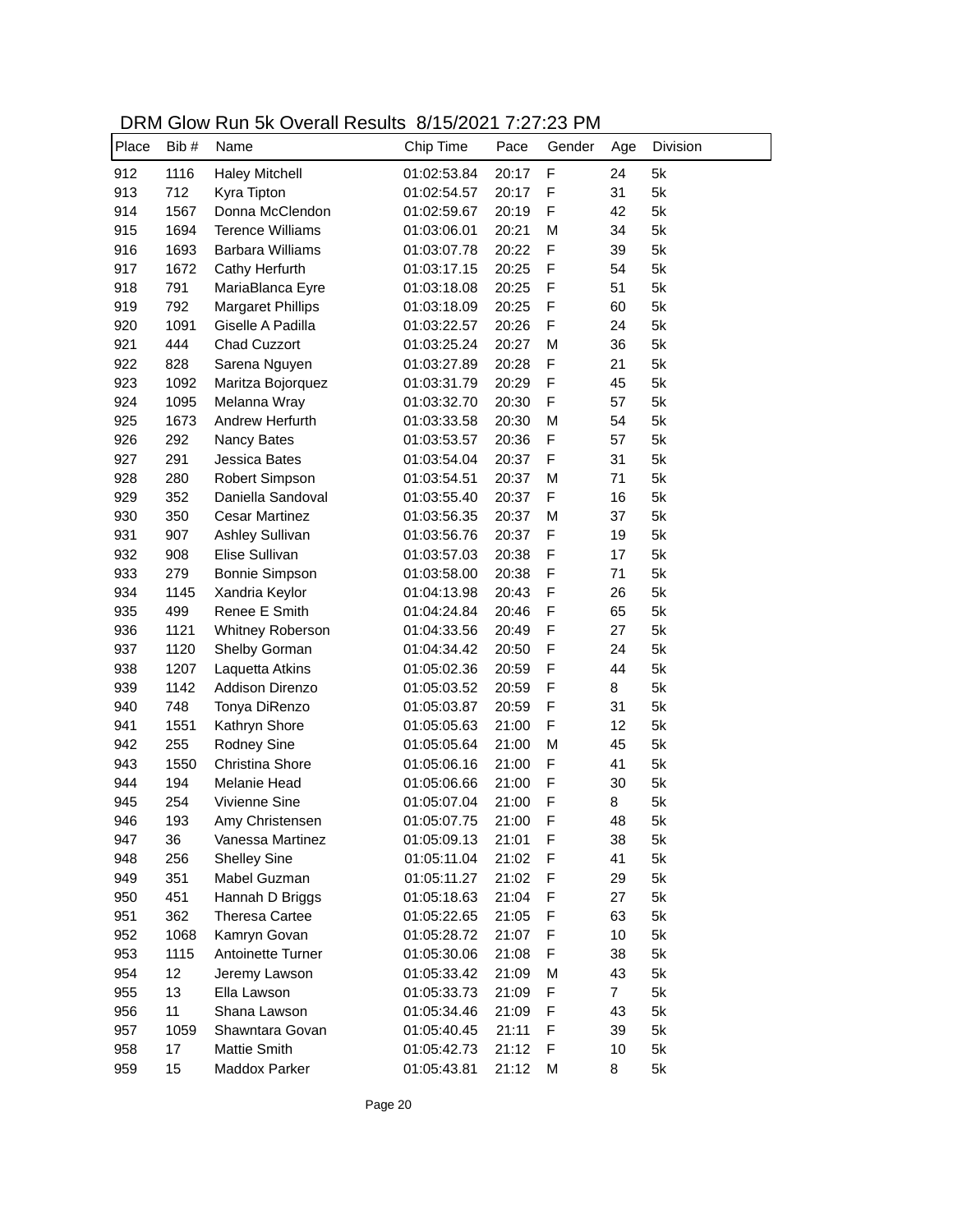DRM Glow Run 5k Overall Results 8/15/2021 7:27:24 PM

| Place | Bib #                   | Name                      | Chip Time   | Pace  | Gender      | Age | Division |
|-------|-------------------------|---------------------------|-------------|-------|-------------|-----|----------|
| 960   | 18                      | Kim Smith                 | 01:05:43.94 | 21:12 | $\mathsf F$ | 33  | 5k       |
| 961   | 16                      | <b>Ben Smith</b>          | 01:05:44.23 | 21:12 | M           | 35  | 5k       |
| 962   | 1147                    | Sawyer McCormick          | 01:05:46.44 | 21:13 | M           | 20  | 5k       |
| 963   | 87                      | Matthew Rolfsen           | 01:05:47.12 | 21:13 | M           | 21  | 5k       |
| 964   | 1148                    | Dalton Lee                | 01:05:47.84 | 21:13 | M           | 18  | 5k       |
| 965   | 1146                    | Staci Wells               | 01:05:50.07 | 21:14 | F           | 48  | 5k       |
| 966   | 86                      | Julie Rolfsen             | 01:05:51.23 | 21:15 | $\mathsf F$ | 17  | 5k       |
| 967   | 1122                    | Miranda Holton            | 01:06:03.11 | 21:18 | $\mathsf F$ | 47  | 5k       |
| 968   | 1677                    | Sharon Snell              | 01:06:25.90 | 21:25 | F           | 54  | 5k       |
| 969   | 116                     | Maria Rhamstine           | 01:06:27.96 | 21:26 | F           | 43  | 5k       |
| 970   | 796                     | Jeremiah Chambers         | 01:06:56.00 | 21:35 | M           | 8   | 5k       |
| 971   | 1047                    | Grey Cochran              | 01:06:56.89 | 21:35 | M           | 9   | 5k       |
| 972   | 794                     | Deborah Chambers          | 01:06:58.89 | 21:36 | F           | 70  | 5k       |
| 973   | 797                     | Dejah Simone Chambers     | 01:06:59.70 | 21:36 | F           | 99  | 5k       |
| 974   | 795                     | <b>Stephanie Chambers</b> | 01:07:00.96 | 21:37 | F           | 40  | 5k       |
| 975   | 25                      | Robyn Griffin             | 01:07:01.72 | 21:37 | F           | 50  | 5k       |
| 976   | 24                      | <b>Robert Griffin</b>     | 01:07:01.93 | 21:37 | M           | 52  | 5k       |
| 977   | 407                     | <b>Catherine Roy</b>      | 01:07:12.10 | 21:41 | F           | 65  | 5k       |
| 978   | $\overline{\mathbf{4}}$ | Robert Slamp              | 01:07:12.37 | 21:41 | M           | 61  | 5k       |
| 979   | 405                     | Jacob Buechler            | 01:07:12.99 | 21:41 | M           | 40  | 5k       |
| 980   | 408                     | David Roy                 | 01:07:13.21 | 21:41 | M           | 65  | 5k       |
| 981   | 3                       | Amy Slamp                 | 01:07:14.44 | 21:41 | F           | 62  | 5k       |
| 982   | 954                     | Devan Johnson             | 01:07:22.66 | 21:44 | F           | 37  | 5k       |
| 983   | 1328                    | Ameisha Collins           | 01:07:30.96 | 21:46 | F           | 33  | 5k       |
| 984   | 1642                    | Sheila Rae Jackson        | 01:07:43.71 | 21:51 | F           | 53  | 5k       |
| 985   | 1645                    | Amber Garrison            | 01:07:43.85 | 21:51 | F           | 37  | 5k       |
| 986   | 403                     | Eric Lay                  | 01:07:50.19 | 21:53 | M           | 52  | 5k       |
| 987   | 404                     | Linda Lay                 | 01:07:51.42 | 21:53 | $\mathsf F$ | 54  | 5k       |
| 988   | 1327                    | <b>Rachel Collins</b>     | 01:07:53.96 | 21:54 | F           | 20  | 5k       |
| 989   | 1359                    | <b>Taylor Floyd</b>       | 01:07:54.04 | 21:54 | F           | 31  | 5k       |
| 990   | 1308                    | Brandon Johnson           | 01:07:55.75 | 21:55 | M           | 36  | 5k       |
| 991   | 490                     | Joylena Noelle Connolly   | 01:08:03.42 | 21:57 | $\mathsf F$ | 99  | 5k       |
| 992   | 850                     | Melissa Gilbert           | 01:08:03.71 | 21:57 | F           | 36  | 5k       |
| 993   | 493                     | Ashley Nichole Connolly   | 01:08:04.02 | 21:57 | F           | 35  | 5k       |
| 994   | 900                     | Ericia Cook               | 01:08:16.11 | 22:01 | F           | 28  | 5k       |
| 995   | 661                     | Amber Wilson              | 01:08:17.63 | 22:02 | F           | 31  | 5k       |
| 996   | 664                     | Chanda Roden              | 01:08:18.07 | 22:02 | F           | 41  | 5k       |
| 997   | 873                     | <b>Brandi Owens</b>       | 01:08:20.14 | 22:03 | F           | 28  | 5k       |
| 998   | 799                     | Tammie Brown              | 01:08:30.25 | 22:06 | F           | 52  | 5k       |
| 999   | 800                     | Chris Irrgang             | 01:08:31.11 | 22:06 | F           | 52  | 5k       |
| 1000  | 972                     | <b>Travis Moore</b>       | 01:08:34.52 | 22:07 | M           | 27  | 5k       |
| 1001  | 766                     | Jacob Howell              | 01:08:34.64 | 22:07 | M           | 28  | 5k       |
| 1002  | 767                     | Jared Coleman             | 01:08:35.09 | 22:07 | M           | 26  | 5k       |
| 1003  | 316                     | Jennifer Beichler         | 01:08:40.27 | 22:09 | F           | 33  | 5k       |
| 1004  | 317                     | <b>Ashley Perry</b>       | 01:08:50.79 | 22:12 | F           | 33  | 5k       |
| 1005  | 1671                    | <b>Phyllis Harris</b>     | 01:09:02.28 | 22:16 | F           | 56  | 5k       |
| 1006  | 1228                    | Jackie Ewing              | 01:09:10.17 | 22:19 | F           | 55  | 5k       |
| 1007  | 441                     | <b>Brittany Coggin</b>    | 01:09:16.96 | 22:21 | F           | 32  | 5k       |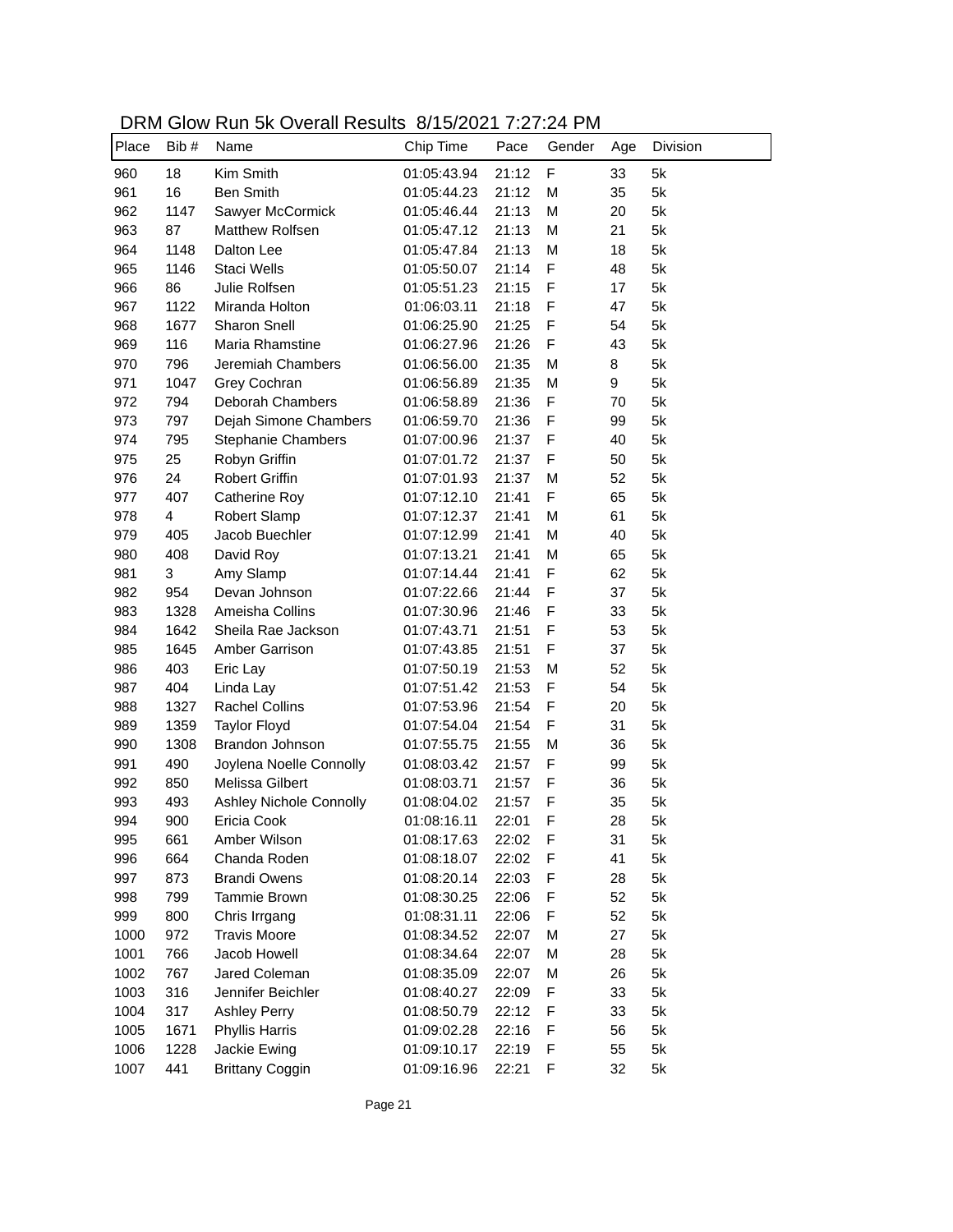| DRM Glow Run 5k Overall Results 8/15/2021 7:27:26 PM |  |
|------------------------------------------------------|--|
|------------------------------------------------------|--|

|       |       | 0.011 1.011 011 0701 011 1.0001 1.0 | 0.10120211321320 |       |             |     |          |
|-------|-------|-------------------------------------|------------------|-------|-------------|-----|----------|
| Place | Bib # | Name                                | Chip Time        | Pace  | Gender      | Age | Division |
| 1008  | 935   | Debbie Coggin                       | 01:09:19.87      | 22:22 | $\mathsf F$ | 64  | 5k       |
| 1009  | 1532  | Cara Henderson Holmes               | 01:09:40.42      | 22:28 | $\mathsf F$ | 65  | 5k       |
| 1010  | 1533  | Patti Moody                         | 01:09:40.58      | 22:28 | F           | 66  | 5k       |
| 1011  | 846   | Zachariah Gilbert                   | 01:09:47.83      | 22:31 | M           | 99  | 5k       |
| 1012  | 607   | <b>Troy Siddall</b>                 | 01:10:18.11      | 22:41 | M           | 12  | 5k       |
| 1013  | 1049  | Simon Cochran                       | 01:10:31.96      | 22:45 | M           | 8   | 5k       |
| 1014  | 1048  | Staci Cochran                       | 01:10:33.08      | 22:45 | $\mathsf F$ | 58  | 5k       |
| 1015  | 66    | Jessica Champion                    | 01:10:35.18      | 22:46 | $\mathsf F$ | 36  | 5k       |
| 1016  | 65    | Chrystal Alexander                  | 01:10:45.67      | 22:49 | F           | 38  | 5k       |
| 1017  | 963   | Jason O' Nea                        | 01:11:05.07      | 22:56 | M           | 40  | 5k       |
| 1018  | 609   | Mary Sanderson                      | 01:11:15.69      | 22:59 | F           | 42  | 5k       |
| 1019  | 606   | Rodney Siddall                      | 01:11:16.88      | 22:59 | M           | 54  | 5k       |
| 1020  | 1317  | Lisa Ghrigsby                       | 01:11:18.00      | 23:00 | F           | 57  | 5k       |
| 1021  | 1316  | <b>Bruce Guy</b>                    | 01:11:18.71      | 23:00 | M           | 42  | 5k       |
| 1022  | 608   | <b>Elaine Siddall</b>               | 01:11:19.15      | 23:00 | F           | 39  | 5k       |
| 1023  | 1282  | Angel Merritt                       | 01:11:19.17      | 23:00 | F           | 40  | 5k       |
| 1024  | 952   | <b>Matt Robbins</b>                 | 01:11:25.45      | 23:02 | M           | 29  | 5k       |
| 1025  | 614   | <b>Brittany Wood</b>                | 01:11:28.72      | 23:03 | F           | 27  | 5k       |
| 1026  | 962   | Christy O' Nea                      | 01:11:31.11      | 23:04 | $\mathsf F$ | 36  | 5k       |
| 1027  | 1573  | Drew Ogden                          | 01:11:36.44      | 23:06 | M           | 33  | 5k       |
| 1028  | 821   | Rhonda Mitchell                     | 01:11:48.14      | 23:10 | F           | 59  | 5k       |
| 1029  | 1571  | Miller Ogden                        | 01:11:51.35      | 23:11 | M           | 99  | 5k       |
| 1030  | 1570  | Ashley Ogden                        | 01:11:51.89      | 23:11 | $\mathsf F$ | 33  | 5k       |
| 1031  | 1572  | Wilder Ogden                        | 01:11:51.92      | 23:11 | M           | 99  | 5k       |
| 1032  | 85    | Margerita Rolfsen                   | 01:12:16.53      | 23:19 | $\mathsf F$ | 48  | 5k       |
| 1033  | 92    | Tamika Davis                        | 01:12:17.56      | 23:19 | $\mathsf F$ | 43  | 5k       |
| 1034  | 745   | Cory Bullard                        | 01:12:48.93      | 23:29 | M           | 32  | 5k       |
| 1035  | 744   | Kristin Bullard                     | 01:12:50.36      | 23:30 | F           | 30  | 5k       |
| 1036  | 746   | <b>Isaiah Bullard</b>               | 01:12:50.74      | 23:30 | M           | 99  | 5k       |
| 1037  | 1072  | <b>Bradley Nelson</b>               | 01:12:53.56      | 23:31 | M           | 31  | 5k       |
| 1038  | 612   | <b>Constance Tiller</b>             | 01:13:04.97      | 23:34 | F           | 56  | 5k       |
| 1039  | 417   | <b>Marilyn Nations</b>              | 01:14:02.91      | 23:53 | $\mathsf F$ | 64  | 5k       |
| 1040  | 416   | Carol Rolfsen                       | 01:14:04.48      | 23:54 | $\mathsf F$ | 73  | 5k       |
| 1041  | 418   | Pat Corder                          | 01:14:04.98      | 23:54 | F           | 68  | 5k       |
| 1042  | 757   | Kathleen Flemish                    | 01:14:06.22      | 23:54 | F           | 71  | 5k       |
| 1043  | 487   | <b>Wyatt Baker</b>                  | 01:15:00.45      | 24:12 | M           | 99  | 5k       |
| 1044  | 488   | Jade Baker II                       | 01:15:02.60      | 24:12 | M           | 9   | 5k       |
| 1045  | 486   | <b>Beth Baker</b>                   | 01:15:02.82      | 24:12 | F           | 45  | 5k       |
| 1046  | 812   | <b>Russ Miller</b>                  | 01:15:56.71      | 24:30 | M           | 60  | 5k       |
| 1047  | 813   | Dana Baker                          | 01:16:17.18      | 24:36 | F           | 39  | 5k       |
| 1048  | 814   | Ressie Baker                        | 01:16:18.03      | 24:37 | F           | 99  | 5k       |
| 1049  | 1329  | Jenna Davis                         | 01:16:39.34      | 24:44 | F           | 28  | 5k       |
| 1050  | 811   | Leah Miller                         | 01:16:55.11      | 24:49 | F           | 59  | 5k       |
| 1051  | 573   | Haley Waltman                       | 01:17:03.01      | 24:51 | $\mathsf F$ | 16  | 5k       |
| 1052  | 572   | Dyllan Ward                         | 01:17:09.04      | 24:53 | M           | 18  | 5k       |
| 1053  | 1118  | David Mitchell                      | 01:17:14.56      | 24:55 | M           | 61  | 5k       |
| 1054  | 1119  | Diane Mitchell                      | 01:17:14.95      | 24:55 | F           | 57  | 5k       |
| 1055  | 820   | Shannon Poe                         | 01:17:37.03      | 25:02 | F           | 35  | 5k       |
|       |       |                                     |                  |       |             |     |          |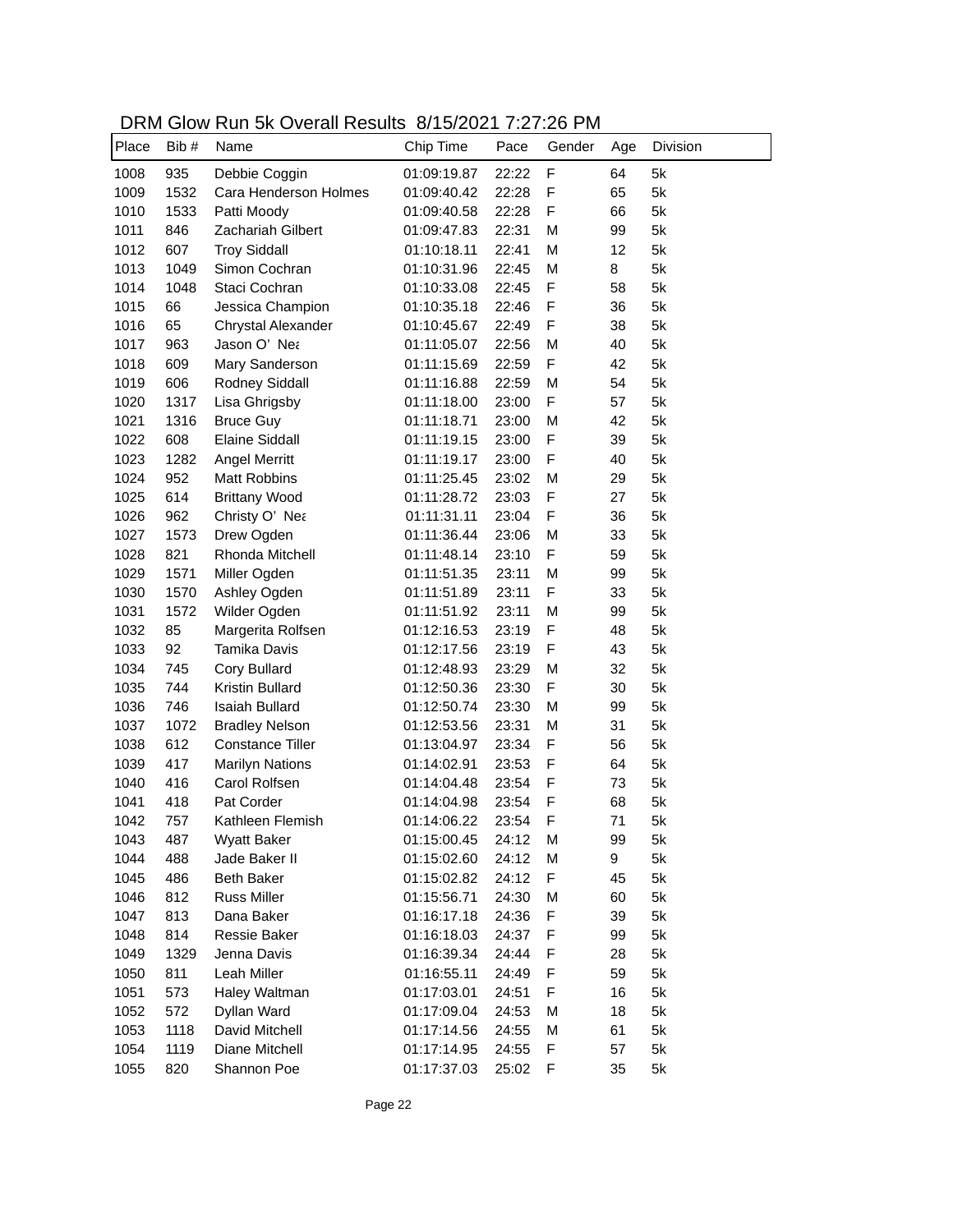## DRM Glow Run 5k Overall Results 8/15/2021 7:27:28 PM

Place Bib # Name **Chip Time** Pace Gender Age Division